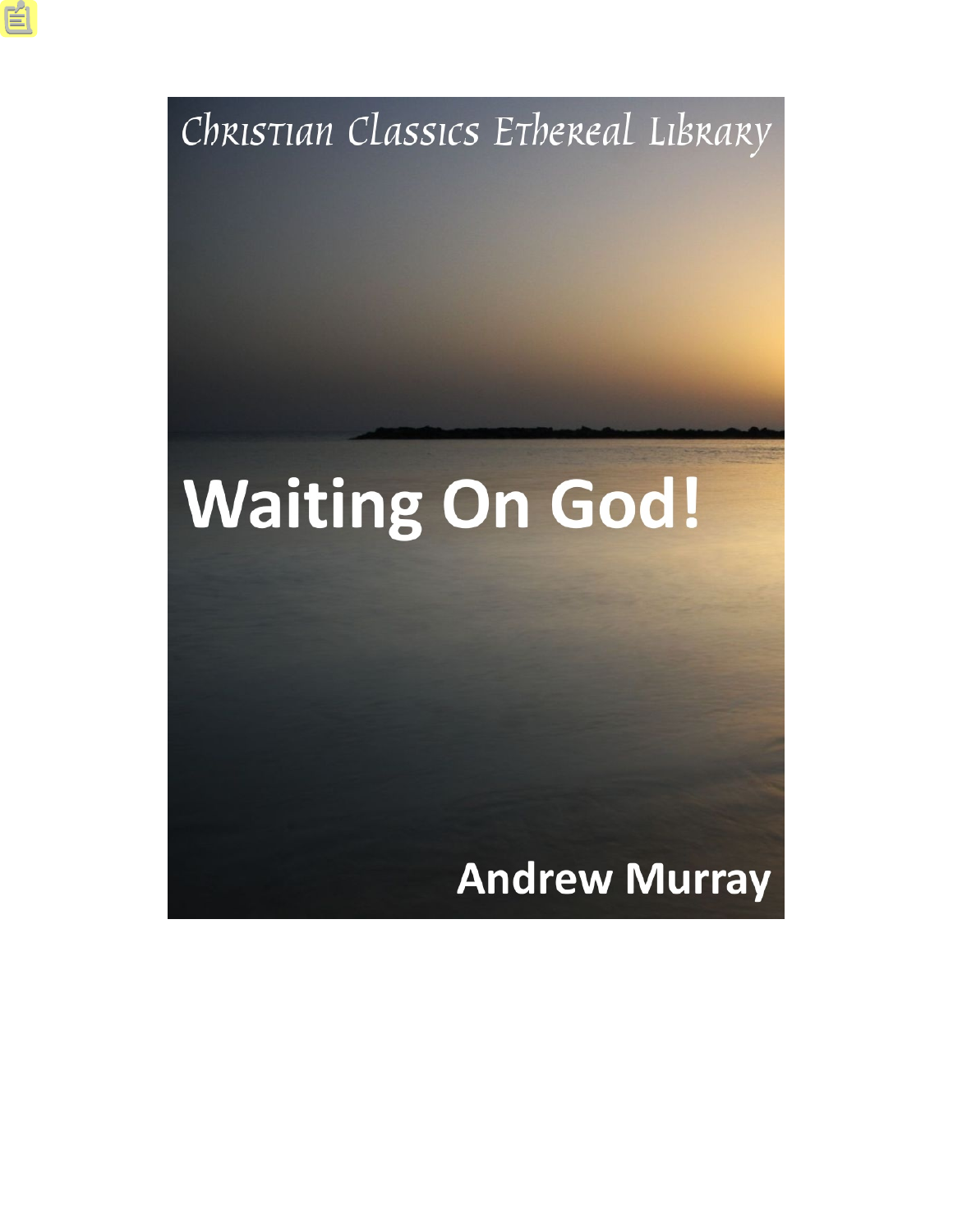

## **Waiting On God!**

**Author(s):** Murray, Andrew **Publisher:** Grand Rapids, MI: Christian Classics Ethereal Library **Description:** In *Waiting On God!*, Andrew Murray introduces Christians to the concept that we need more of God. We need to "train our people in their worship and to wait on God." Murray divides this instruction into 31 chapters, which are ideal for daily devotions for any given month. With each of his mediations, Murray provides accompanying scriptural passages. Like much of Murray's work, *Waiting On God!*is a book of depth, producing new and important insights every time one reads it.*Waiting On God!* and the sequel, *Working For God* are outstanding devotionals from Andrew Murray that will uplift and challenge the believer who wishes to draw closer to God in both devotion and service. Although these daily lessons are relatively short, they are packed with spiritual insight. This public electronic version is based on images of the original publication, undated except for the date (3rd March 1894) by the author at the end of the Preface.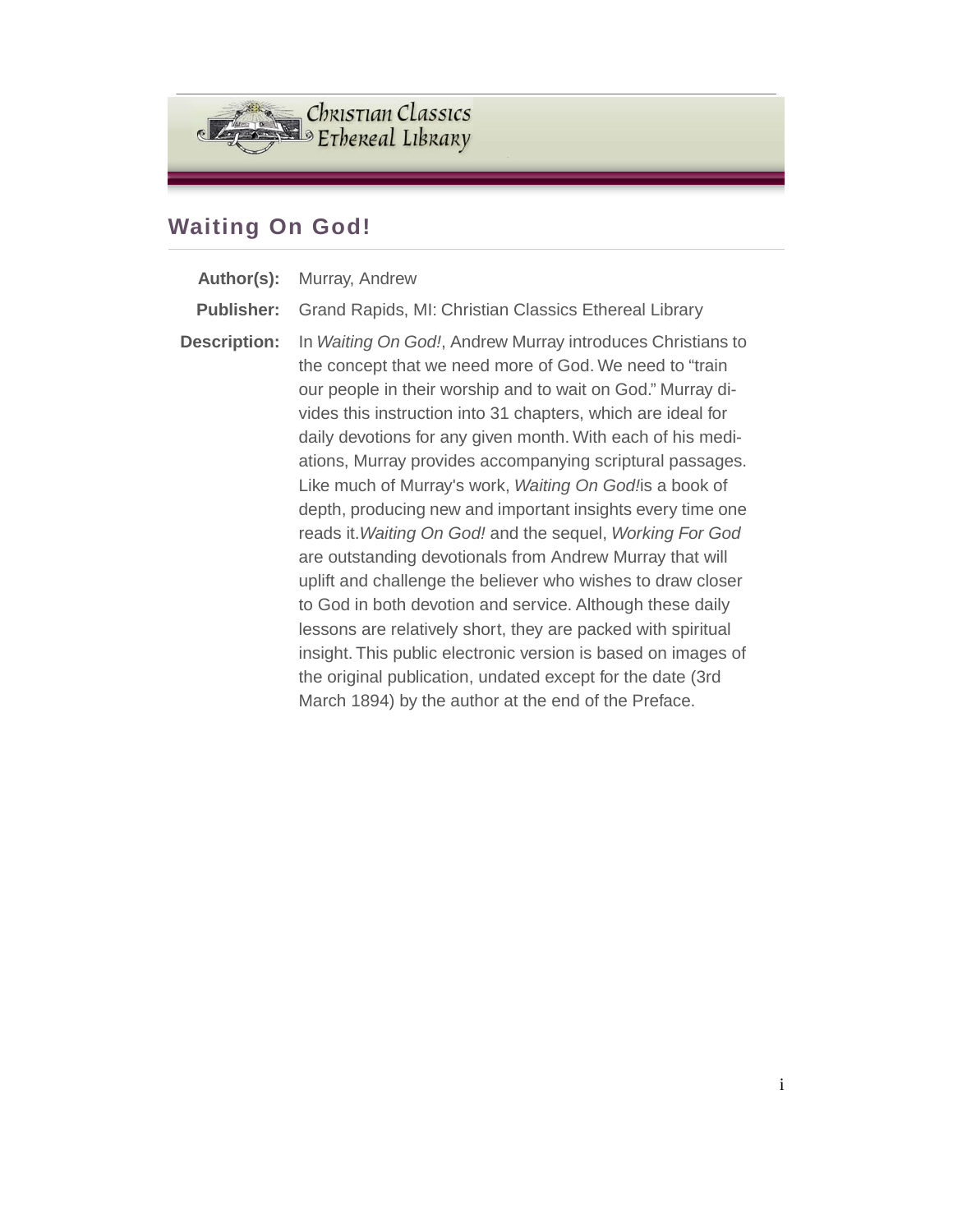## Contents

| Title Page                         | $\mathbf{1}$   |
|------------------------------------|----------------|
| Introduction                       | $\overline{c}$ |
| <b>PREFACE</b>                     | 5              |
| 1. The God of Our Salvation.       | 7              |
| 2. The Keynote of Life.            | 9              |
| 3. The True Place of the Creature. | 11             |
| 4. For Supplies.                   | 13             |
| 5. For Instruction.                | 15             |
| 6. For All Saints                  | 17             |
| 7. A Plea in Prayer                | 19             |
| 8. Strong and of Good Courage      | 21             |
| 9. With the Heart                  | 23             |
| 10. In Humble Fear and Hope        | 25             |
| 11. Patiently                      | 27             |
| 12. Keeping His Ways               | 29             |
| 13. For More Than We Know          | 31             |
| 14. The Way to the New Song        | 33             |
| 15. For His Counsel                | 35             |
| 16. For His Light in the Heart     | 37             |
| 17. In Times of Darkness           | 39             |
| 18. To Reveal Himself              | 41             |
| 19. As a God of Judgment           | 43             |
| 20. Who Waits on Us                | 45             |
| 21. The Almighty One               | 47             |
| 22. Its Certainty of Blessing      | 49             |
| 23. For Unlooked-for Things        | 51             |
|                                    |                |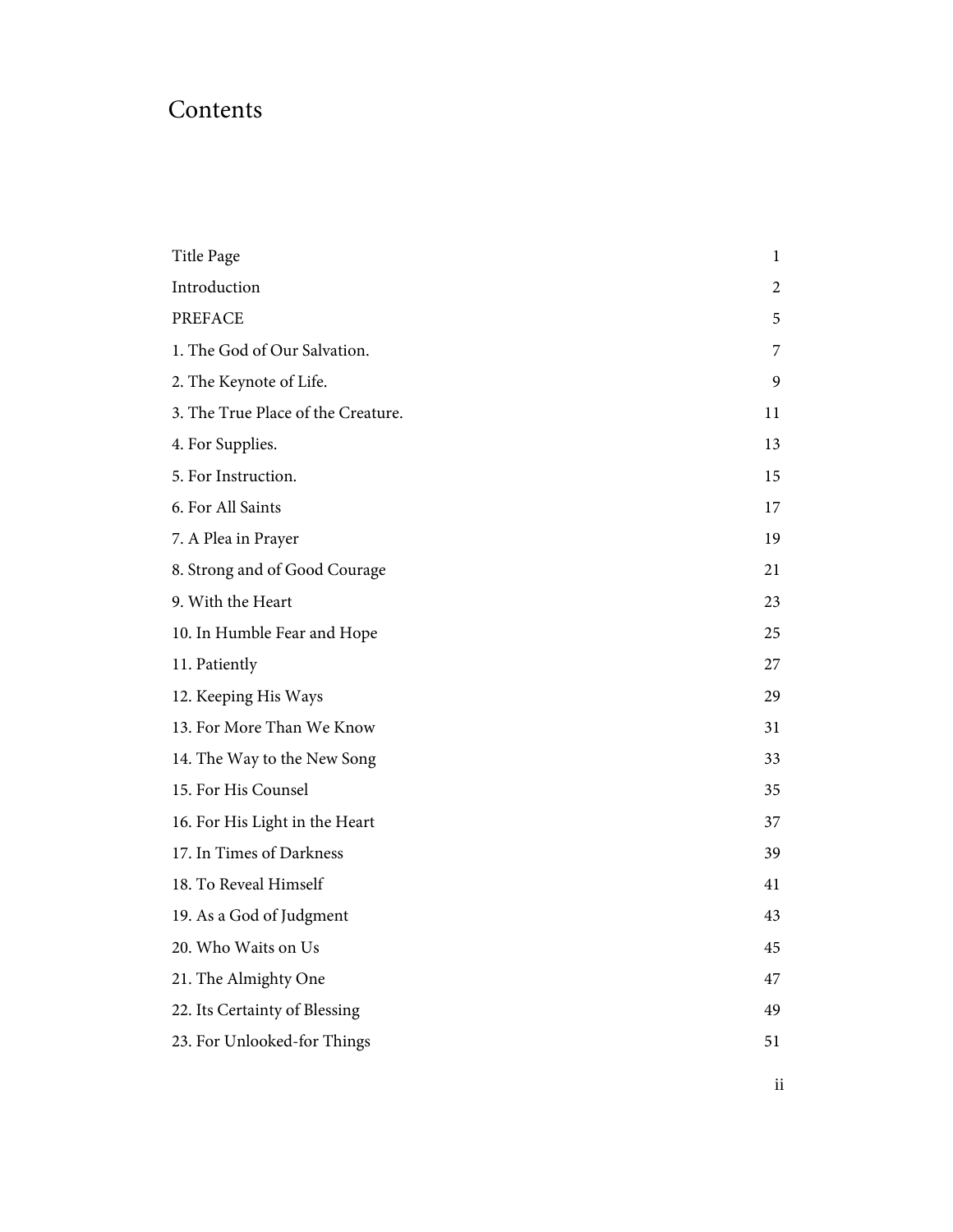| 24. To Know His Goodness            | 53 |
|-------------------------------------|----|
| 25. Quietly                         | 55 |
| 26. In Holy Expectancy              | 57 |
| 27. For Redemption                  | 59 |
| 28. For the Coming of His Son       | 61 |
| 29. For the Promise of the Father   | 63 |
| 30. Continually                     | 65 |
| Moment by Moment                    | 67 |
| $31.$ Only                          | 68 |
| <b>NOTE</b>                         | 70 |
| Indexes                             | 71 |
| Index of Scripture References       | 72 |
| Index of Pages of the Print Edition | 73 |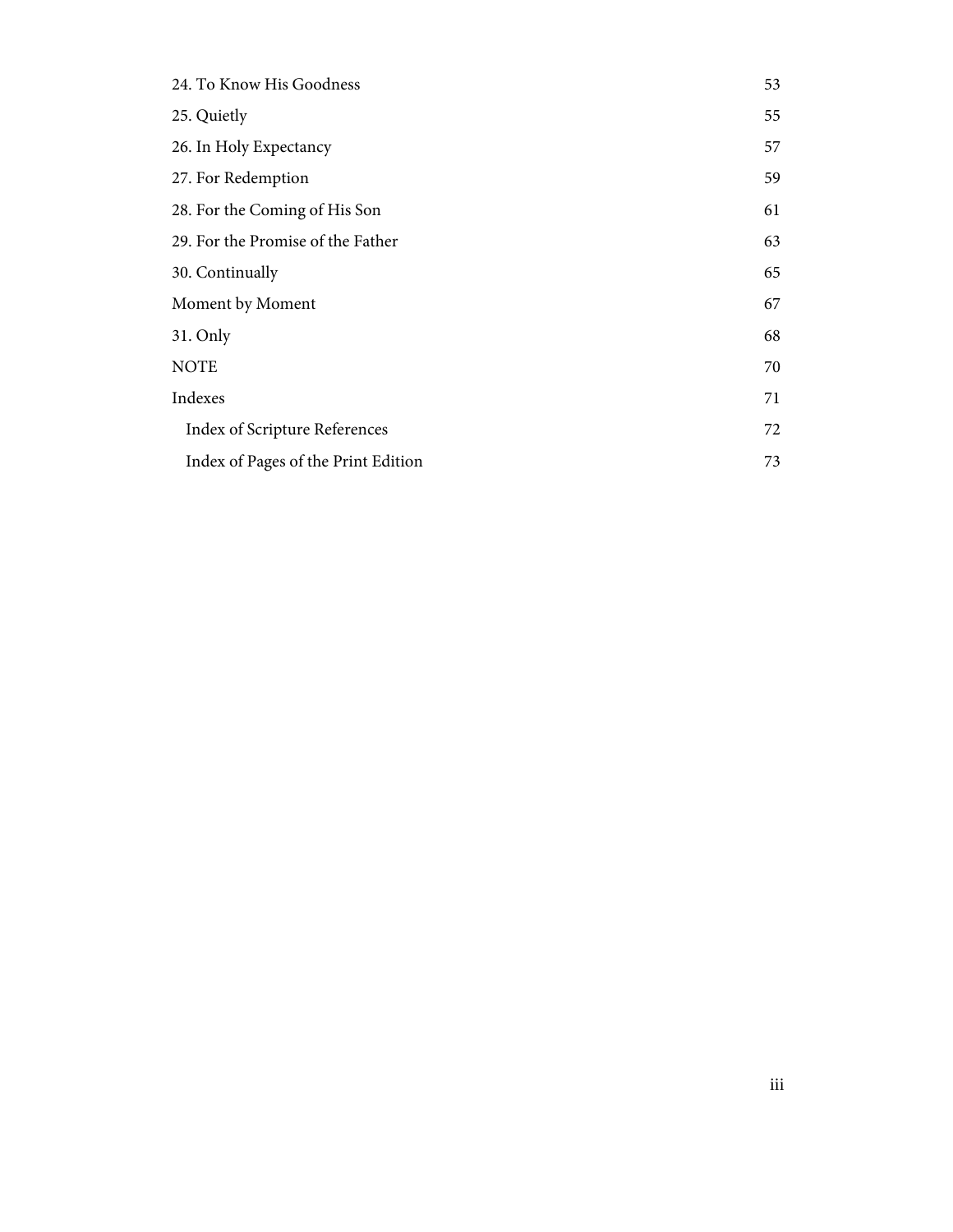

This PDF file is from the Christian Classics Ethereal Library, [www.ccel.org.](http://www.ccel.org) The mission of the CCEL is to make classic Christian books available to the world.

- This book is available in HTML, and other formats. See <http://www.ccel.org/ccel/murray/waiting.html>.
- Discuss this book online at [http://www.ccel.org/node/7416.](http://www.ccel.org/node/7416)

The CCEL makes CDs of classic Christian literature available around the world through the Web and through CDs. We have distributed thousands of such CDs free in developing countries. If you are in a developing country and would like to receive a free CD, please send a request by email to [cd-request@ccel.org.](mailto:cd-request@ccel.org)

The Christian Classics Ethereal Library is a self supporting non-profit organization at Calvin College. If you wish to give of your time or money to support the CCEL, please visit [http://www.ccel.org/give.](http://www.ccel.org/give)

This PDF file is copyrighted by the Christian Classics Ethereal Library. It may be freely copied for non-commercial purposes as long as it is not modified. All other rights are reserved. Written permission is required for commercial use.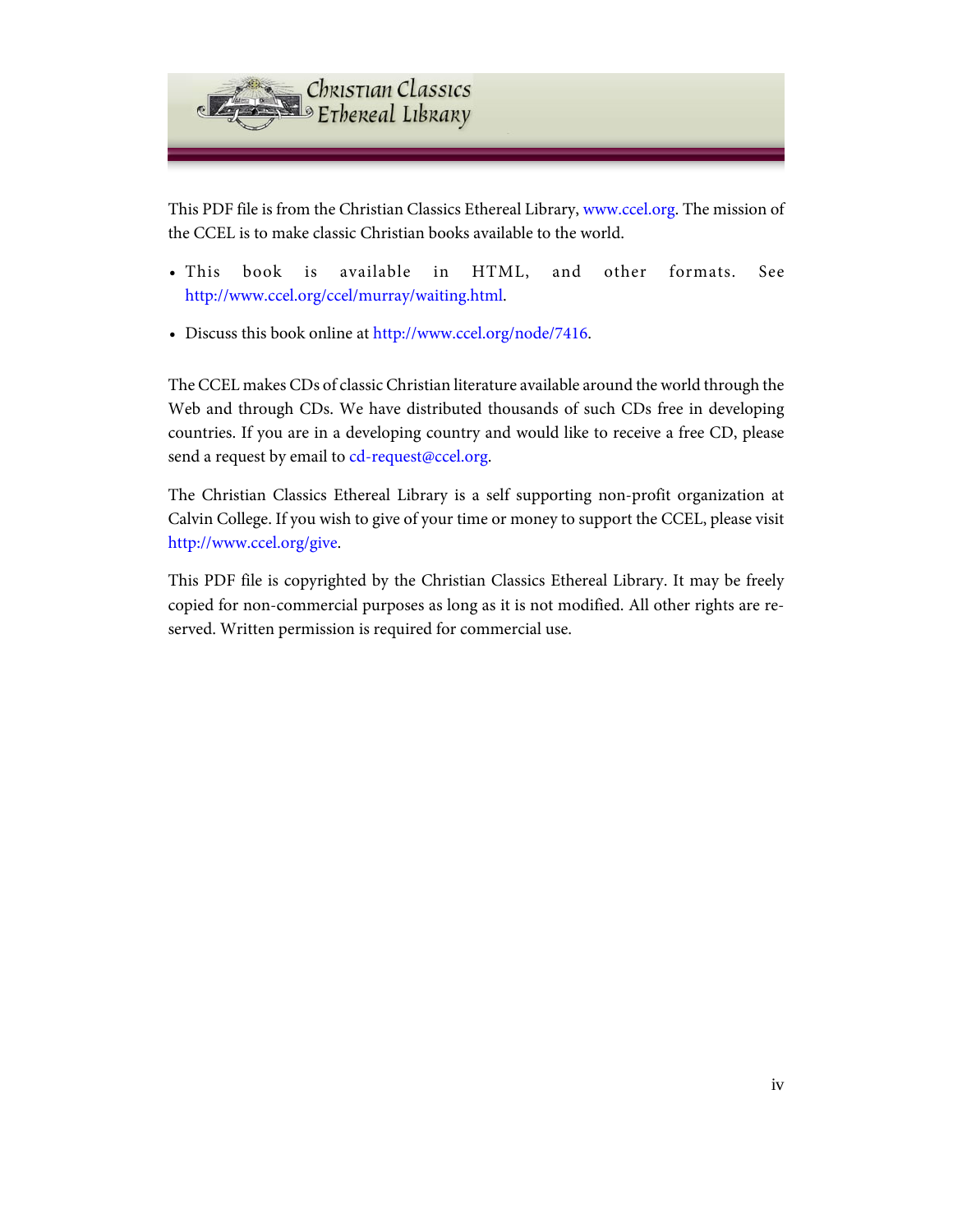4

<span id="page-5-0"></span>Note: In Scripture references, Murray used Roman numerals. For the sake of the modern reader, these have been converted to Arabic numerals in the following public domain text. Also, the convention of dividing the verse from the chapter with a colon has been implemented in place of the period.

WAITING on GOD! DAILY MESSAGE FOR A MONTH by Rev. ANDREW MURRAY AUTHOR OF "WITH CHRIST," "ABIDE IN CHRIST," ETC., ETC. FLEMING H. REVELL COMPANY NEW YORK CHICAGO TORONTO Publishers of Evangelical Literature TO MR. AND MRS. ALBERT A. HEAD WHOSE LOVE GAVE US SUCH A BRIGHT HOME DURING OUR ABSENCE FROM OUR OWN AND TO WHOSE LABOURS AND PRAYERS THE DAYS OF QUIET WAITING ON GOD IN WHITECHAPEL AND THE DAY OF UNITED PRAYER IN EXETER HALL OWED SO MUCH THIS LITTLE VOLUME IS AFFECTIONATELY INSCRIBED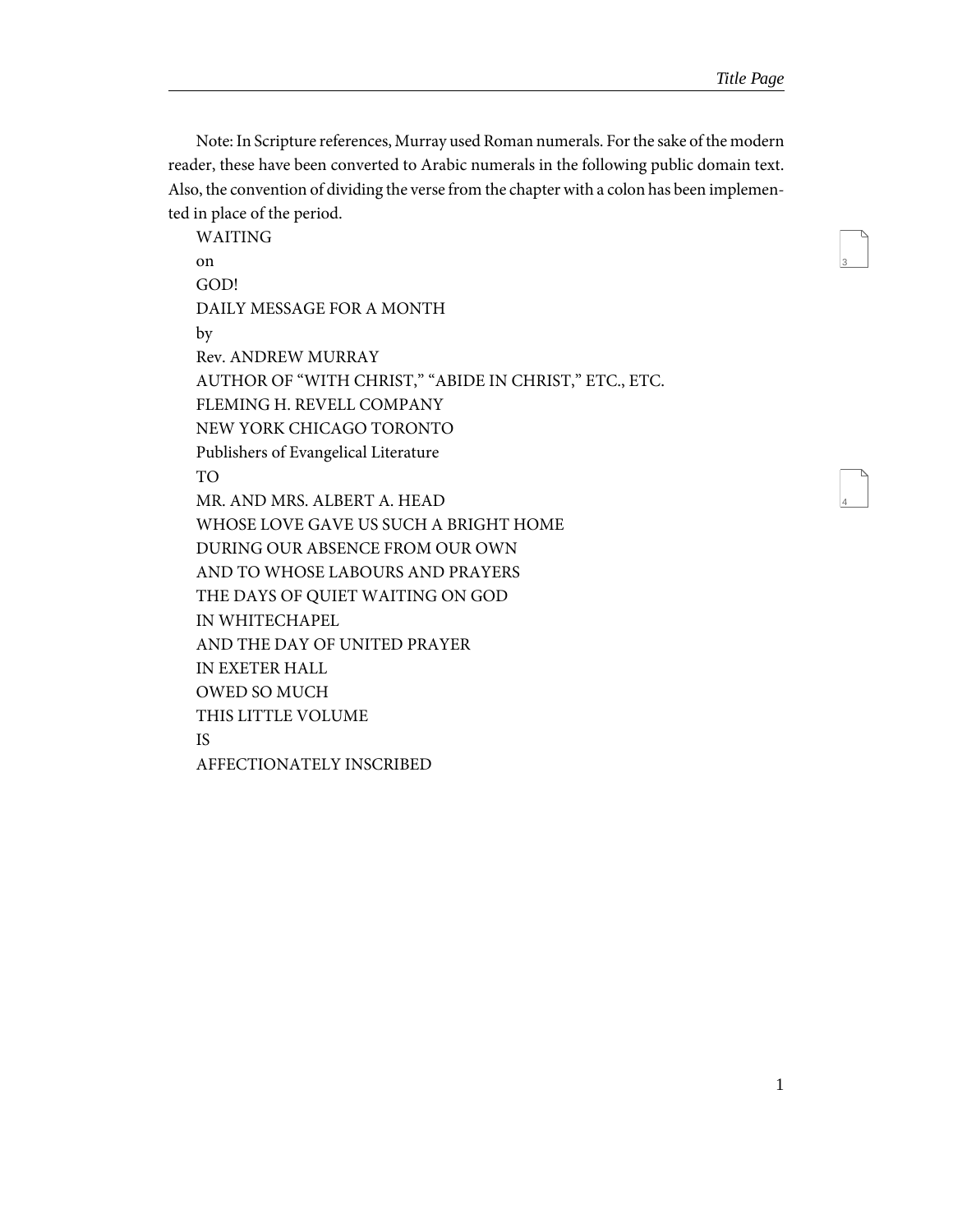8

<span id="page-6-0"></span>'Wait Thou only upon God.' 'My soul, wait thou only upon God. ' – [Ps. 62:5](http://www.ccel.org/study/Bible:Ps.62.5) 'A God . . which worketh for him that waiteth for Him.' [–Isa. 64:4](http://www.ccel.org/study/Bible:Isa.64.4)(R.V.) 'WAIT only upon God;' my soul, be still, And let thy God unfold His perfect will, Thou fain would'st follow Him throughout this year, Thou fain with listening heart His voice would'st hear, Thou fain would'st be a passive instrument Possessed by God, and ever Spirit-sent Upon His service sweet—then be thou still For only thus can He in thee fulfil His heart's desire. Oh, hinder not His hand From fashioning the vessel He hath planned. 'Be silent unto God,' and thou shalt know The quiet, holy calm He doth bestow On these who wait on Him; so shalt thou bear His promises, and His life and light e'en where The night is darkest, and thine earthly days Shall shew His love, and sound His glorious praise And He will work with head unfettered, free His high and holy purposes through thee. First on thee must that hand of power be turned, Till in His love's strong fire thy dross is burned, And thou come forth a vessel for thy Lord, So frail and empty, yet, since He hath poured Into thine emptiness His life, His love Henceforth through thee the power of God shall move And He will work for thee. Stand still and see The victories thy God will gain for thee; So silent, yet so irresistible, Thy God shall do the thing impossible. Oh, question not henceforth what thou canst do; Thou canst do naught. But He will carry through The work where human energy had failed Where all thy best endeavours had availed Thee nothing. Then, my soul, wait and be still; Thy God shall work for thee His perfect will. If thou will take no less, His best shall be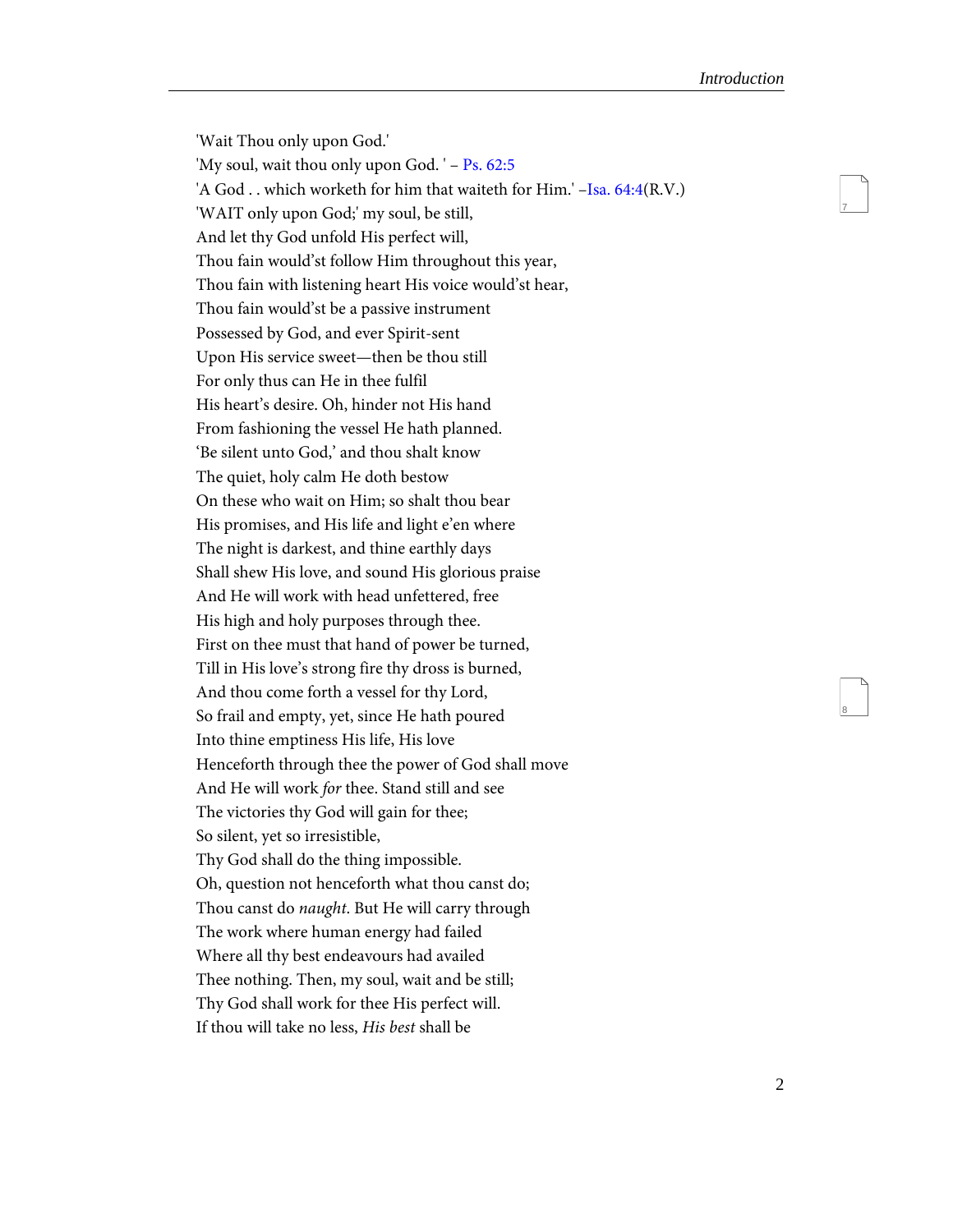10

11

Thy portion now and through eternity. FREDA HANBURY EXTRACT FROM ADDRESS IN EXETER HALL May 31st 1895

I HAVE been surprised at nothing more than at the letters that have come to me from missionaries and others from all parts of the world, devoted men and women, testifying to the need they feel in their work of being helped to a deeper and a clearer insight into all that Christ could be to them. Let us look to God to reveal Himself among His people in a measure very few have realized. Let us expect great things of our God. At all our conventions and assemblies too little time is given to waiting on God. Is He not willing to put things right in His own divine way? Has the life of God's people reached the utmost limit of what God is willing to do for them? Surely not. We want to wait on Him; to put away our experiences, however blessed they have been; our conceptions of truth, however sound and scriptural we think they seem; our plans, however needful and suitable they appear; and give God time and place to show us what He could, what He will do. God has new developments and new resources. He can do new things, unheard of things. Let us enlarge our hearts and not limit Him. 'When Thou camest down, Thou didst terrible things we looked not for; the mountains flowed down at Thy presence.'

A. M. **CONTENTS** DAY . . . . . . . . . . . . . . . . . PAGE Preface. . . . . . . . . . . . . 13 WAITING ON GOD: 1. The God of our Salvation.—[Ps. 62:1](http://www.ccel.org/study/Bible:Ps.62.1). . . 17 2. The Keynote of Life.[—Gen. 49:18](http://www.ccel.org/study/Bible:Gen.49.18). . . 21 3. The True Place of the Creature.—[Ps. 104:27, 28.](http://www.ccel.org/study/Bible:Ps.104.27-Ps.104.28) . . 25 4. For Supplies.—[Ps. 114:14, 15.](http://www.ccel.org/study/Bible:Ps.114.14-Ps.114.15) . . 29 5. For Instruction.—[Ps. 25:4, 5](http://www.ccel.org/study/Bible:Ps.25.4-Ps.25.5). . . 33 6. For all Saints.[—Ps. 25:3.](http://www.ccel.org/study/Bible:Ps.25.3) . . 37 7. A Plea in Prayer.[—Ps. 25:21](http://www.ccel.org/study/Bible:Ps.25.21). . . 41 8. Strong and of Good Courage.[—Ps. 27:14](http://www.ccel.org/study/Bible:Ps.27.14). . . 45 9. With the Heart.[—Ps. 31:24.](http://www.ccel.org/study/Bible:Ps.31.24) . . 49 10. In Humble Fear and Hope.—[Ps. 33:18-22](http://www.ccel.org/study/Bible:Ps.33.18-Ps.33.22). . . 54 11. Patiently.[—Ps. 37:7](http://www.ccel.org/study/Bible:Ps.37.7),[9.](http://www.ccel.org/study/Bible:Ps.37.9) . . . 59 12. Keeping His Ways.—[Ps. 37:34.](http://www.ccel.org/study/Bible:Ps.37.34) . . 63

13. For More than we Know.—[Ps. 39:7, 8.](http://www.ccel.org/study/Bible:Ps.39.7-Ps.39.8) . . 67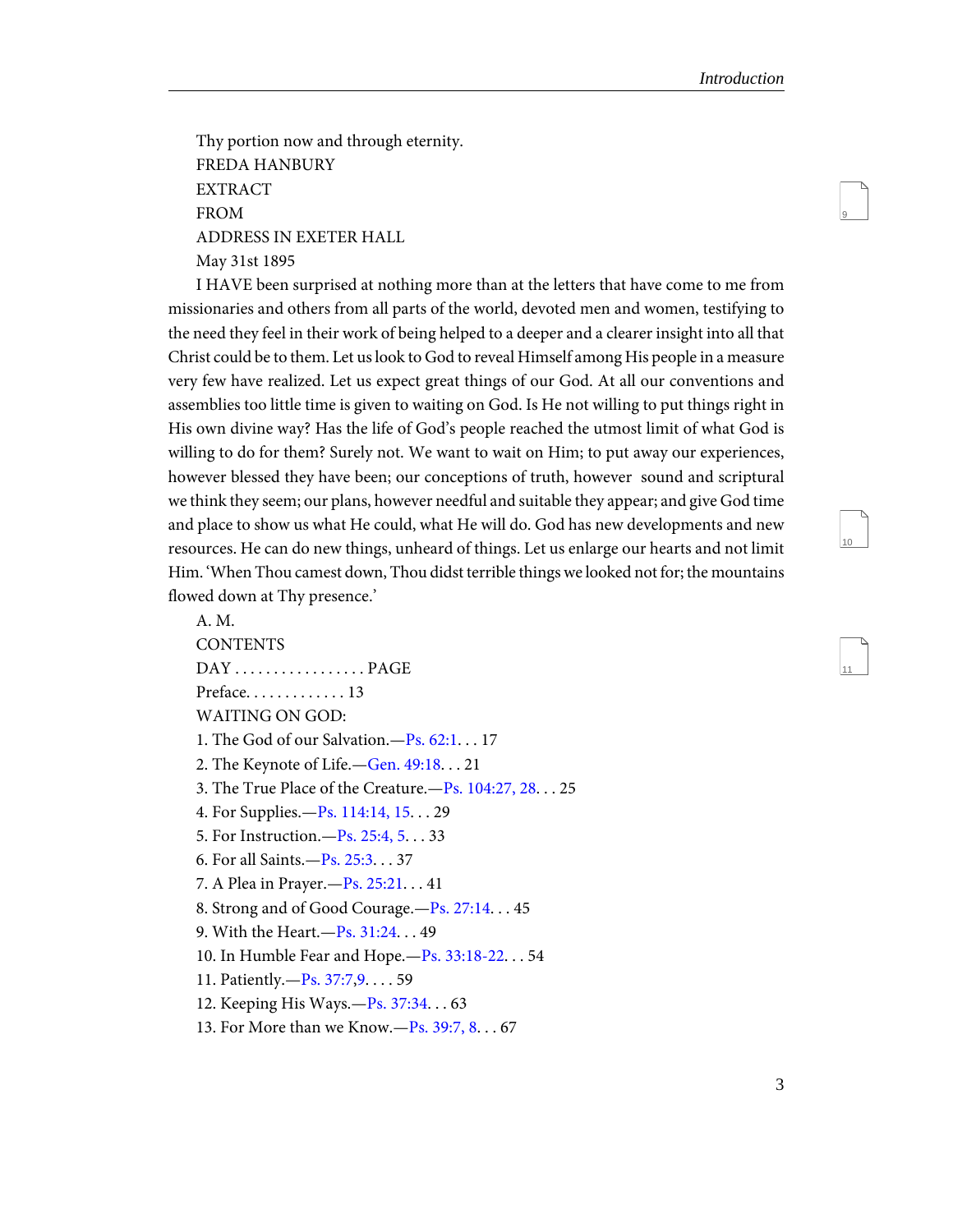14. The Way to the New Song.—[Ps. 40:1-3.](http://www.ccel.org/study/Bible:Ps.40.1-Ps.40.3) . . 71

15. For His Counsel.[—Ps. 56:12](http://www.ccel.org/study/Bible:Ps.56.12). . . 75

16. And His Light in the Heart.[—Ps. 80:5, 6.](http://www.ccel.org/study/Bible:Ps.80.5-Ps.80.6) . . 79

17. In Times of Darkness[—Isa. 8:17](http://www.ccel.org/study/Bible:Isa.8.17). . . 84

18. To Reveal Himself.—[Isa. 25:9.](http://www.ccel.org/study/Bible:Isa.25.9) . . 89

19. As a God of Judgment.[—Isa. 26:8, 9](http://www.ccel.org/study/Bible:Isa.26.8-Isa.26.9). . . 93

20. Who Waits on Us.—[Isa. 30:18.](http://www.ccel.org/study/Bible:Isa.30.18) . . 97

21. The Almighty One.[—Isa. 40:31](http://www.ccel.org/study/Bible:Isa.40.31). . . 101

22. Its Certainty of Blessing.—[Isa. 49:23.](http://www.ccel.org/study/Bible:Isa.49.23) . . 105

23. For Un-looked for Things.—[Isa. 64:4.](http://www.ccel.org/study/Bible:Isa.64.4) . . 110

24. To Know His Goodness.—[Lam. 3:25.](http://www.ccel.org/study/Bible:Lam.3.25) . . 114

25. Quietly.[—Lam. 3:26](http://www.ccel.org/study/Bible:Lam.3.26). . . 118

26. In Holy Expectency.[—Mic. 7:7.](http://www.ccel.org/study/Bible:Mic.7.7) . . 133

27. For Redemption.—[Lu. 2:25](http://www.ccel.org/study/Bible:Luke.2.25)[,38](http://www.ccel.org/study/Bible:Luke.2.38). . . 126

28. For the Coming of His Son.[—Lu. 12:36.](http://www.ccel.org/study/Bible:Luke.12.36) . . 130

29. For the Promise of the Father.[—Acts 1:4](http://www.ccel.org/study/Bible:Acts.1.4). . . 135

30. Continually.—[Hos. 12:6](http://www.ccel.org/study/Bible:Hos.12.6). . . 140

31. Only.[—Psa. 62:5, 6.](http://www.ccel.org/study/Bible:Ps.62.5-Ps.62.6) . . 145

Note: The Power of the Holy Spirit. By W. Law. . . . 150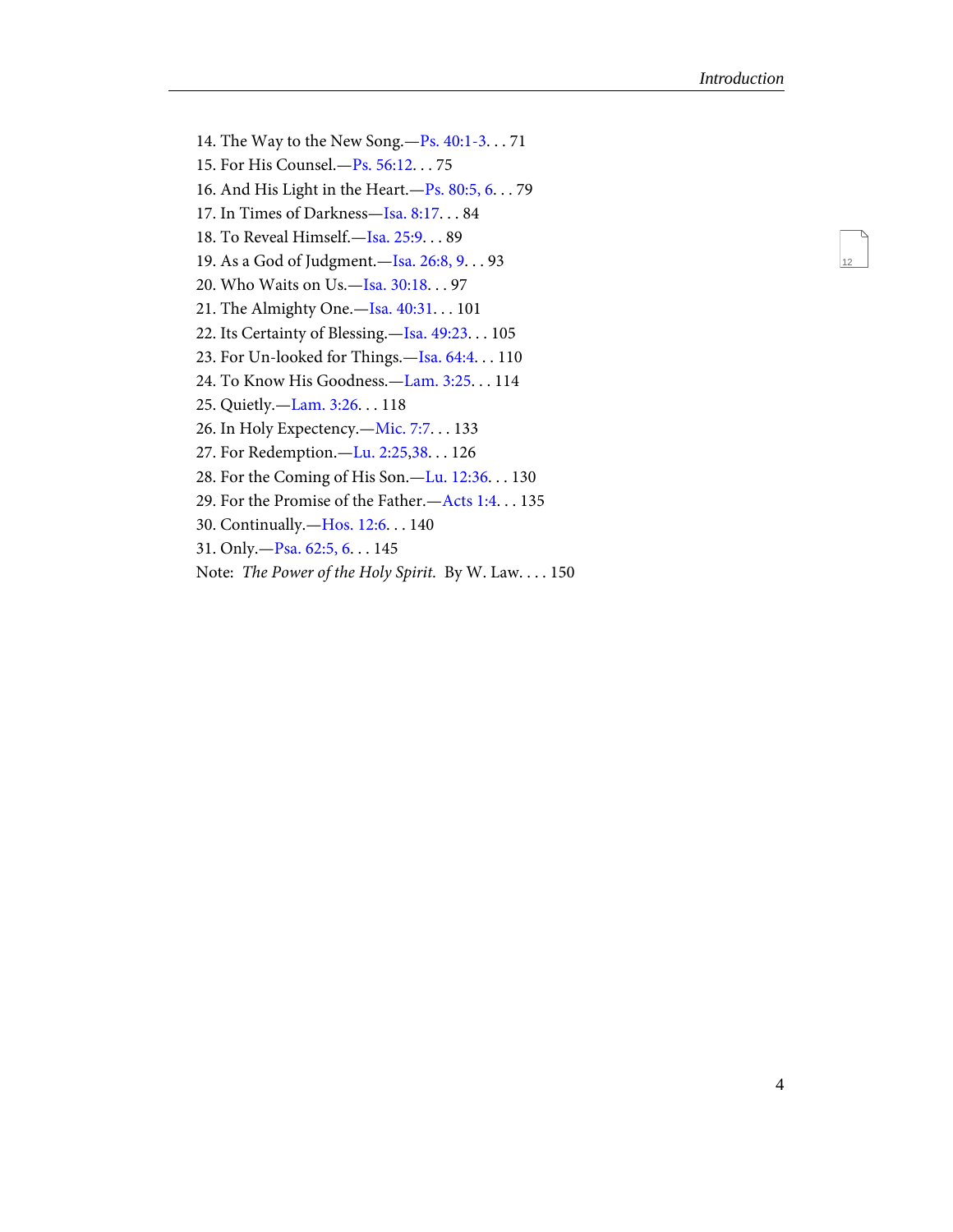14

15

## PREFACE

<span id="page-9-0"></span>PREVIOUS to my leaving for England last year, I had been much impressed by the thought of how, in all our religion, personal and public, we need more of God. I had felt that we needed to train our people in their worship more to wait on God, and to make the cultivation of a deeper sense of His presence, of more direct contact with Him, of entire dependence on Him, a definite aim of our ministry. At a 'welcome' breakfast in Exeter Hall, I gave very simple expression to this thought in connection with all our religious work. I have already said elsewhere that I was surprised at the response the sentiment met with. I saw that God's Spirit had been working the same desire in many hearts.

The experiences of the past year, both personal and public, have greatly deepened the conviction. It is as if I myself am only beginning to see the deepest truth concerning God, and our relation to Him, center in this waiting on God, and how very little, in our life and work, we have been surrounded by its spirit. The following pages are the outcome of my conviction, and of the desire to direct the attention of all God's people to the one great remedy for all our needs. More than half the pieces were written on board ship; I fear they bear the marks of being somewhat crude and hasty. I have felt, in looking them over, as if I could wish to write them over again. But this I cannot now do. And so I send them out with the prayer that He who loves to use the feeble may give His blessing with them.

I do not know if it will be possible for me to put into a few words what are the chief things we need to learn. In a note at the close of the book on Law I have mentioned some. But what I want to say here is this: The great lack of our religion is, we do not know God. The answer to every complaint of feebleness and failure, the message to every congregation or convention seeking instruction on holiness, ought to be simply, What is the matter: Have you not God? If you really believe in God, He will put all right. God is willing and able by His Holy Spirit. Cease from expecting the least good from yourself, or the least help from anything there is in man, and just yield yourself unreservedly to God to work in you: He will do all for you.

How simple this looks! And yet this is the gospel we so little know. I feel ashamed as I send forth these very defective meditations; I can only cast them on the love of my brethren, and of our God. May He use them to draw us all to Himself, to learn in practice and experience the blessed art of Waiting only upon God. Would God that we might get some right conception of what the influence would be of a life given, not in thought, or imagination, or effort, but in the power of the Holy Spirit, wholly to waiting upon God.

With my greeting in Christ to all God's saints it has been my privilege to meet, and no less to those I have not met, I subscribe myself, your brother and servant,

ANDREW MURRAY. Wellington 3rd March 1896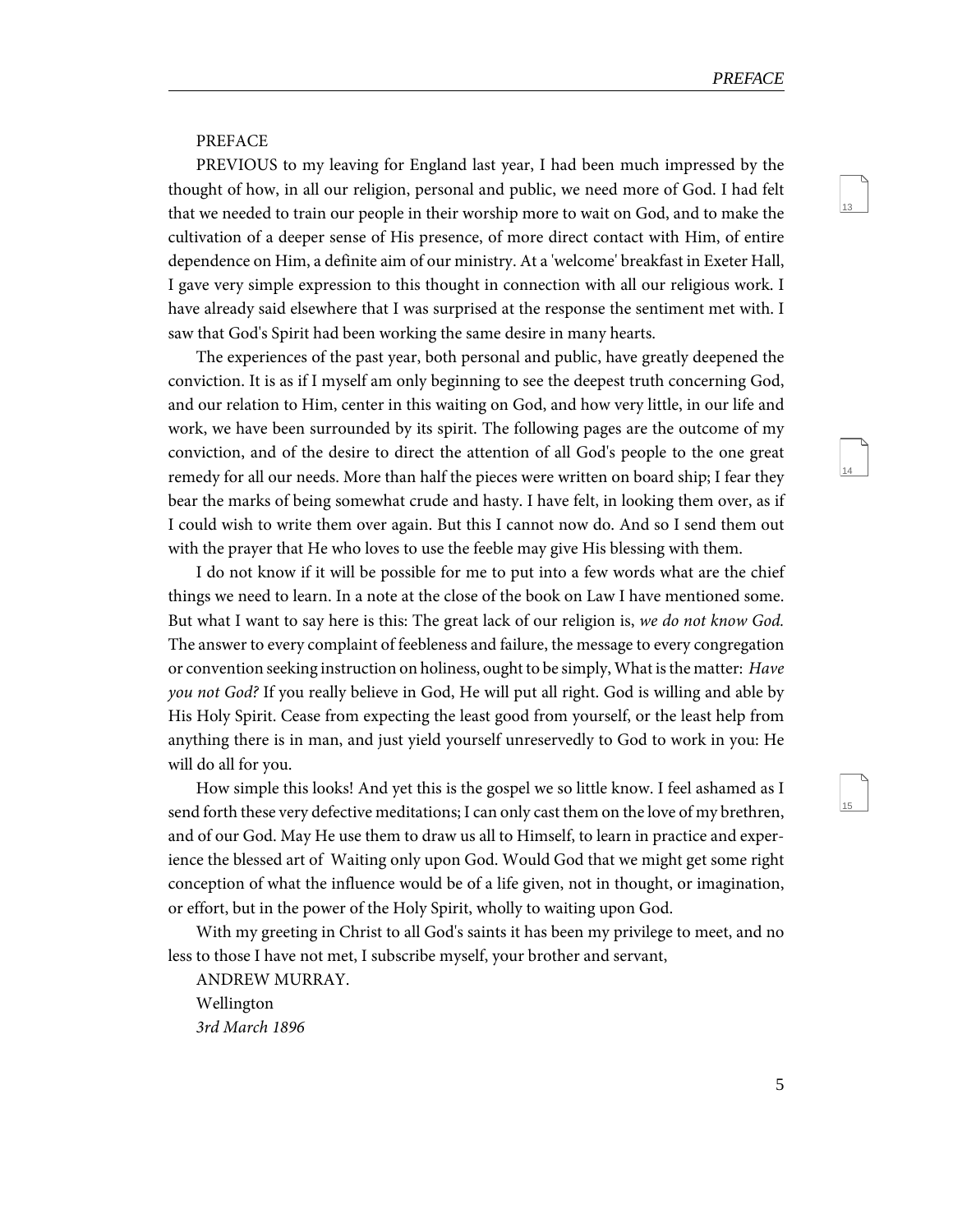[Page 16 is blank]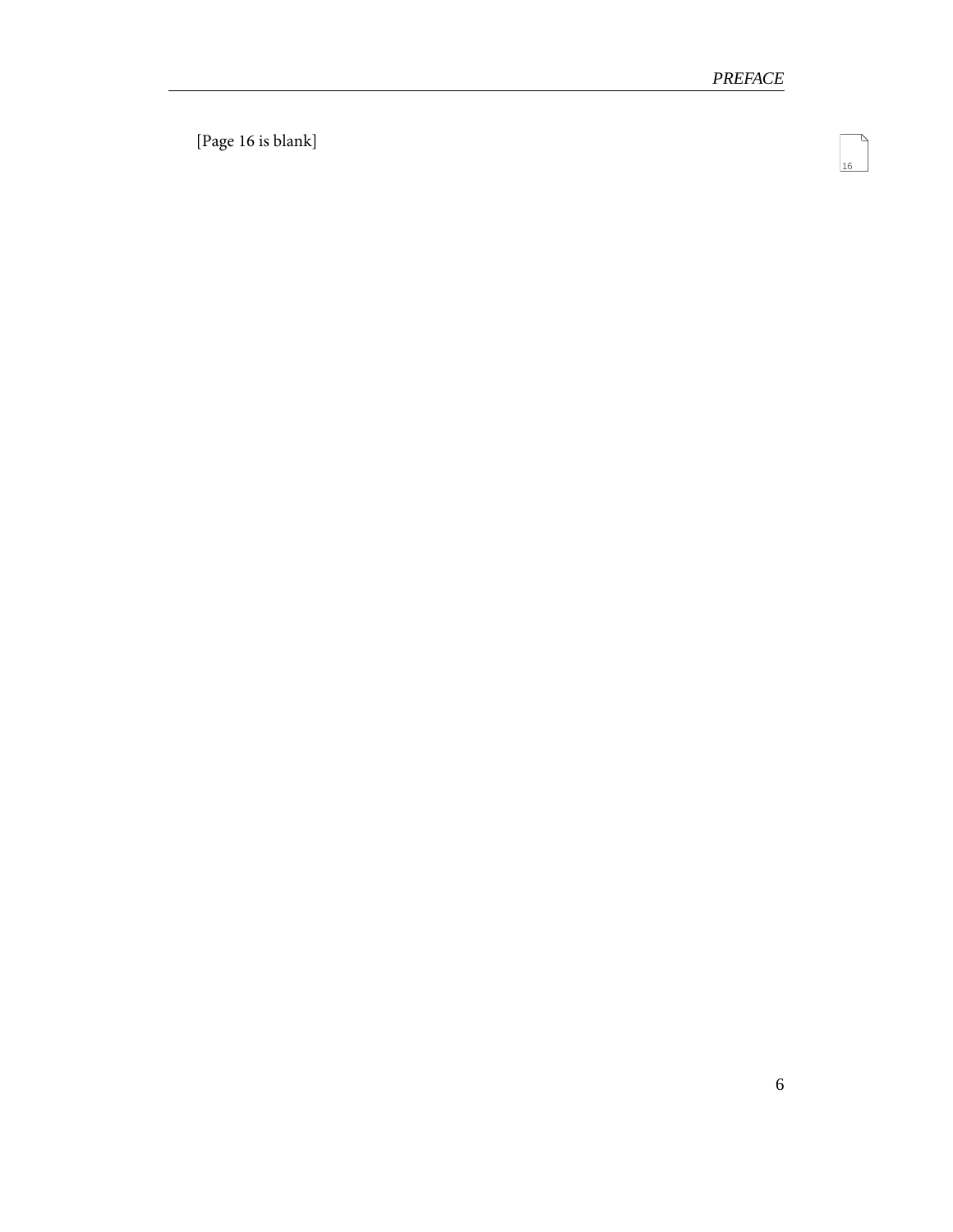18

19

<span id="page-11-0"></span>First Day. WAITING ON GOD: The God of Our Salvation.

'My soul waiteth only upon God [*marg*: is silent unto God]; from Him cometh my salvation.'—Ps.  $62: 1(R.V.).$ 

IF salvation indeed comes from God, and is entirely His work, just as our creation was, it follows, as a matter of course, that our first and highest duty is to wait on Him to do that work as it pleases Him. Waiting becomes then the only way to the experience of a full salvation, the only way, truly, to know God as the God of our salvation. All the difficulties that are brought forward as keeping us back from full salvation, have their cause in this one thing: the defective knowledge and practice of waiting upon God. All that the Church and its members need for the manifestation of the mighty power of God in the world, is the return to our true place, the place that belongs to us, both in creation and redemption, the place of absolute and unceasing dependence upon God. Let us strive to see what the elements are that make up this most blessed and needful waiting upon God: it may help us to discover the reasons why this grace is so little cultivated, and to feel how infinitely desirable it is that the Church, that we ourselves, should at any price learn its blessed secret.

The deep need for this waiting on God lies equally in the nature of man and the nature of God. God, as Creator, formed man, to be a vessel in which He could show forth His power and goodness. Man was not to have in himself a fountain of life, or strength, or happiness: the ever-living and only living One was each moment to be the Communicator to him of all that he needed. Man's glory and blessedness was not to be independent, or dependent upon himself, but dependent on a God of such infinite riches and love. Man was to have the joy of receiving every moment out of the fulness of God. This was his blessedness as an unfallen creature.

When he fell from God, he was still more absolutely dependent on Him. There was not the slightest hope of his recovery out of his state of death, but in God, His power and mercy. It is God alone who began the work of redemption; it is God alone who continues and carries it on each moment in each individual believer. Even in the regenerate man there is no power of goodness in himself: he has and can have nothing that he does not each moment receive; and waiting on God is just as indispensable, and must be just as continuous and unbroken, as the breathing that maintains his natural life.

It is, then, because Christians do not know in their relation to God of their own absolute poverty and helplessness, that they have no sense of the need of absolute and unceasing dependence, or of the unspeakable blessedness of continual waiting on God. But when once a believer begins to see it, and consent to it, that he by the Holy Spirit must each moment receive what God each moment works, waiting on God becomes his brightest hope and joy. As he appreciates how God, as God, as Infinite Love, delights to impart His own nature to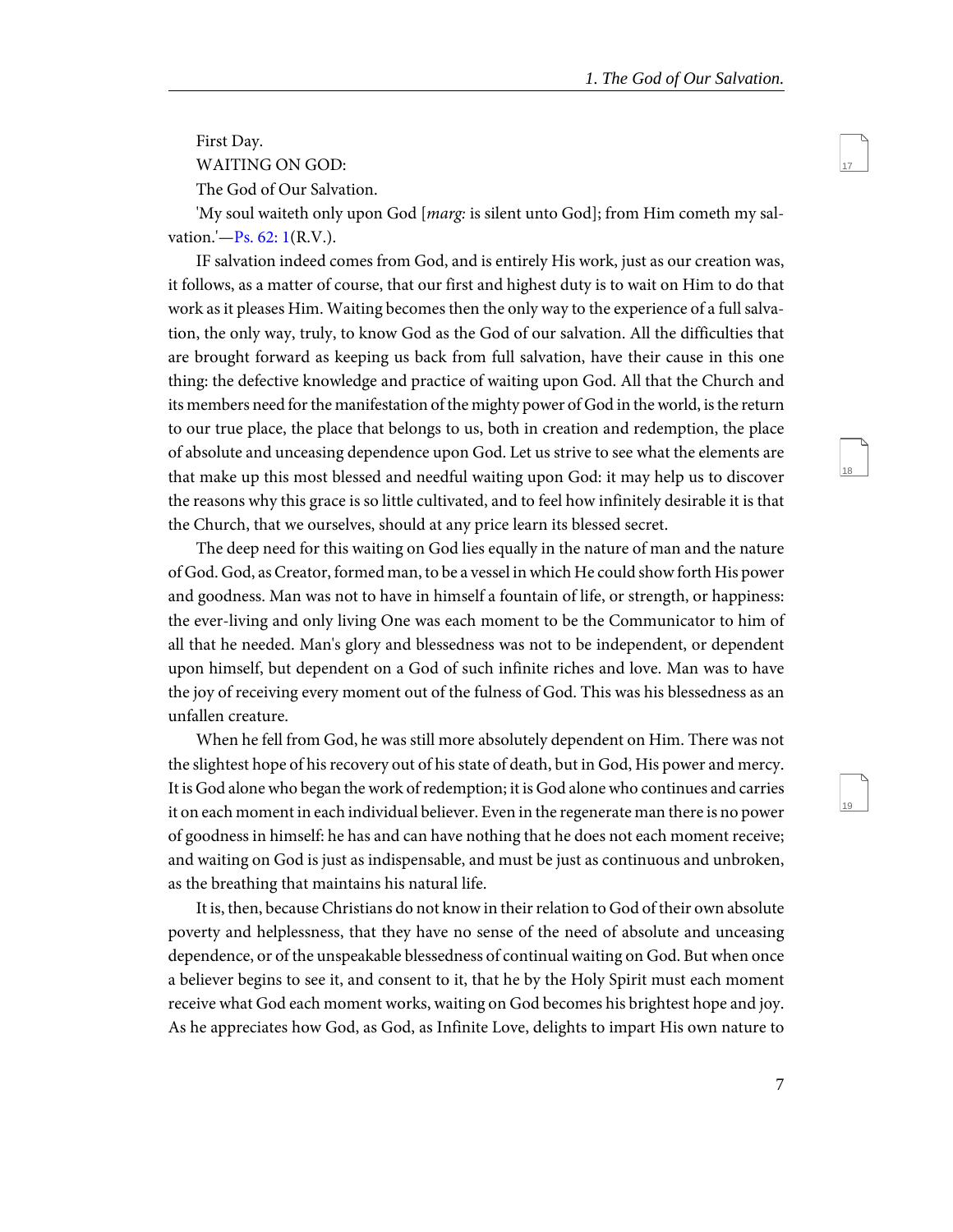His child as fully as He can, how God is not weary of each moment keeping charge of his life and strength, he wonders that he ever thought otherwise of God than as a God to be waited on all the day. God unceasingly giving and working; His child unceasingly waiting and receiving: this is the blessed life.

'Truly my soul waiteth upon God; from Him cometh my salvation.' First we wait on God for salvation. Then we learn that salvation is only to bring us to God, and teach us to wait on Him. Then we find what is better still, that waiting on God is itself the highest salvation. It is the ascribing to Him the glory of being All; it is the experiencing that He is All to us. May God teach us the blessedness of waiting on Him.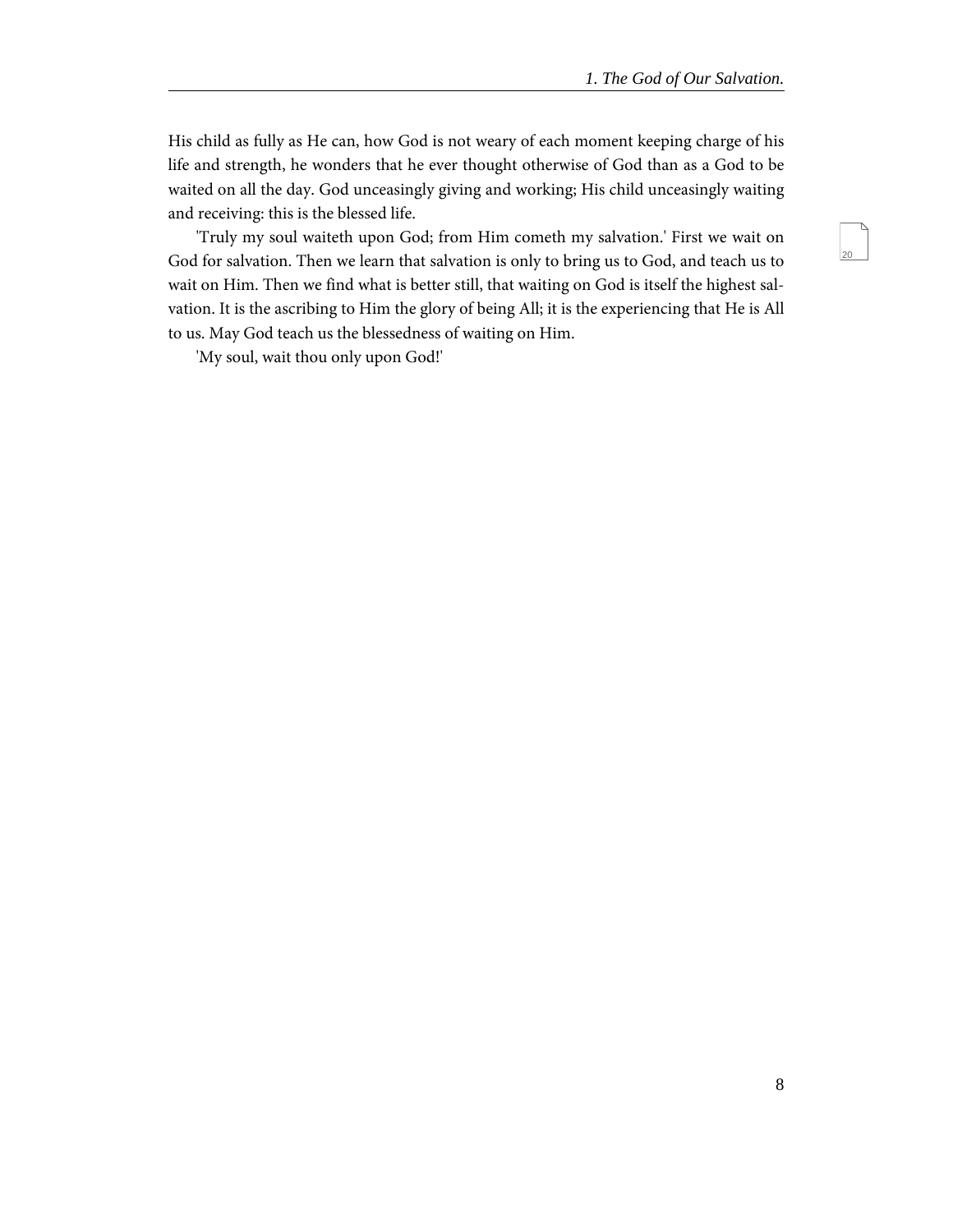22

23

<span id="page-13-0"></span>Second Day. WAITING ON GOD: The Keynote of Life. 'I have waited for Thy salvation, O Lord!'[—Gen. 49: 18.](http://www.ccel.org/study/Bible:Gen.49.18)

IT is not easy to say exactly in what sense Jacob used these words, in the midst of his prophecies in regard to the future of his sons. But they do certainly indicate that both for himself and for them his expectation was from God alone. It was God's salvation he waited for; a salvation which God had promised and which God Himself alone could work out. He knew himself and his sons to be under God's charge. Jehovah the Everlasting God would show in them what His saving power is and does. The words point forward to that wonderful history of redemption which is not yet finished, and to the glorious future in eternity. They suggest to us how there is no salvation but God's salvation, and how waiting on God for that, whether for our personal experience, or in wider circles, is our first duty, our true blessedness.

Let us think of ourselves, and the inconceivably glorious salvation God has wrought for us in Christ, and is now purposing to work out and to perfect in us by His Spirit. Let us meditate until we somewhat realize that every participation of this great salvation, from moment to moment, must be the work of God Himself. God cannot part with His grace, or goodness, or strength, as an external thing that He gives us, as He gives the raindrops from heaven. No; He can only give it, and we can only enjoy it, as He works it Himself directly and unceasingly. And the only reason that He does not work it more effectively and continuously is, that we do not let Him. We hinder Him either by our indifference or by our selfeffort, so that He cannot do what He would. What He asks of us, in the way of surrender, and obedience, and desire, and trust, is all comprised in this one word: waiting on Him, waiting for His salvation. It combines the deep sense of our entire helplessness of ourselves to work what is divinely good, and the perfect confidence that our God will work it all in His divine power.

Again, I say, let us meditate on the divine glory of the salvation God purposes working out in us, until we know the truth it implies. Our heart is the scene of a divine operation more wonderful than Creation. We can do as little towards the work as towards creating the world, except as God works in us to will and to do. God only asks of us to yield, to consent, to wait upon Him, and He will do it all. Let us meditate and be still, until we see how appropriate and right and blessed it is that God alone do all, and our soul will of itself sink down in deep humility to say: 'I have waited for Thy salvation, O Lord.' And the deep blessed background of all our praying and working will be: 'Truly my soul waiteth upon God.'

The application of the truth to wider circles, to those we labor among or intercede for, to the Church of Christ around us, or throughout the world, is not difficult. There can be no good but what God works; to wait upon God, and have the heart filled with faith in His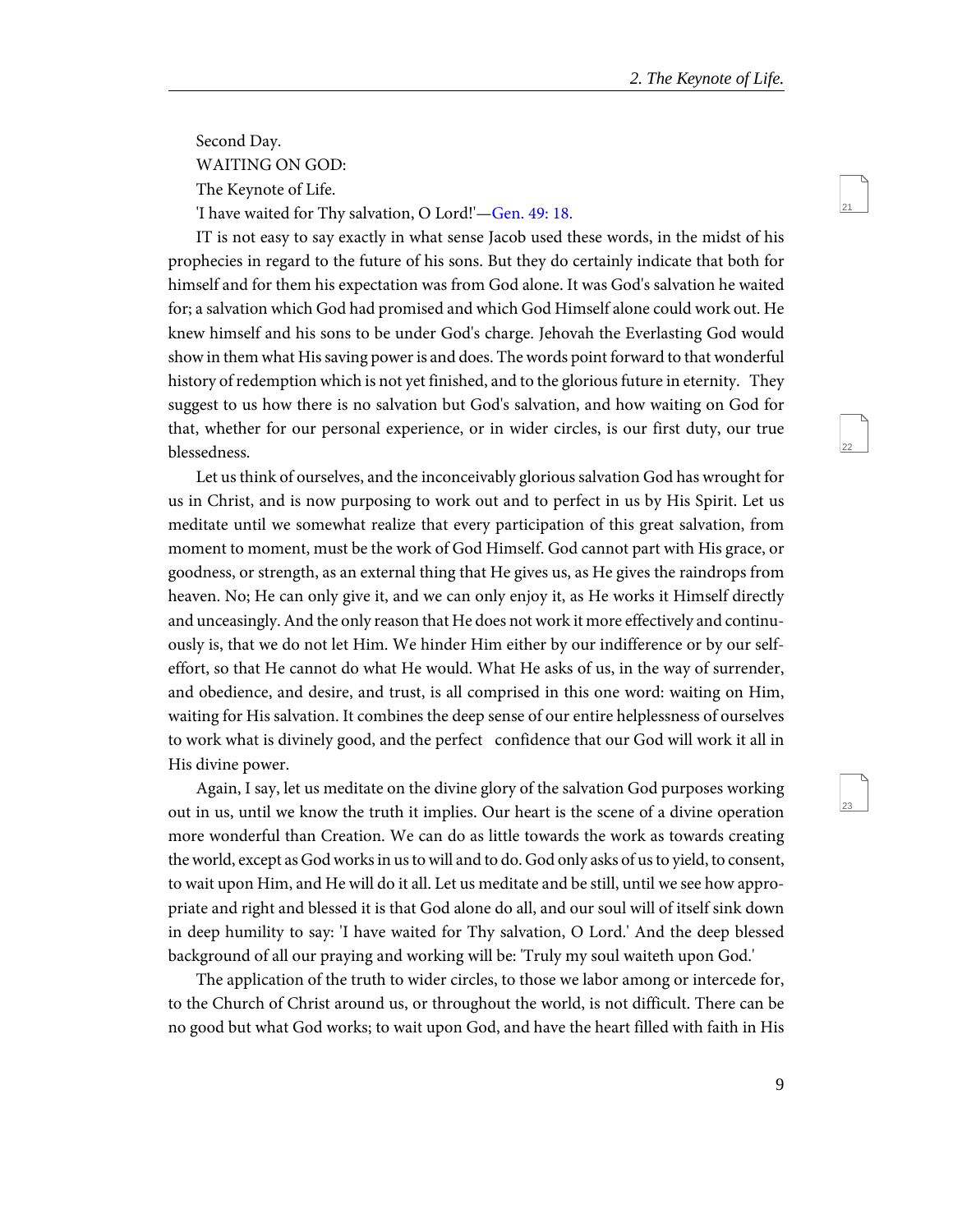working, and in that faith to pray for His mighty power to come down, is our only wisdom. Oh for the eyes of our heart to be opened to see God working in ourselves and in others, and to see how blessed it is to worship and just to wait for His salvation!

Our private and public prayer are our chief expression of our relation to God: it is in them chiefly that our waiting upon God must be exercised. If our waiting begin by quieting the activities of nature, and being still before God; if it bows and seeks to see God in His universal and almighty operation, alone able and always ready to work all good; if it yields itself to Him in the assurance that He is working and will work in us; if it maintains the place of humility and stillness and surrender, until God's Spirit has quickened the faith that He will perfect His work: it will indeed become the strength and the joy of the soul. Life will become one deep blessed cry: 'I have waited for Thy salvation, O Lord.'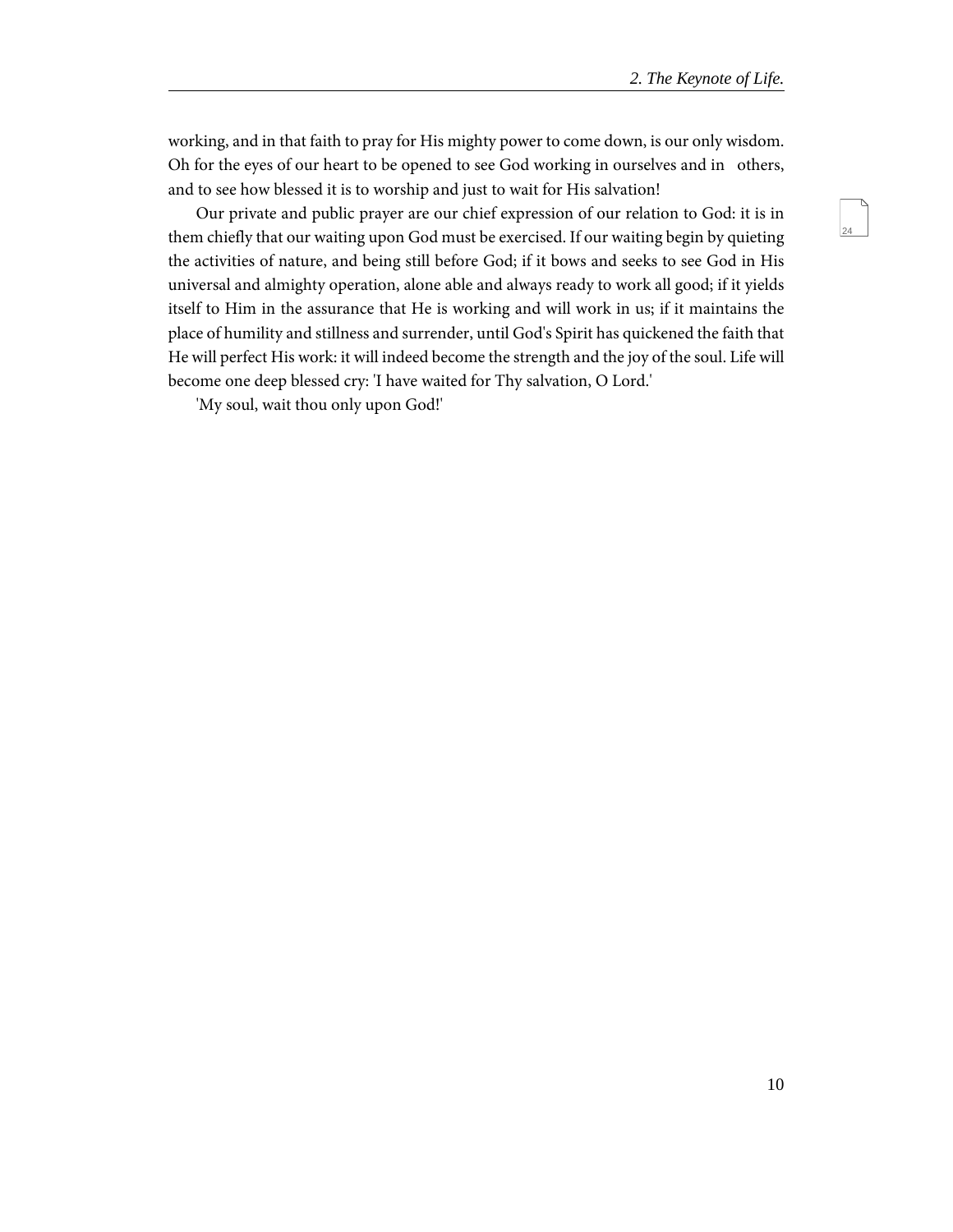26

27

<span id="page-15-0"></span>Third Day. WAITING ON GOD: The True Place of the Creature. 'These wait all upon Thee; That Thou mayest give them their meat in due season. That Thou givest unto them, they gather; Thou openest Thine hand, they are satisfied with good. [Ps. 104:27, 28\(](http://www.ccel.org/study/Bible:Ps.104.27-Ps.104.28)R.V.).

THIS Psalm, in praise of the Creator, has been speaking of the birds and the beasts of the forest; of the young lions, and man going forth to his work; of the great sea, wherein are things creeping innumerable, both small and great beasts. And it sums up the whole relation of all creation to its Creator, and its continuous and universal dependence upon Him in the one word: 'These all wait upon Thee!' Just as much as it was God's work to create, it is His work to maintain. As little as the creature could create itself, is it left to provide for itself. The whole creation is ruled by the one unalterable law of—*waiting upon God!* 

The word is the simple expression of that for the sake of which alone the creature was brought into existence, the very groundwork of its constitution. The one object for which God gave life to creatures was that in them He might prove and show forth His wisdom, power, and goodness, in His being each moment their life and happiness, and pouring forth unto them, according to their capacity, the riches of his goodness and power. And just as this is the very place and nature of God, to be unceasingly the supplier of every want in the creature, so the very place and nature of the creature is nothing but this—to wait upon God and receive from Him what He alone can give, what He delights to give. (See note on Law, The Power of the Spirit.)

If we are in this little book at all to appreciate what waiting on God is to be to the believer, to practice it and to experience its blessedness, it is of consequence that we begin at the very beginning, and see the deep reasonableness of the call that comes to us. We shall understand how the duty is no arbitrary command. We shall see how it is not only rendered necessary by our sin and helplessness. It is simply and truly our restoration to our original destiny and our highest nobility, to our true place and glory as creatures blessedly dependent on the All-Glorious God.

If once our eyes are opened to this precious truth, all Nature will become a preacher, reminding us of the relationship which, founded in creation, is now taken up in grace. As we read this Psalm, and learn to look upon all life in Nature as continually maintained by God Himself, waiting on God will be seen to be the very necessity of our being. As we think of the young lions and the ravens crying to Him, of the birds and the fish and every insect waiting on Him, until He give them their meat in due season, we shall see that it is the very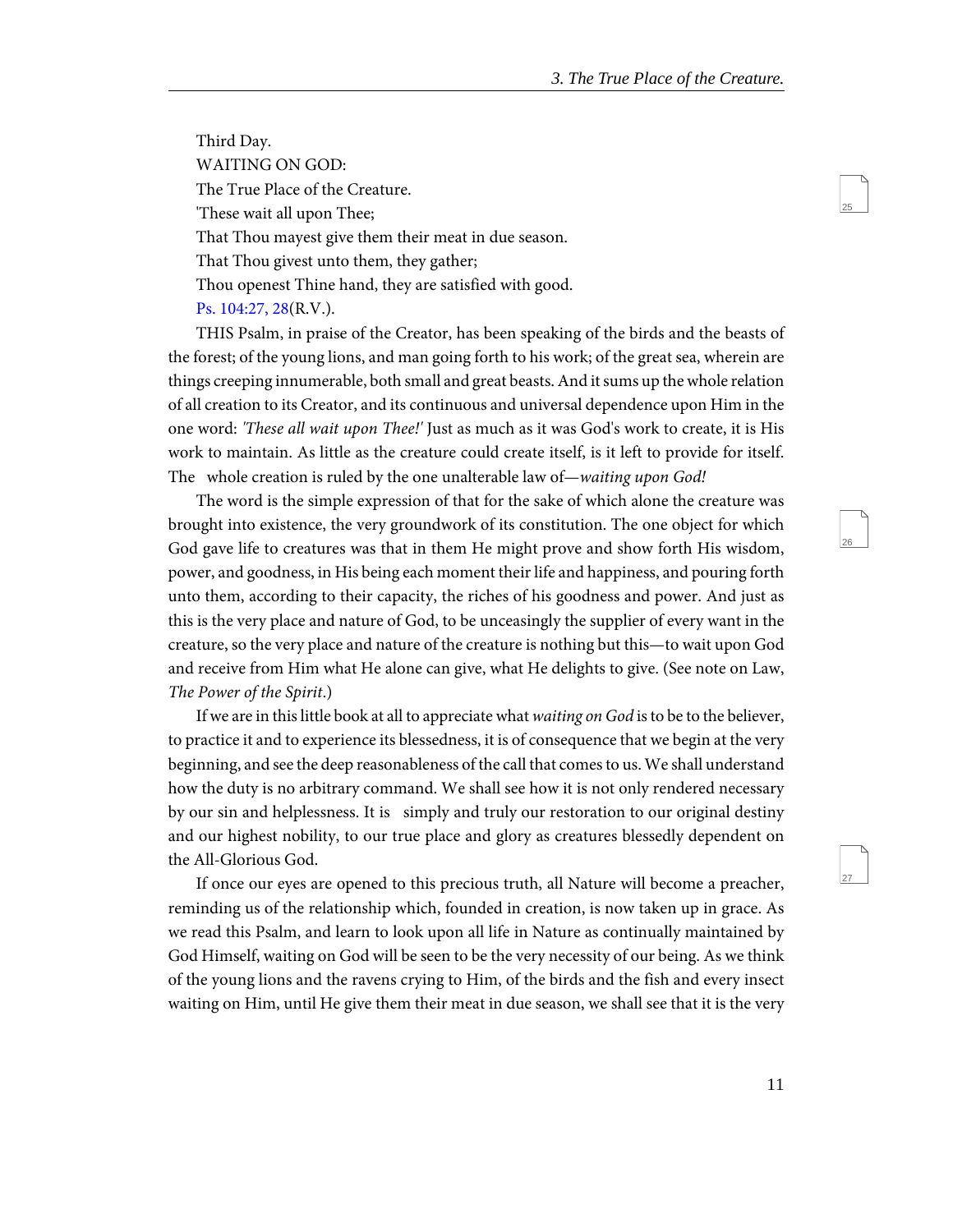nature and glory of God that He is a God who is to be waited on. Every thought of what Nature is, and what God is, will give new force to the call: 'Wait thou only upon God.'

'These all wait upon Thee, that thou may give.' It is God who gives all: let this faith enter deeply into our hearts. Ere yet we fully understand all that is implied in our waiting upon God, and ere we ever have been able to cultivate the habit, let the truth enter our souls: waiting on God, unceasing and entire dependence upon Him, is, in heaven and earth, the one only true religion, the one unalterable and all-comprehensive expression for the true relationship to the ever-blessed One in whom we live.

Let us resolve at once that it shall be the one characteristic of our life and worship, a continual, humble, trustful waiting upon God. We may rest assured that He who made us for Himself, that He might give Himself to us and in us, that He will never disappoint us. In waiting on Him we shall find rest and joy and strength, and the supply of every need.

'My soul, wait thou only upon God!'

28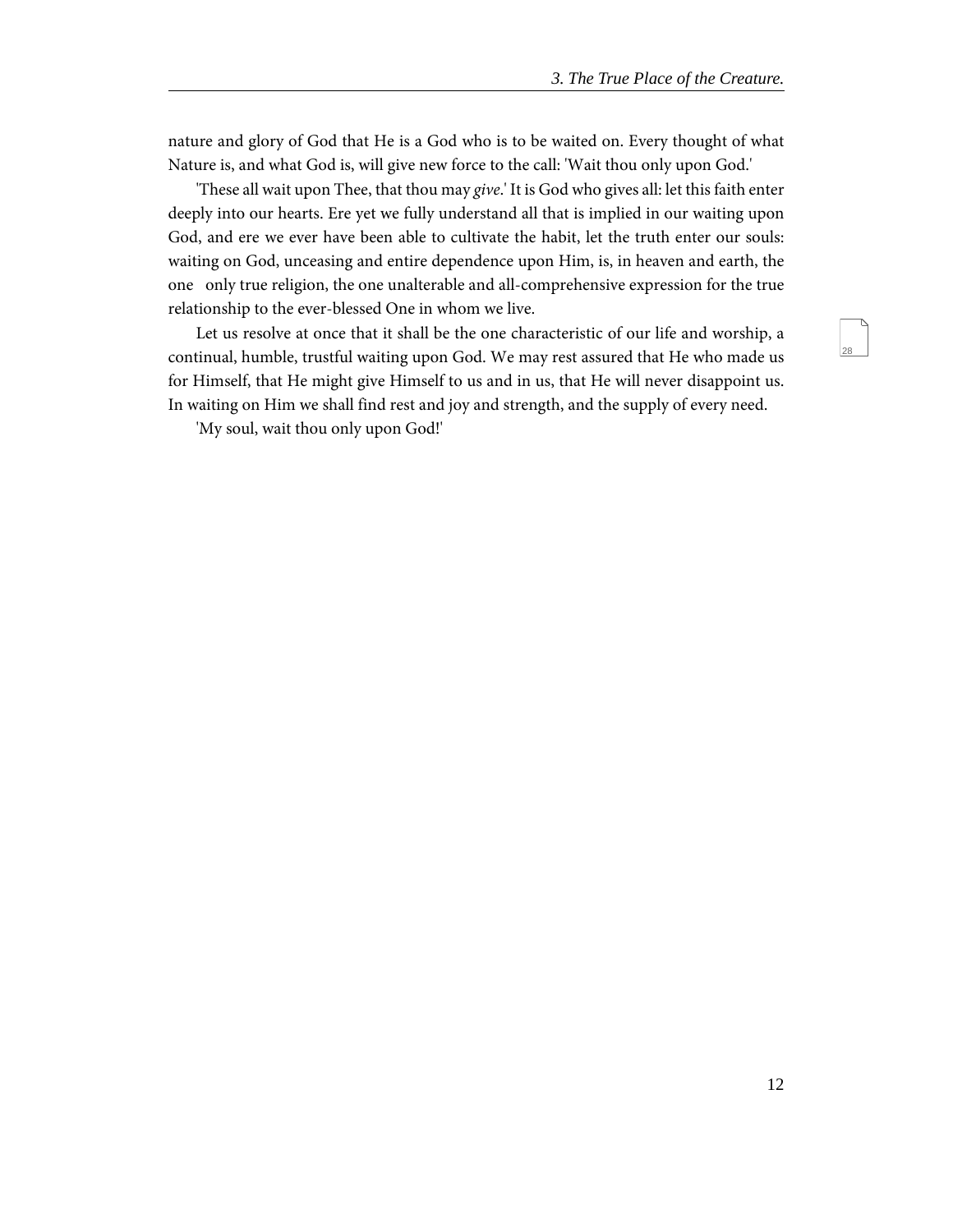30

31

<span id="page-17-0"></span>Fourth Day. WAITING ON GOD: For Supplies. 'The Lord upholdeth all that fall, And raiseth up all those that be bowed down. The eyes of all wait upon Thee; And Thou givest them their meat in due season.'

[—Ps. 145:14, 15.](http://www.ccel.org/study/Bible:Ps.145.14-Ps.145.15)

PSALM 104 is a Psalm of Creation, and the words, 'These all wait upon Thee,' were used with reference to the animal creation. Here we have a Psalm of the Kingdom, and 'The eyes of all wait upon Thee' appears especially to point to the needs of God's saints, of all that fall and them that be bowed down. What the universe and the animal creation does unconsciously, God's people are to do intelligently and voluntarily. Man is to be the interpreter of Nature. He is to prove that there is nothing more noble or more blessed in the exercise of our free will than to use it in waiting upon God.

If an army has been sent out to march into an enemy's country, and tidings are received that it is not advancing, the question is at once asked, what may be the cause of delay. The answer will very often be: 'Waiting for supplies.' All the stores of provisions or clothing or ammunition have not arrived; without these it dare not proceed. It is no otherwise in the Christian life: day by day, at every step, we need our supplies from above. And there is nothing so needful as to cultivate that spirit of dependence on God and of confidence in Him, which refuses to go on without the needed supply of grace and strength.

If the question be asked, whether this be anything different from what we do when we pray, the answer is, that there may be much praying with but very little waiting on God. In praying we are often occupied with ourselves, with our own needs, and our own efforts in the presentation of them. In waiting upon God, the first thought is of the God upon whom we wait. We enter His presence, and feel we need just to be quiet, so that He, as God, can overshadow us with Himself. God longs to reveal Himself, to fill us with Himself. Waiting on God gives Him time in His own way and divine power to come to us.

It is especially at the time of prayer that we ought to set ourselves to cultivate this spirit.

Before you pray, bow quietly before God, just to remember and realize who He is, how near He is, how certainly He can and will help. Just be still before Him, and allow His Holy Spirit to waken and stir up in your soul the childlike disposition of absolute dependence and confident expectation. Wait upon God as a Living Being, as the Living God, who notices you, and is just longing to fill you with His salvation. Wait on God until you know you have met Him; prayer will then become so different.

And when you are praying, let there be intervals of silence, reverent stillness of soul, in which you yield yourself to God, in case He may have aught He wishes to teach you or to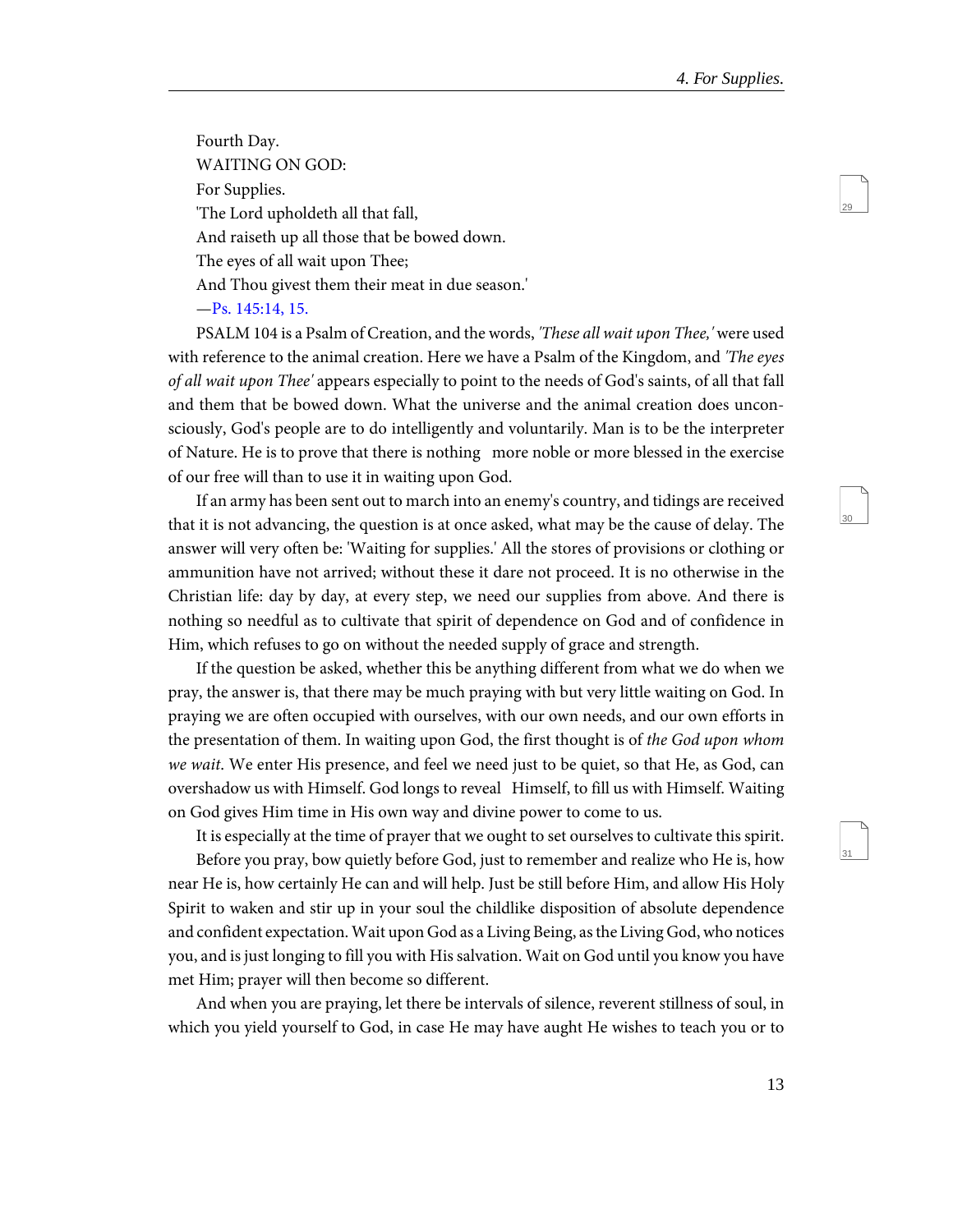work in you. Waiting on Him will become the most blessed part of prayer, and the blessing thus obtained will be doubly precious as the fruit of such fellowship with the Holy One. God has so ordained it, in harmony with His holy nature, and with ours, that waiting on Him should be the honor we give Him. Let us bring Him the service gladly and truthfully; He will reward it abundantly.

'The eyes of all wait upon Thee, and Thou givest them their meat in due season.' Dear soul, God provides in Nature for the creatures He has made: how much more will He provide in Grace for those He has redeemed. Learn to say of every want, and every failure, and every lack of needful grace: I have waited too little upon God, or He would have given me in due season all I needed. And say then too—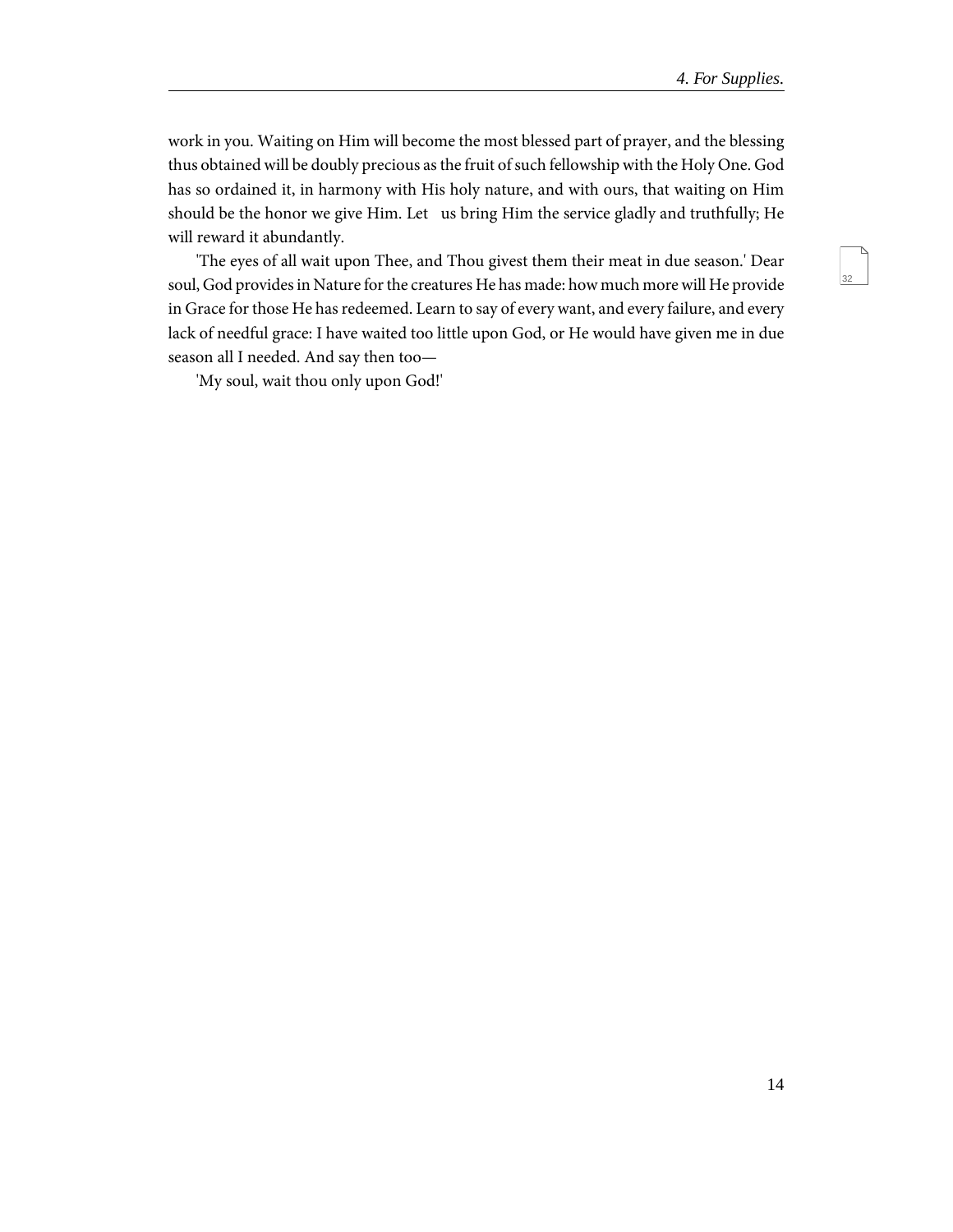34

35

<span id="page-19-0"></span>Fifth Day. WAITING ON GOD: For Instruction. 'Shew me thy ways, O Lord; Teach me Thy paths. Teach me Thy paths. Lead me in Thy truth, and teach me; For Thou art the God of my salvation; On Thee do I wait all the day.'— [Ps. 25:4, 5.](http://www.ccel.org/study/Bible:Ps.25.4-Ps.25.5)

'I SPOKE of an army, on the point of entering an enemy's territories, answering the question as to the cause of delay: 'Waiting for supplies.' The answer might also have been: 'Waiting for instructions,' or, 'Waiting for orders.' If the last despatch had not been received, with the final orders of the commander-in-chief, the army dared not move. Even so in the Christian life: as deep as the need of waiting for supplies, is that of waiting for instructions.'

See how beautifully this comes out in [Ps. 25](http://www.ccel.org/study/Bible:Ps.25). The writer knew and loved God's law exceedingly, and meditated in that law day and night. But he knew that this was not enough. He knew that for the right spiritual apprehension of the truth, and for the right personal application of it to his own peculiar circumstances, he needed a direct divine teaching.

The psalm has at all times been a very favourite one, because of its reiterated expression of the felt need of the Divine teaching, and of the childlike confidence that that teaching would be given. Study the psalm until your heart is filled with the two thoughts—the absolute need, the absolute certainty of divine guidance. And notice, then, how entirely it is in this connection that he speaks, 'On Thee do I wait all the day.' Waiting for guidance, waiting for instruction, all the day, is a very blessed part of waiting upon God.

The Father in heaven is so interested in His child, and so longs to have his life at every step in His will and His love, that He is willing to keep his guidance entirely in His own hand. He knows so well that we are unable to do what is really holy and heavenly, except as He works it in us, that He means His very demands to become promises of what He will do, in watching over and leading us all the day. Not only in special difficulties and times of perplexity, but in the common course of everyday life, we may count upon Him to teach us His way, and show us His path.

And what is needed in us to receive this guidance? One thing: waiting for instructions, waiting on God. 'On Thee do I wait all the day.' We want in our times of prayer to give clear expression to our sense of need, and our faith in His help. We want definitely to become conscious of our ignorance as to what God's way may be, and the need of the Divine light shining within us, if our way is to be as of the sun, shining more and more unto the perfect day. And we want to wait quietly before God in prayer, until the deep, restful assurance fills us: It will be given—'the meek will He guide in the way.'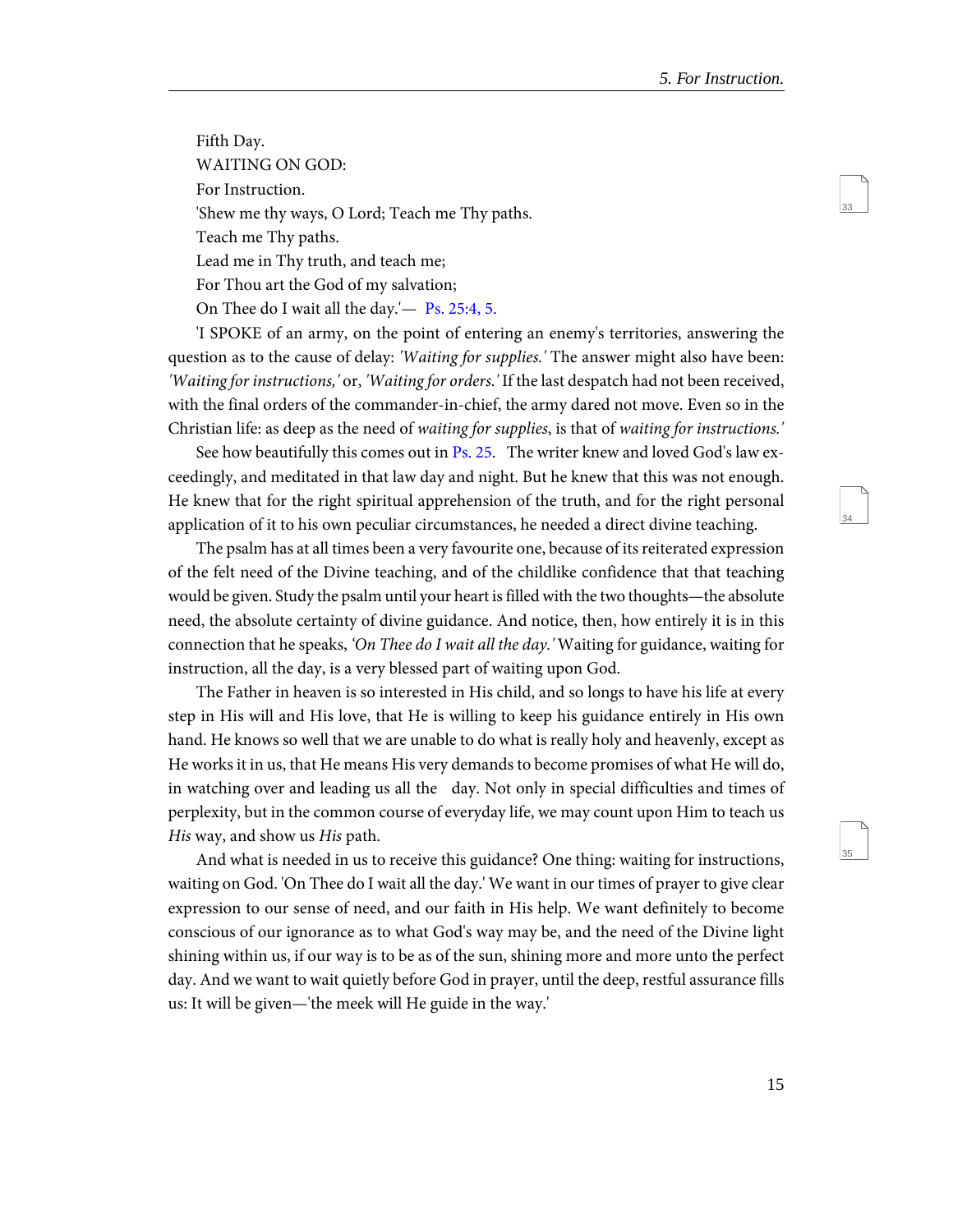'On Thee do I wait all the day.' The special surrender to the Divine guidance in our seasons of prayer must cultivate, and be followed up by, the habitual looking upwards 'all the day.' As simple as it is, to one who has eyes, to walk all the day in the light of the sun, so simple and delightful can it become to a soul practiced in waiting on God, to walk all the day in the enjoyment of God's light and leading. What is needed to help us to such a life is just one thing: the real knowledge and faith of God as the one only source of wisdom and goodness, as ever ready, and longing much to be to us all that we can possibly require—yes! this is the one thing we need. If we but saw our God in His love, if we but believed that He waits to be gracious, that He waits to be our life and to work all in us,—how this waiting on God would become our highest joy, the natural and spontaneous response of our hearts to His great love and glory!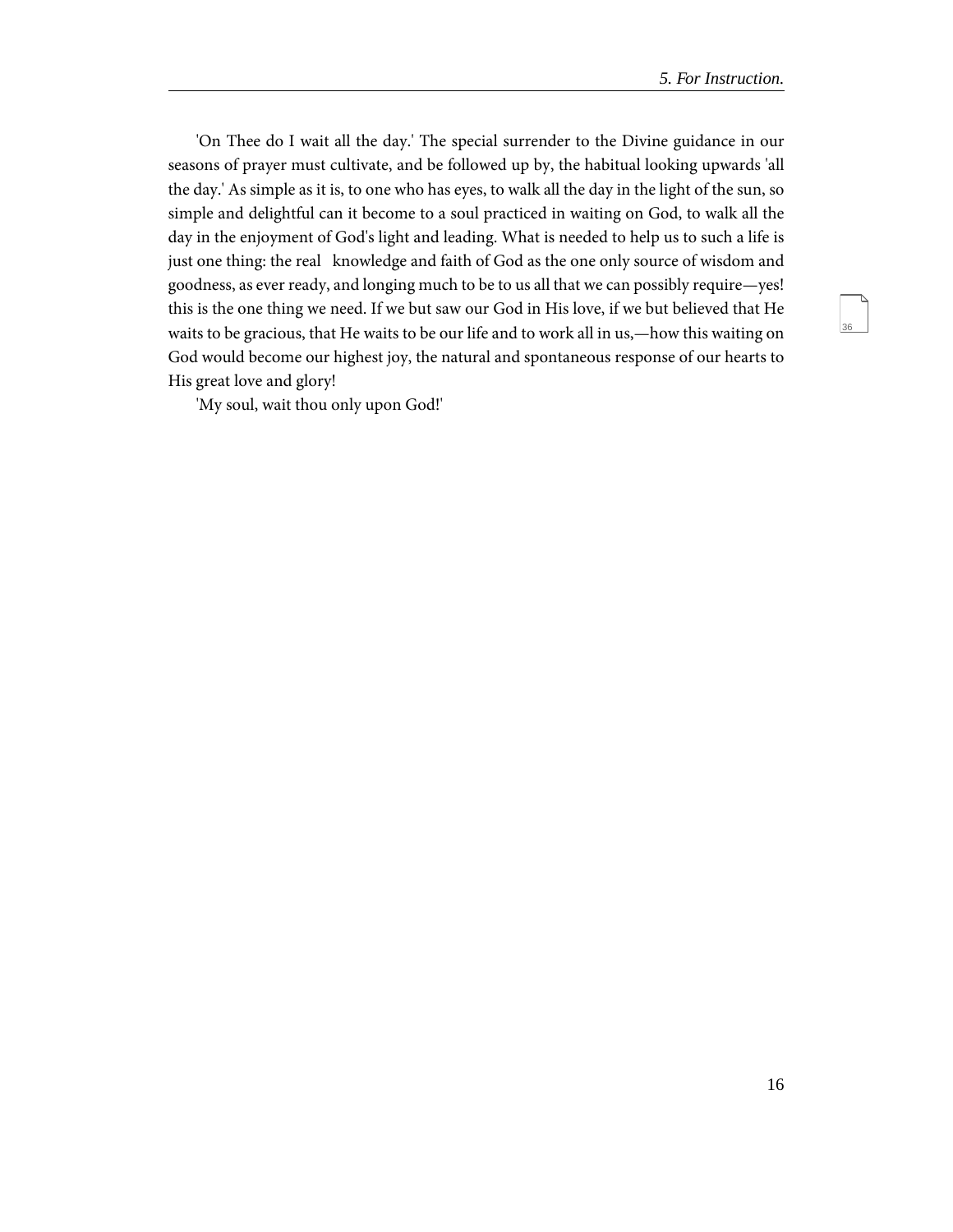38

<span id="page-21-0"></span>Sixth Day. WAITING ON GOD: For all Saints. 'Let none that wait on Thee be ashamed.'— [Ps. 25:3](http://www.ccel.org/study/Bible:Ps.25.3)

LET us now, in our meditation of today, each one forget himself, to think of the great company of God's saints throughout the world, who are all with us waiting on Him. And let us all join in the fervent prayer for each other, 'Let none that wait on Thee be ashamed.'

Just think for a moment of the multitude of waiting ones who need that prayer; how many there are, sick and weary and solitary, to whom it is as if their prayers are not answered, and who sometimes begin to fear that their hope will be put to shame. And then, how many servants of God, ministers or missionaries, teachers or workers, of various name, whose hopes in their work have been disappointed, and whose longing for power and blessing remains unsatisfied. And then, too, how many, who have heard of a life of rest and perfect peace, of abiding light and fellowship, of strength and victory, and who cannot find the path. With all these, it is nothing but that they have not yet learned the secret of full waiting upon God. They just need, what we all need, the living assurance that waiting on God can never be in vain. Let us remember all who are in danger of fainting or being weary, and all unite in the cry, 'Let none that wait on Thee be ashamed'!

If this intercession for all who wait on God becomes part of our waiting on Him for ourselves, we shall help to bear each other's burdens, and so fulfil the law of Christ.

There will be introduced into our waiting on God that element of unselfishness and love, which is the path to the highest blessing, and the fullest communion with God. Love to the brethren and love to God are inseparably linked. In God, the love to His Son and to us are one: 'That the love wherewith Thou hast loved Me, may be in them.' In Christ, the love of the Father to Him, and His love to us, are one: 'As the Father loved me, so have I loved you.' In us, He asks that His love to us shall be *ours* to the brethren: 'As I have loved you, that ye love one another.' All the love of God, and of Christ, are inseparably linked with love to the brethren. And how can we, day by day, prove and cultivate this love otherwise than by daily praying for each other? Christ did not seek to enjoy the Father's love for Himself; He passed it all on to us. All true seeking of God and His love for ourselves, will be inseparably linked with the thought and the love of our brethren in prayer for them.

'Let none that wait on Thee be ashamed.' Twice in the psalm David speaks of his waiting on God for himself; here he thinks of all who wait on Him. Let this page take the message to all God's tried and weary ones, that there are more praying for them than they know. Let it stir them and us in our waiting to make a point of at times forgetting ourselves, and to enlarge our hearts, and say to the Father, *'These all wait upon Thee*, and Thou givest them their meat in due season.' Let it inspire us all with new courage—for who is there who is not at times ready to faint and be weary? 'Let none that wait on Thee be ashamed' is a promise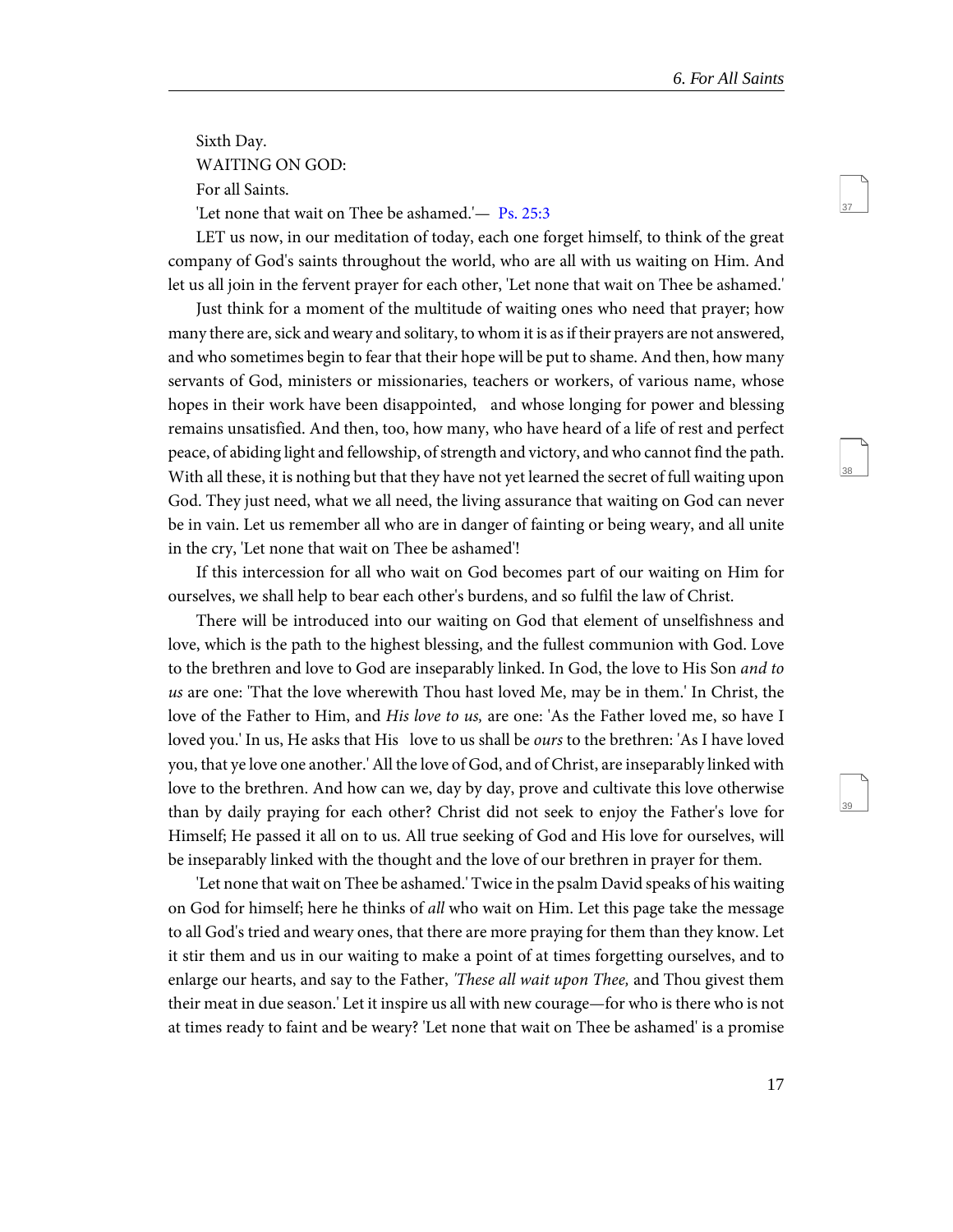in a prayer, 'They that wait on Thee shall not be ashamed'! From many and many a witness the cry comes to everyone who needs the help, brother, sister, tried one, 'Wait on the Lord; be of good courage, and He shall strengthen your heart; wait, I say, on the Lord. Be of good courage, and He shall strengthen your heart, all ye that wait on the Lord.'

Blessed Father! we humbly beseech Thee, Let none that wait on Thee be ashamed; no, not one. Some are weary, and the time of waiting appears long. And some are feeble, and scarcely know how to wait. And some are so entangled in the effort of their prayers and their work, they think that they can find no time to wait continually. Father! teach us all how to wait. Teach us to think of each other, and pray for each other. Teach us to think of Thee, the God of all waiting ones. Father! let none that wait on Thee be ashamed. For Jesus' sake. Amen.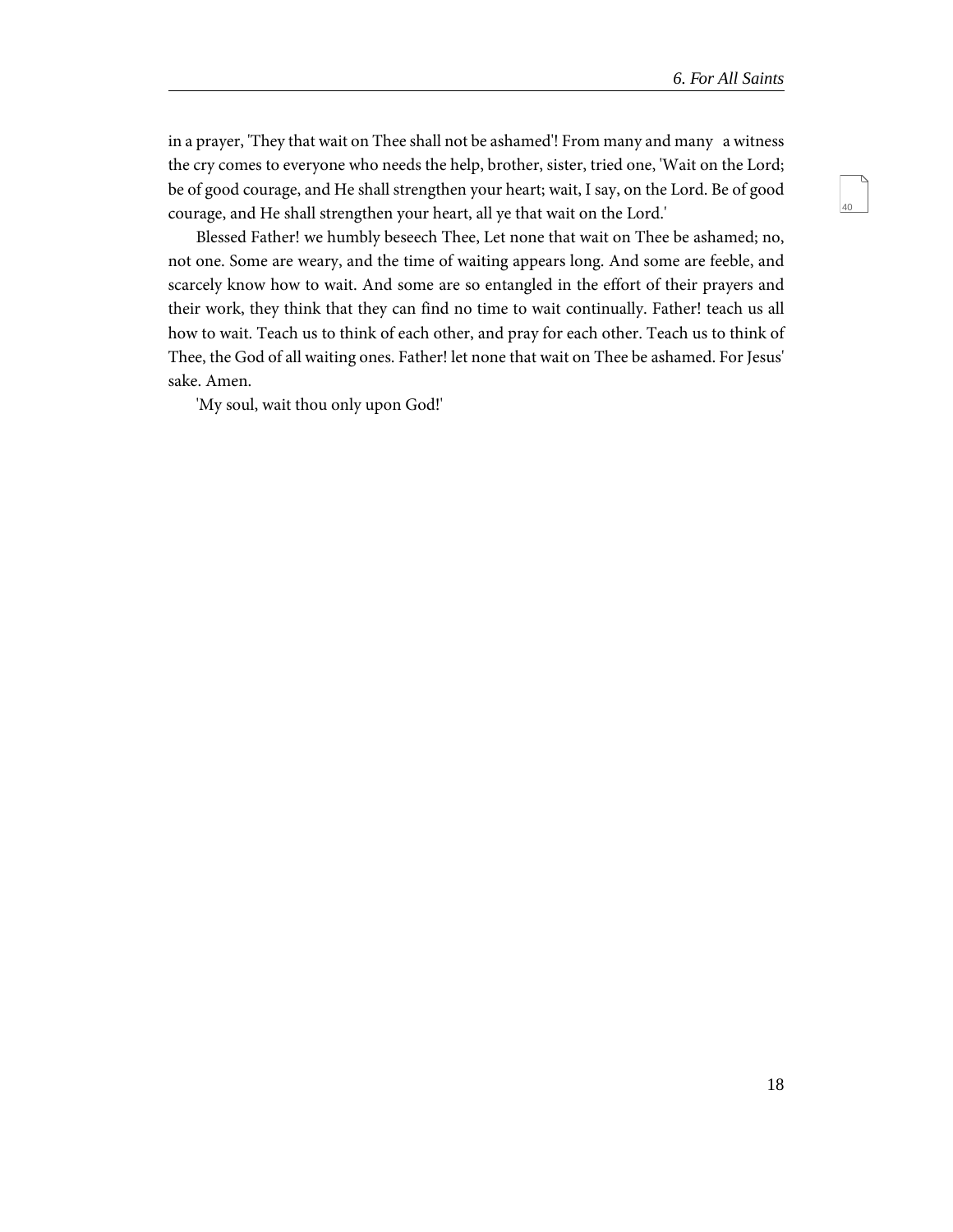42

43

<span id="page-23-0"></span>Seventh Day. WAITING ON GOD: A Plea in Prayer.

'Let integrity and uprightness preserve me; for I wait on Thee.'— [Ps. 25:21](http://www.ccel.org/study/Bible:Ps.25.21)

FOR the third time in this psalm we have the word wait. As before in [ver. 5,](http://www.ccel.org/study/Bible:Ps.25.5) 'On Thee do I wait all the day,' so here, too, the believing supplicant appeals to God to remember that he is waiting on Him, looking for an answer. It is a great thing for a soul not only to wait upon God, but to be filled with such a consciousness that its whole spirit and position is that of a waiting one, that it can, in childlike confidence, say, Lord! Thou knowest, I wait on Thee. It will prove a mighty plea in prayer, giving ever-increasing boldness of expectation to claim the promise, 'They that wait on Me shall not be ashamed'!

The prayer in connection with which the plea is put forth here is one of great importance in the spiritual life. If we draw near to God, it must be with a true heart. There must be perfect integrity, wholeheartedness, in our dealing with God. As we read in the next Psalm ([26: 1,](http://www.ccel.org/study/Bible:Ps.26.1) [11\)](http://www.ccel.org/study/Bible:Ps.26.11), 'Judge me, O Lord, for I have walked in my integrity,' 'As for me, I will walk in my integrity,' there must be perfect uprightness or single-heartedness before God. As it is written, 'His righteousness is for the upright in heart.' The soul must know that it allows nothing sinful, nothing doubtful; if it is indeed to meet the Holy One, and receive His full blessing, it must be with a heart wholly and singly given up to His will. The whole spirit that animates us in the waiting must be, 'Let integrity and uprightness'—Thou seest that I desire to come so to Thee, You know I am looking to Thee to work them perfectly in me;—let them 'preserve me, for I wait on Thee.'

And if at our first attempt truly to live the life of fully and always waiting on God, we begin to discover how much that perfect integrity is wanting, this will just be one of the blessings which the waiting was meant to work. A soul cannot seek close fellowship with God, or attain the abiding consciousness of waiting on Him all the day, without a very honest and entire surrender to all His will.

'For I wait on Thee': it is not only in connection with the prayer of our text but with every prayer that this plea may be used. To use it often will be a great blessing to ourselves. Let us therefore study the words well until we know all their bearings. It must be clear to us what we are waiting for. There may be very different things. It may be waiting for God in our times of prayer to take his place as God, and to work in us the sense of His holy presence and nearness. It may be some special petition, to which we are expecting an answer. It may be our whole inner life, in which we are on the lookout for God's putting forth of His power. It may be the whole state of His Church and saints, or some part of His work, for which our eyes are ever toward Him. It is good that we sometimes count up to ourselves exactly what the things are we are waiting for, and as we say definitely of each of them, 'On Thee do I wait,' we shall be emboldened to claim the answer, 'For on Thee do I wait.'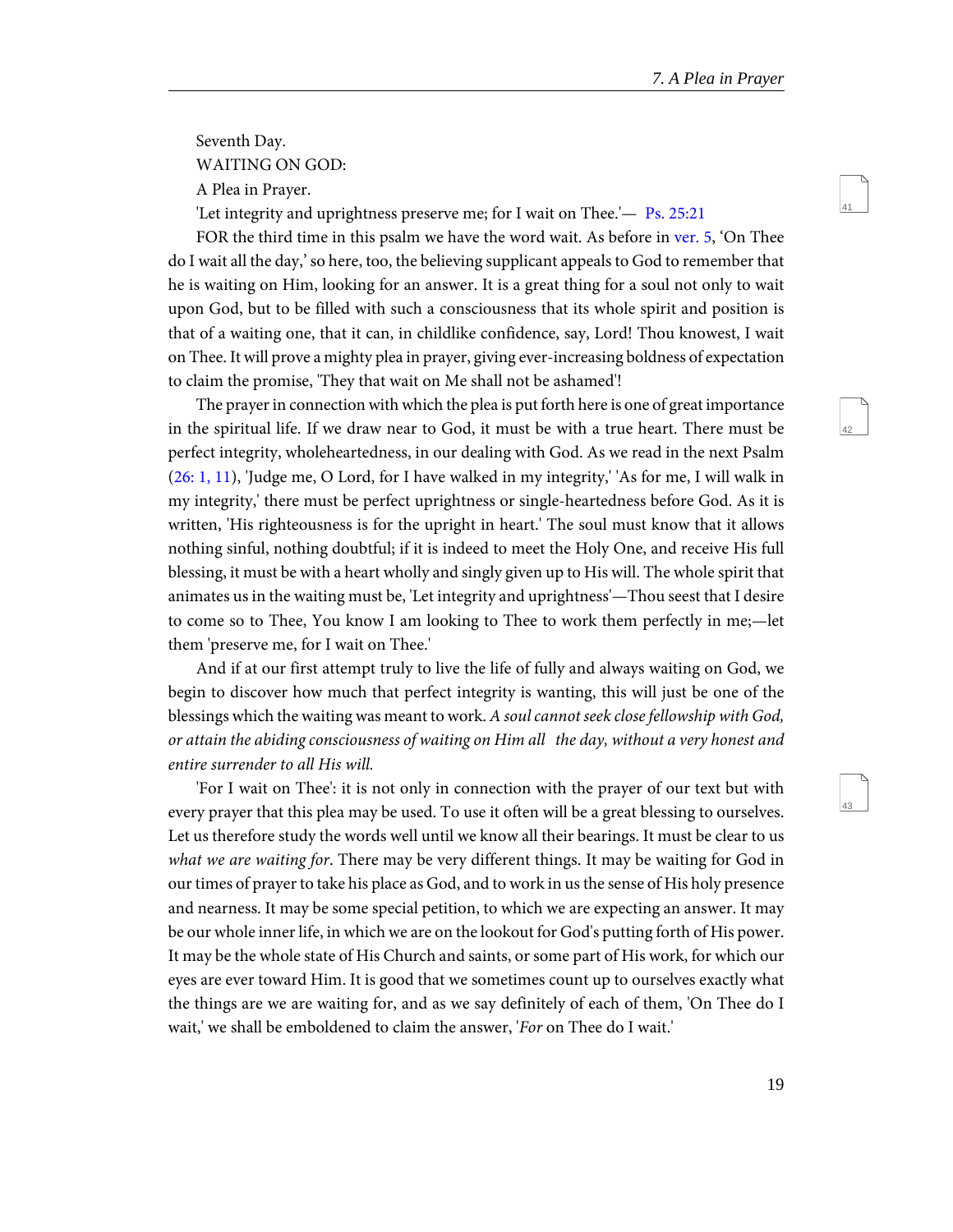It must also be clear to us, on Whom we are waiting. Not an idol, a God of whom we have made an image by our conceptions of what He is. No, but the living God, such as He really is in His great glory, His infinite holiness, His power, wisdom, and goodness, in His love and nearness. It is the presence of a beloved or a dreaded master that wakens up the whole attention of the servant who waits on him. It is the presence of God, as He can in Christ by His Holy Spirit make Himself known, and keep the soul under its covering and shadow, that will awaken and strengthen the true waiting spirit. Let us be still and wait and worship until we know how near He is, and then say, 'On Thee do I wait.'

And then, let it be very clear, too, that we are waiting. Let that become so much our consciousness that the utterance comes spontaneously, 'On Thee I do wait all the day; I wait on Thee.' This will indeed imply sacrifice and separation, a soul entirely given up to God as its all, its only joy. This waiting on God has hardly yet been acknowledged as the only true Christianity. And yet, if it be true that God alone is goodness and joy and love; if it be true that our highest blessedness is in having as much of God as we can; if it be true that Christ has redeemed us wholly for God, and made a life of continual abiding in His presence possible, nothing less ought to satisfy than to be ever breathing this blessed atmosphere, 'I wait on Thee.'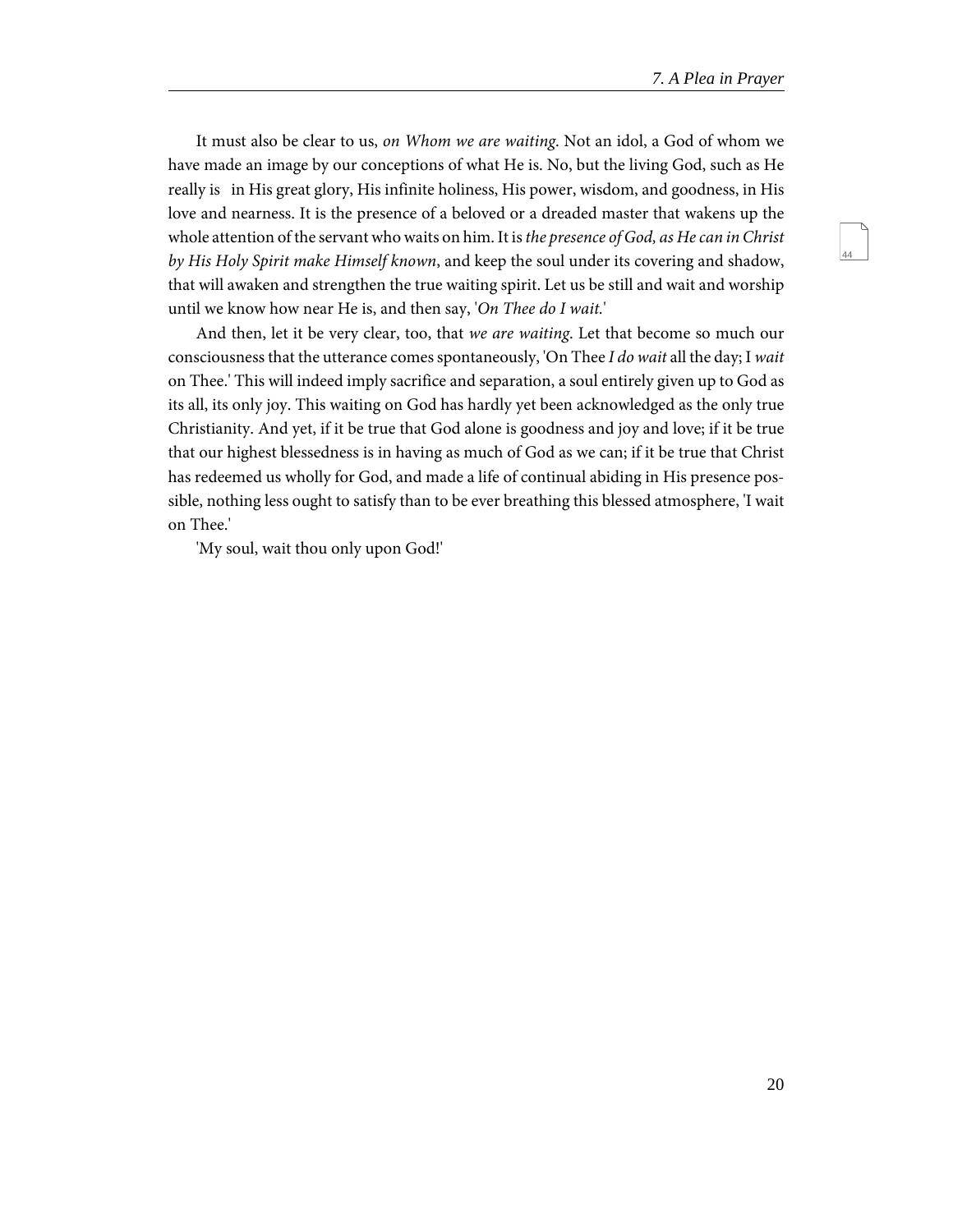46

47

<span id="page-25-0"></span>Eighth Day. WAITING ON GOD: Strong and of Good Courage. 'Wait on the Lord: be strong, And let your heart take courage: Yea, wait thou on the Lord.'— [Ps. 27:14](http://www.ccel.org/study/Bible:Ps.27.14) (R.V.)

THE psalmist had just said, 'I had fainted, unless I had believed to see the goodness of the Lord in the land of the living.' If it had not been for his faith in God, his heart had fainted. But in the confident assurance in God which faith gives, he urges himself and us to remember one thing above all,—to wait upon God. 'Wait on the Lord: be strong, and let your heart take courage: yea, wait on the Lord.' One of the chief needs in our waiting upon God, one of the deepest secrets of its blessedness and blessing, is a quiet, confident persuasion that it is not in vain; courage to believe that God will hear and help; that we are waiting on a God who never could disappoint His people.

'Be strong and of good courage.' These words are frequently found in connection with some great and difficult enterprise, in prospect of the combat with the power of strong enemies, and the utter insufficiency of all human strength. Is waiting on God a work so difficult, that, for that too, such words are needed, 'Be strong, and let your heart take courage'? Yes, indeed. The deliverance, for which we often have to wait, is from enemies, in presence of whom we are impotent. The blessings for which we plead are spiritual and all unseen; things impossible with men; heavenly, supernatural, divine realities. Our souls are so little accustomed to hold fellowship with God, the God on whom we wait so often appears to hide Himself. We who have to wait are often tempted to fear that we do not wait aright, that our faith is too feeble, that our desire is not as upright or as earnest as it should be, that our surrender is not complete. Our heart may well faint and fail. Amid all these causes of fear or doubt, how blessed to hear the voice of God, 'Wait on the Lord! Be strong, and let your heart take courage! Yea, wait thou upon the Lord! Let nothing in heaven or earth or hell—let nothing keep you from waiting on your God in full assurance that it cannot be in vain.

The one lesson our text teaches us is thus, that when we set ourselves to wait on God, we ought beforehand to resolve that it shall be with the most confident expectation of God's meeting and blessing us. We ought to make up our minds to this, that nothing was ever so sure, as that waiting on God will bring us untold and unexpected blessing. We are so accustomed to judge of God and His work in us by what we feel, that the great probability is that when we begin more to cultivate the waiting on Him, we shall be discouraged, because we do not find any special blessing from it. The message comes to us, 'Above everything, when you wait on God, do so in the spirit of abounding hopefulness. It is God in His glory, in His power, in His love longing to bless you that you are waiting on.'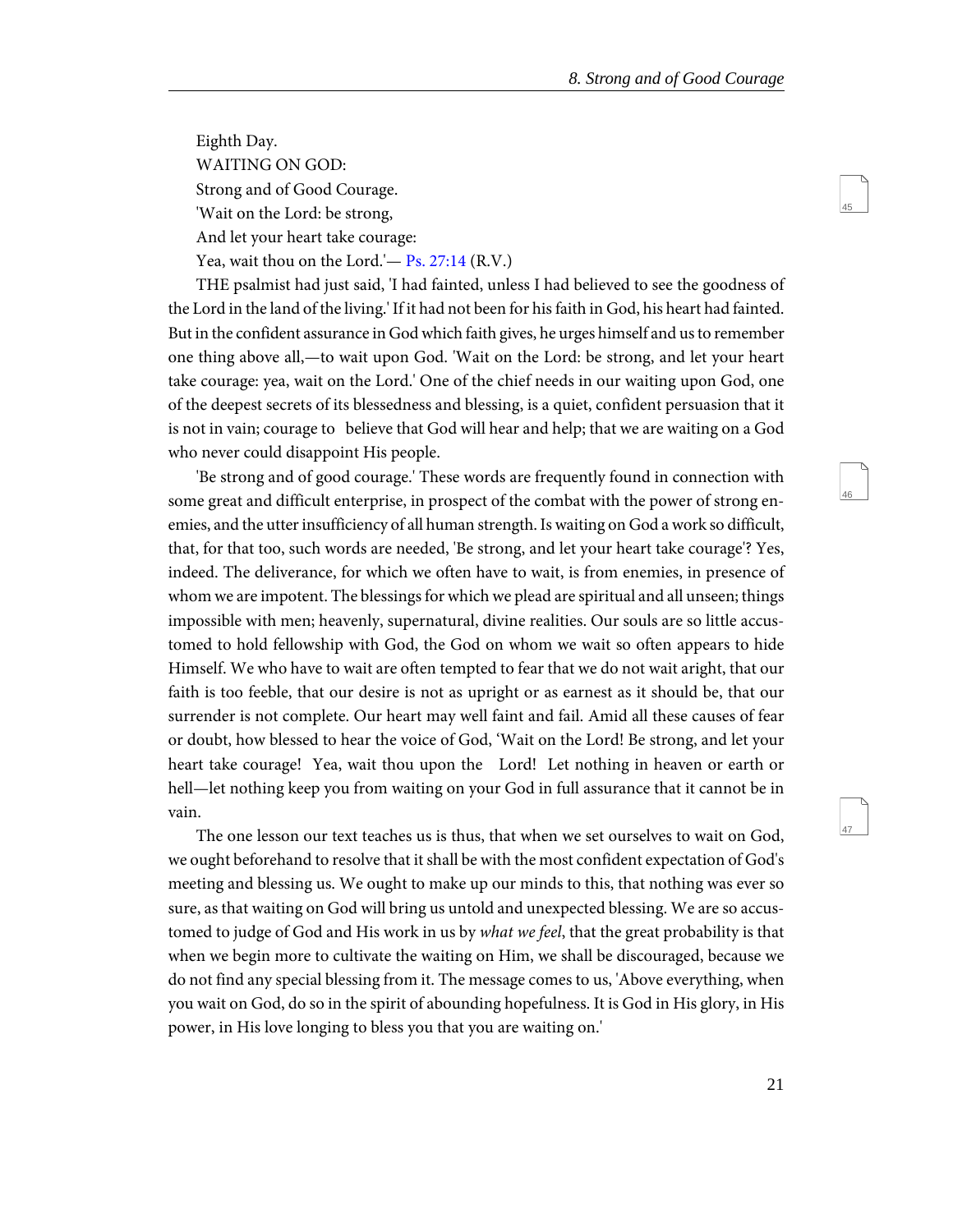If you say that you are afraid of deceiving yourself with vain hope, because you do not see or feel any warrant in your present state for such special expectations, my answer is, it is God, who is the warrant for your expecting great things. Oh, do learn the lesson. You are not going to wait on yourself to see what you feel and what changes come to you. You are going to WAIT ON GOD, to know first, WHAT HE IS, and then, after that, what He will do. The whole duty and blessedness of waiting on God has its root in this, that He is such a blessed Being, full, to overflowing, of goodness and power and life and joy, that we, however wretched, cannot for any time come into contact with Him, without that life and power secretly, silently beginning to enter into us and blessing us. God is Love! That is the one only and all-sufficient warrant of your expectation. Love seeks not its own: God's love is just His delight to impart Himself and His blessedness to His children. Come, and however feeble you feel, just wait in His presence. As a feeble, sickly invalid is brought out into the sunshine to let its warmth go through him, come with all that is dark and cold in you *into* the sunshine of God's holy, omnipotent love, and sit and wait there, with the one thought: Here I am, in the sunshine of His love. As the sun does its work in the weak one who seeks its rays, God will do His work in you. Oh, do trust Him fully. 'Wait on the Lord! Be strong, and let your heart take courage! Yea, wait on the Lord'!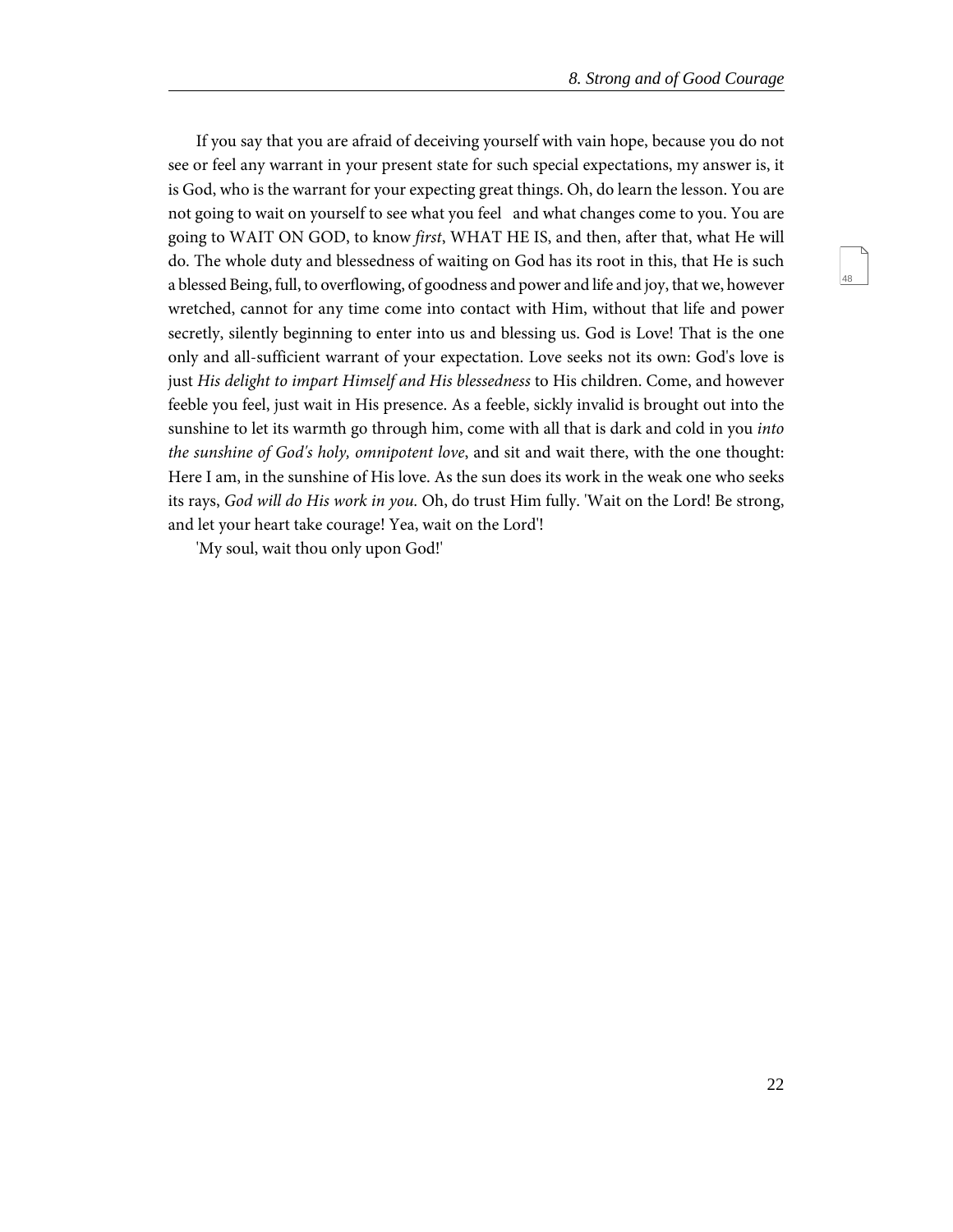50

51

<span id="page-27-0"></span>Ninth Day. WAITING ON GOD: With the Heart. 'Be strong, and let your heart take courage, All ye that wait for the Lord.'— [Ps. 31: 24.](http://www.ccel.org/study/Bible:Ps.31.24) (R.V.)

THE words are nearly the same as in our last meditation. But I gladly avail myself of them again to press home a much-needed lesson for all who desire to learn truly and fully what waiting on God is. The lesson is this: It is *with the heart* we must wait upon God. 'Let your heart take courage.' All our waiting depends upon the state of the heart. As a man's heart is, so is he before God. We can advance no further or deeper into the holy place of God's presence to wait on Him there, than our heart is prepared for it by the Holy Spirit. The message is, Let *your heart* take courage, all you that wait on the Lord.

The truth appears so simple, that some may ask, Do not all admit this? where is the need of insisting on it so specially? Because very many Christians have no sense of the great difference between the religion of the mind and the religion of the heart, and the former is far more diligently cultivated than the latter. They know not how infinitely greater the heart is than the mind. It is in this that one of the chief causes must be sought of the feebleness of our Christian life, and it is only as this is understood that waiting on God will bring its full blessing.

[Proverbs 3: 5 m](http://www.ccel.org/study/Bible:Prov.3.5)ay help to make my meaning plain. Speaking of a life in the fear and favor of God, it says, 'Trust in the Lord with all your heart, and lean not upon your own understanding.' In all religion we have to use these two powers. The mind has to gather knowledge from God's word, and prepare the food by which the heart with the inner life is to be nourished. But here comes in a terrible danger, of our leaning to our own understanding, and trusting in our understanding of divine things. People imagine that if they are occupied with the truth, the spiritual life will as a matter of course be strengthened. And this is by no means the case. The understanding deals with conceptions and images of divine things, but it cannot reach the real life of the soul. Hence the command, 'Trust in the Lord with all your heart, and lean not upon your own understanding.' It is with the heart man believes, and comes into touch with God. It is in the heart God has given His Spirit, to be there to us the presence and the power of God working in us. In all our religion it is the heart that must trust and love and worship and obey. My mind is utterly impotent in creating or maintaining the spiritual life within me: the heart must wait on God for Him to work it in me.

It is in this even as in the physical life. My reason may tell me what to eat and drink, and how the food nourishes me. But in the eating and feeding my reason can do nothing: the body has its organs for that special purpose. Just so, reason may tell me what God's word says, but it can do nothing to the feeding of the soul on the bread of life—this the heart alone can do by its faith and trust in God. A man may be studying the nature and effects of food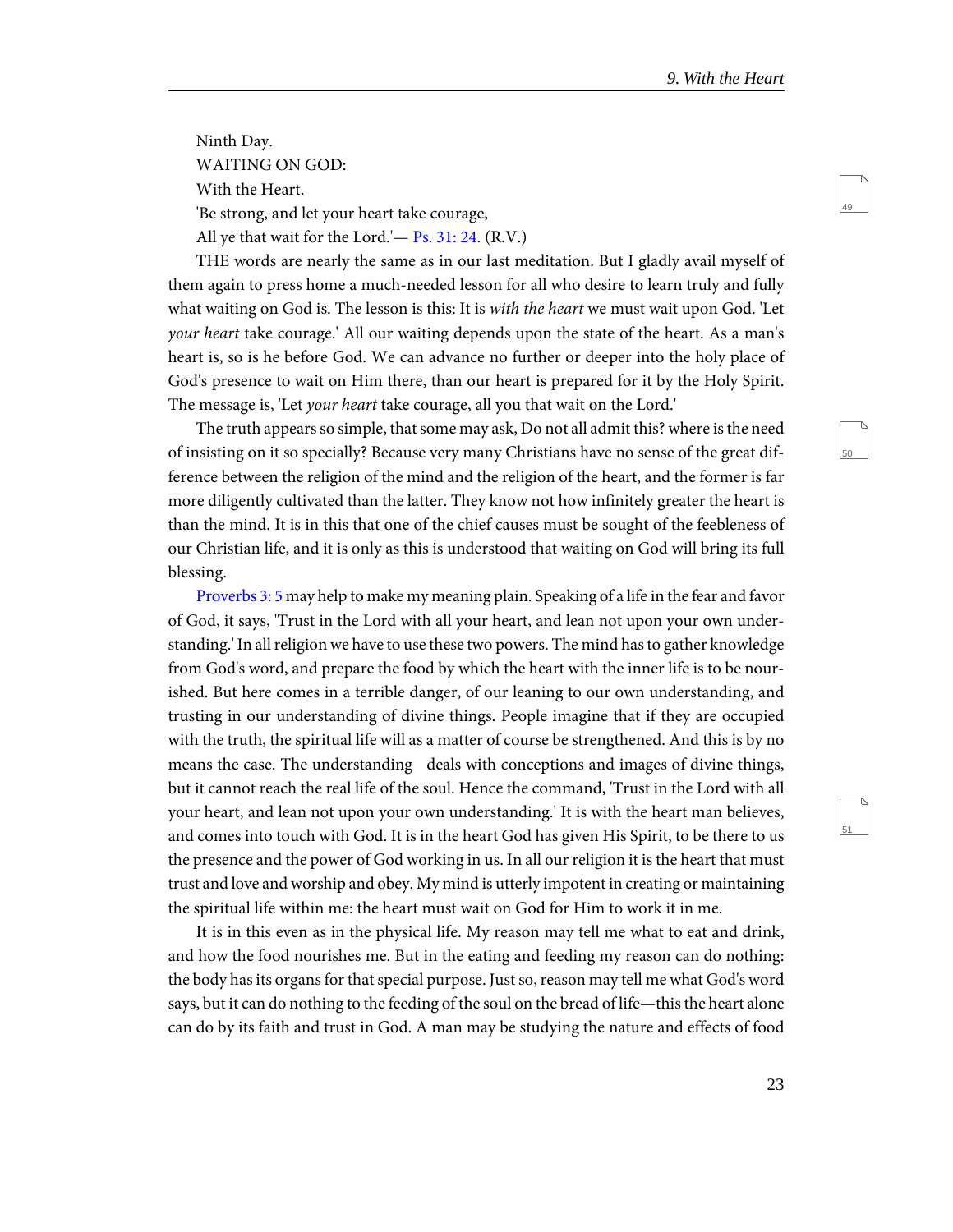or sleep; when he wants to eat or sleep he sets aside his thoughts and study, and uses the power of eating or sleeping. And so the Christian needs ever, when he has studied or heard God's word, to cease from his thoughts, to put no trust in them, and to awaken his heart to open itself before God, and seek the living fellowship with Him.

This is now the blessedness of waiting upon God, that I confess the impotence of all my thoughts and efforts, and set myself still to bow my heart before Him in holy silence, and to trust Him to renew and strengthen His own work in me. And this is just the lesson of our text, 'Let your heart take courage, all you that wait on the Lord.' Remember the difference between knowing with the mind and believing with the heart. Beware of the temptation of leaning upon your understanding, with its clear strong thoughts. They only help you to know what the heart must get from God: in themselves they are only images and shadows. 'Let your heart take courage, all ye that wait on the Lord.' Present it before Him as that wonderful part of your spiritual nature in which God reveals Himself, and by which you can know Him. Cultivate the greatest confidence that, though you cannot see into your heart, God is working there by His Holy Spirit. Let the heart wait at times in perfect silence and quiet; in its hidden depths God will work. Be sure of this, and just wait on Him. Give your whole heart, with its secret workings, into God's hands continually. He wants the heart, and takes it, and as God dwells in it. 'Be strong, and let your heart take courage, all ye that wait on the Lord.'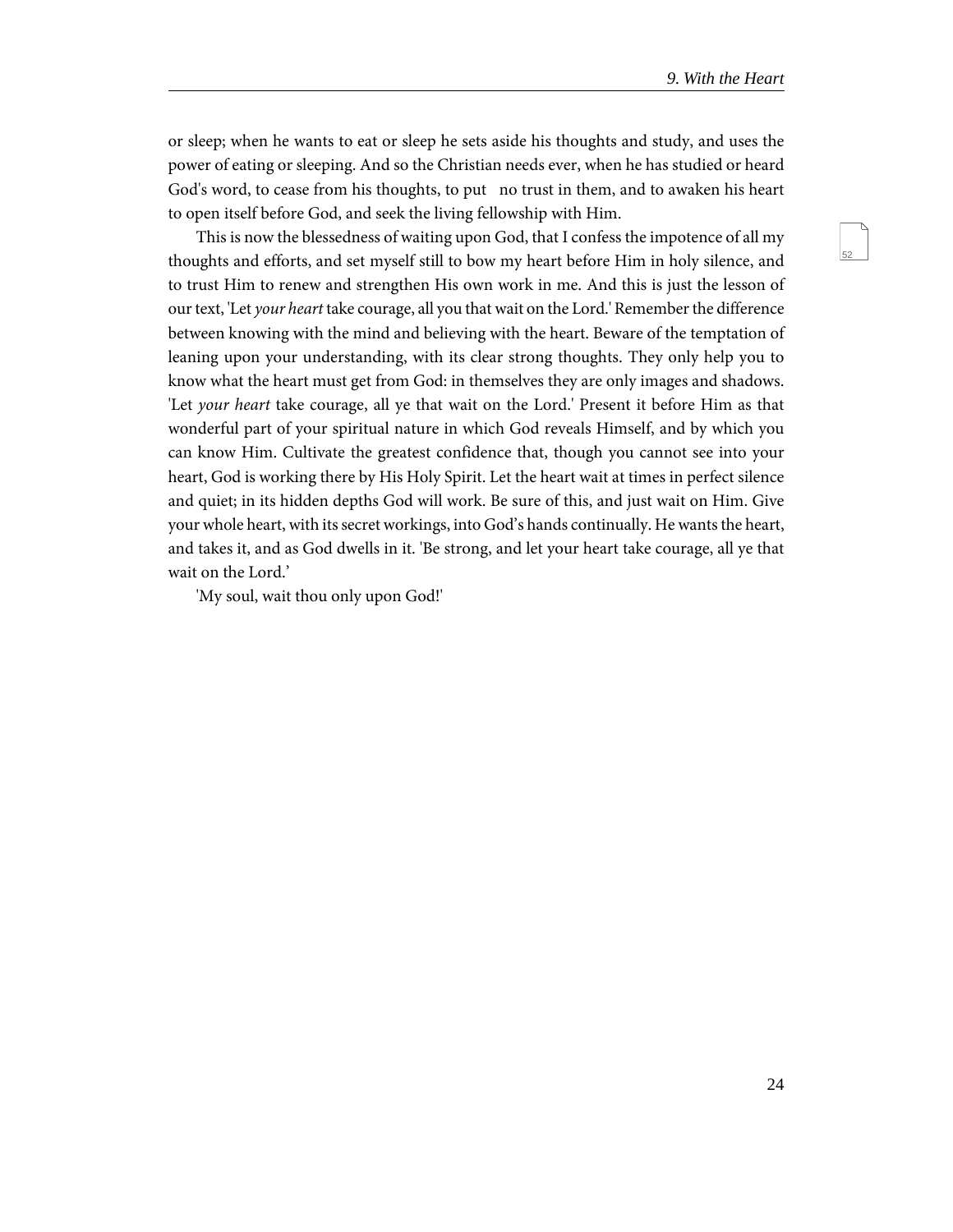55

56

<span id="page-29-0"></span>Tenth Day. WAITING FOR GOD: In Humble Fear and Hope. 'Behold, the eye of the Lord is upon them that fear Him, Upon them that hope in His mercy; To deliver their soul from death, And to keep them alive in famine. Our soul hath waited for the Lord; He is our help and our shield. For our heart shall rejoice in Him, Because we have trusted in His holy name. Let thy mercy, O Lord, be upon us, According as we wait for thee.' [—Ps. 33:18-22\(](http://www.ccel.org/study/Bible:Ps.33.18-Ps.33.22)R.V.).

GOD'S eye is upon His people: their eye is upon Him. In waiting upon God, our eye, looking up to Him, meets His looking down upon us. This is the blessedness of waiting upon God, that it takes our eyes and thoughts away from ourselves, even our needs and desires, and occupies us with our God. We worship Him in His glory and love, with His all-seeing eye watching over us, that He may supply our every need. Let us consider this wonderful meeting between God and His people, and mark well what we are taught here of those on whom God's eye rests, and of Him on whom our eye rests.

'The eye of the Lord is on them that fear Him, on them that hope in His mercy.' Fear and hope are generally thought to be in conflict with each other; in the presence and worship of God they are found side by side in perfect and beautiful harmony. And this because in God Himself all apparent contradictions are reconciled. Righteousness and peace, judgment and mercy, holiness and love, infinite power and infinite gentleness, a majesty that is exalted above all heaven, and a condescension that bows very low, meet and kiss each other. There is indeed a fear that has torment, that is cast out entirely by perfect love. But there is a fear that is found in the very heavens. In the song of Moses and the Lamb they sing, 'Who shall not fear Thee, O Lord, and glorify Thy name?' And out of the very throne the voice came, 'Praise our God, all His servants, and ye that fear Him.' Let us in our waiting ever seek 'to fear the glorious and fearful name, The Lord thy God.' The deeper we bow before His holiness in holy fear and adoring awe, in deep reverence and humble self-abasement, even as the angels veil their faces before the throne, the more will His holiness rest upon us, and the soul be fitted to have God reveal Himself; the deeper we enter into the truth 'that no flesh glory in His presence,' will it be given us to see His glory. 'The eye of the Lord is on them that fear Him.'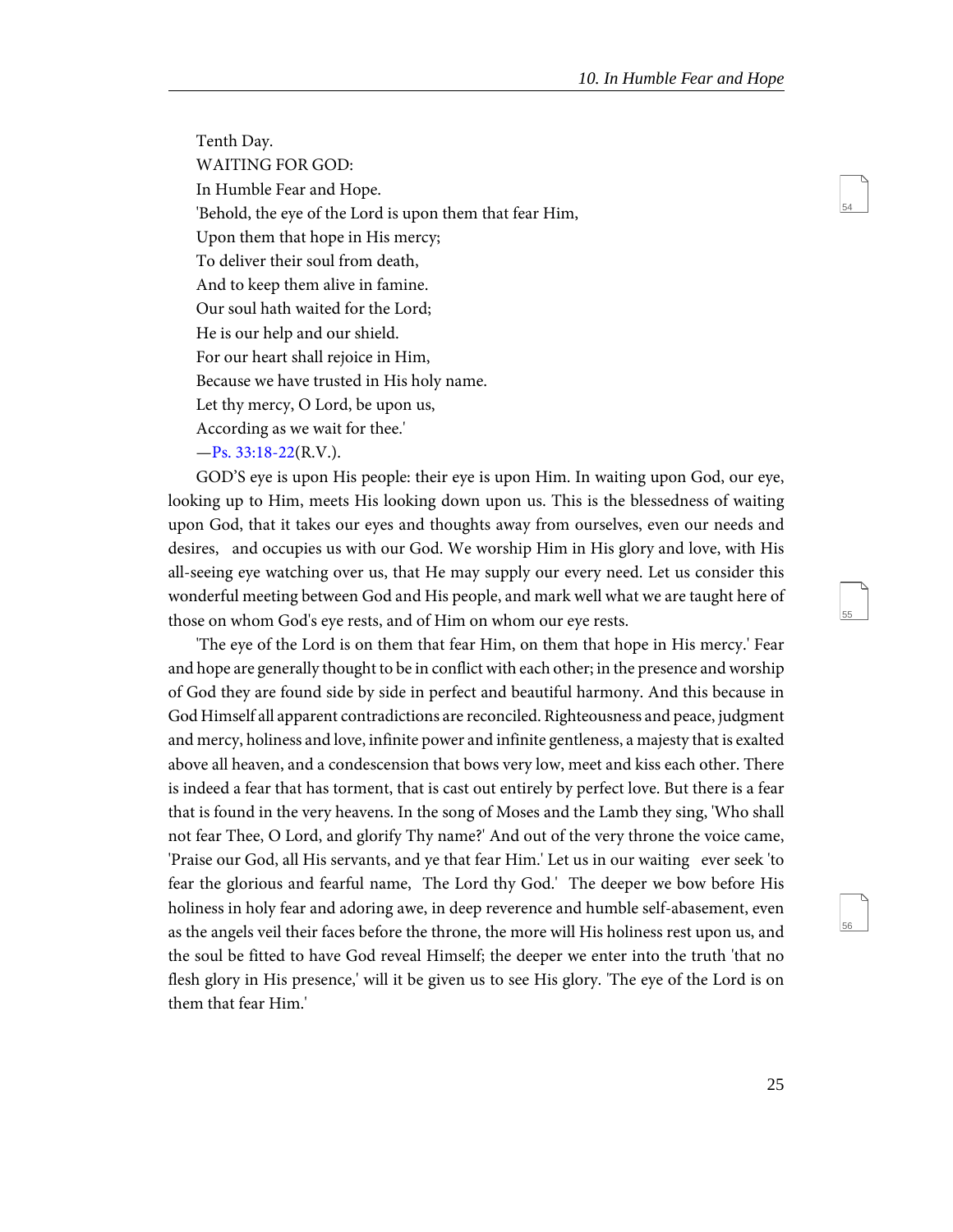'On them that hope in His mercy.' So far will the true fear of God be from keeping us back from hope, it will stimulate and strengthen it. The lower we bow, the deeper we feel we have nothing to hope in but His mercy. The lower we bow, the nearer God will come, and make our hearts bold to trust Him. Let every exercise of waiting, let our whole habit of waiting on God, be pervaded by abounding hope—a hope as bright and boundless as God's mercy. The fatherly kindness of God is such that, in whatever state we come to Him, we may confidently hope in His mercy.

Such are God's waiting ones. And now, think of the God on whom we wait. 'The eye of the Lord is on them that fear Him, on them that hope in His mercy; to deliver their soul from death, and to keep them alive in famine.' Not to prevent the danger of death and famine—this is often needed to stir up to wait on Him—but to deliver and to keep alive. For the dangers are often very real and dark; the situation, whether in the temporal or spiritual life, may appear to be utterly hopeless; there is always one hope: God's eye is on them.

That eye sees the danger, and sees in tender love His trembling waiting child, and sees the moment when the heart is ripe for the blessing, and sees the way in which it is to come. This living, mighty God, oh, let us fear Him and hope in His mercy. And let us humbly but boldly say, 'Our soul waiteth for the Lord; He is our help and our shield. Let Thy mercy be upon us, O Lord, according as we wait for Thee.'

Oh, the blessedness of waiting on such a God! a very present help in every time of trouble; a shield and defense against every danger. Children of God! will you not learn to sink down in entire helplessness and impotence, and in stillness to wait and see the salvation of God? In the utmost spiritual famine, and when death appears to prevail, oh, wait on God. He does deliver, He does keep alive. Say it not only in solitude, but say it to each other—the psalm speaks not of one but of God's people—'Our soul waits on the Lord: He is our help and our shield.' Strengthen and encourage each other in the holy exercise of waiting, that each may not only say it of himself, but of his brethren, 'We have waited for Him; we will be glad and rejoice in His salvation.'

'My soul, wait thou only upon God!'

57

58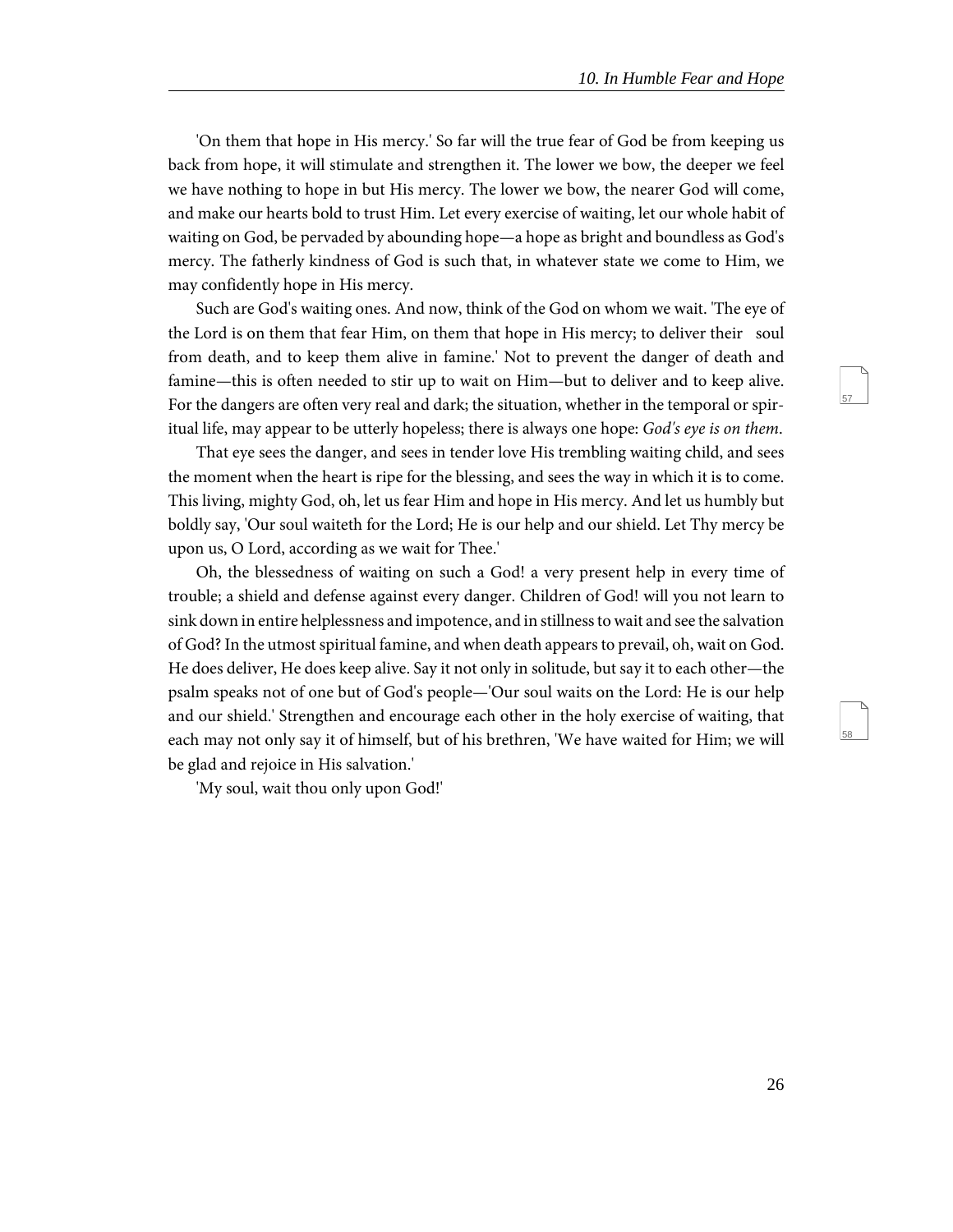60

<span id="page-31-0"></span>Eleventh Day. WAITING ON GOD: Patiently. 'Rest in the Lord, and wait patiently for Him.

Those that wait upon the Lord, they shall inherit the land.'[—Ps. 37: 7](http://www.ccel.org/study/Bible:Ps.37.7),[9\(](http://www.ccel.org/study/Bible:Ps.37.9)R.V.).

'IN patience possess your souls.' 'Ye have need of patience.' 'Let patience have its perfect work, that ye may be perfect and entire.' Such words of the Holy Spirit show us what an important element in the Christian life and character patience is. And nowhere is there a better place for cultivating or displaying it than in waiting on God. There we discover how impatient we are, and what our impatience means. We confess at times that we are impatient with men and circumstances that hinder us, or with ourselves and our slow progress in the Christian life. If we truly set ourselves to wait upon God, we shall find that it is with Him we are impatient, because He does not at once, or as soon as we could wish, do our bidding. It is in waiting upon God that our eyes are opened to believe in His wise and sovereign will, and to see that the sooner and the more completely we yield absolutely to it, the more surely His blessing can come to us.

'It is not of him that wills, nor of him that runs, but of God that shows mercy.' We have as little power to increase or strengthen our spiritual life, as we had to originate it. We 'were born not of the will of the flesh, nor of the will of man, but of the will of God.' Even so, our willing and running, our desire and effort, avail nought; all is 'of God that showeth mercy.' All the exercises of the spiritual life, our reading and praying, our willing and doing, have their very great value. But they can go no farther than this, that they point the way and prepare us in humility to look to and to depend alone upon God Himself, and in patience to await His good time and mercy. The waiting is to teach us our absolute dependence upon God's mighty working, and to make us in perfect patience place ourselves at His disposal. They that wait on the Lord shall inherit the land; the promised land and its blessing. The heirs must wait; they can afford to wait.

'Rest in the lord, and wait patiently for Him.' The margin gives for 'Rest in the Lord,' 'Be silent to the Lord,' or R.V., 'Be still before the Lord.' It is resting in the Lord, in His will, His promise, His faithfulness, and His love, that makes patience easy. And the resting in Him is nothing but being silent unto Him, still before Him. Having our thoughts and wishes, our fears and hopes, hushed into calm and quiet in that great peace of God which passeth all understanding. That peace keeps the heart and mind when we are anxious for anything, because we have made our request known to Him. The rest, the silence, the stillness, and the patient waiting, all find their strength and joy in God Himself.

The needs be, and the reasonableness, and the blessedness of patience will be opened up to the waiting soul. Our patience will be seen to be the counterpart of God's patience. He longs far more to bless us fully than we can desire it. But, as the husbandman has long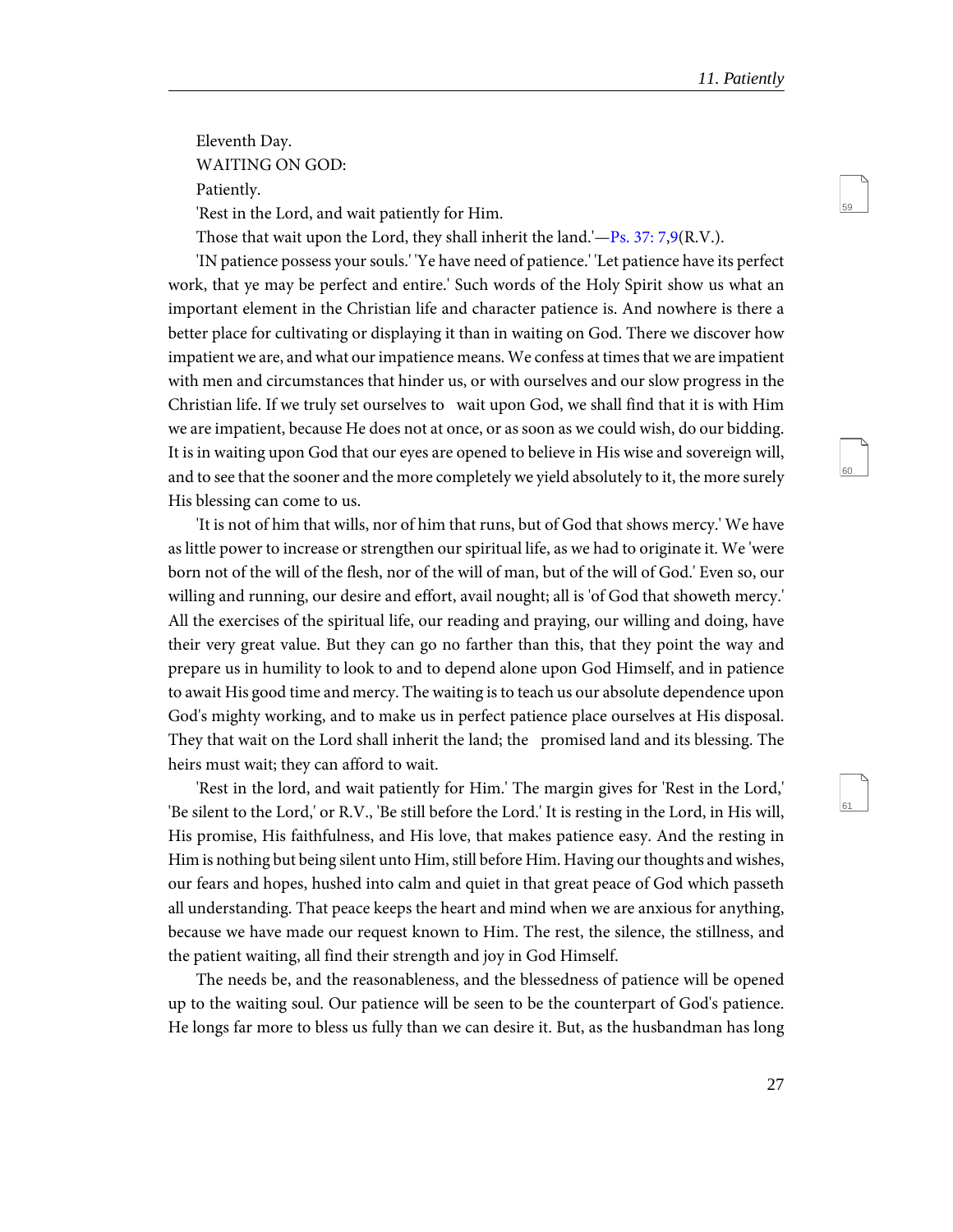patience until the fruit be ripe, so God bows Himself to our slowness and bears long with us. Let us remember this, and wait patiently: of each promise and every answer to prayer the word is true: 'I the Lord will hasten it in its time.'

'Rest in the Lord, and wait patiently for Him.' Yes, for Him. Seek not only the help, the gift, you need; seek Himself; wait for Him. Give God His glory by resting in Him, by trusting him fully, by waiting patiently for Him. This patience honors Him greatly; it leaves Him, as God on the throne, to do His work; it yields self wholly into His hands. It lets God be God. If your waiting be for some special request, wait patiently. If your waiting be more the exercise of the spiritual life seeking to know and have more of God, wait patiently. Whether it be in the shorter specific periods of waiting, or as the continuous habit of the soul; rest in the Lord, be still before the Lord, and wait patiently. 'They that wait on the Lord shall inherit the land.'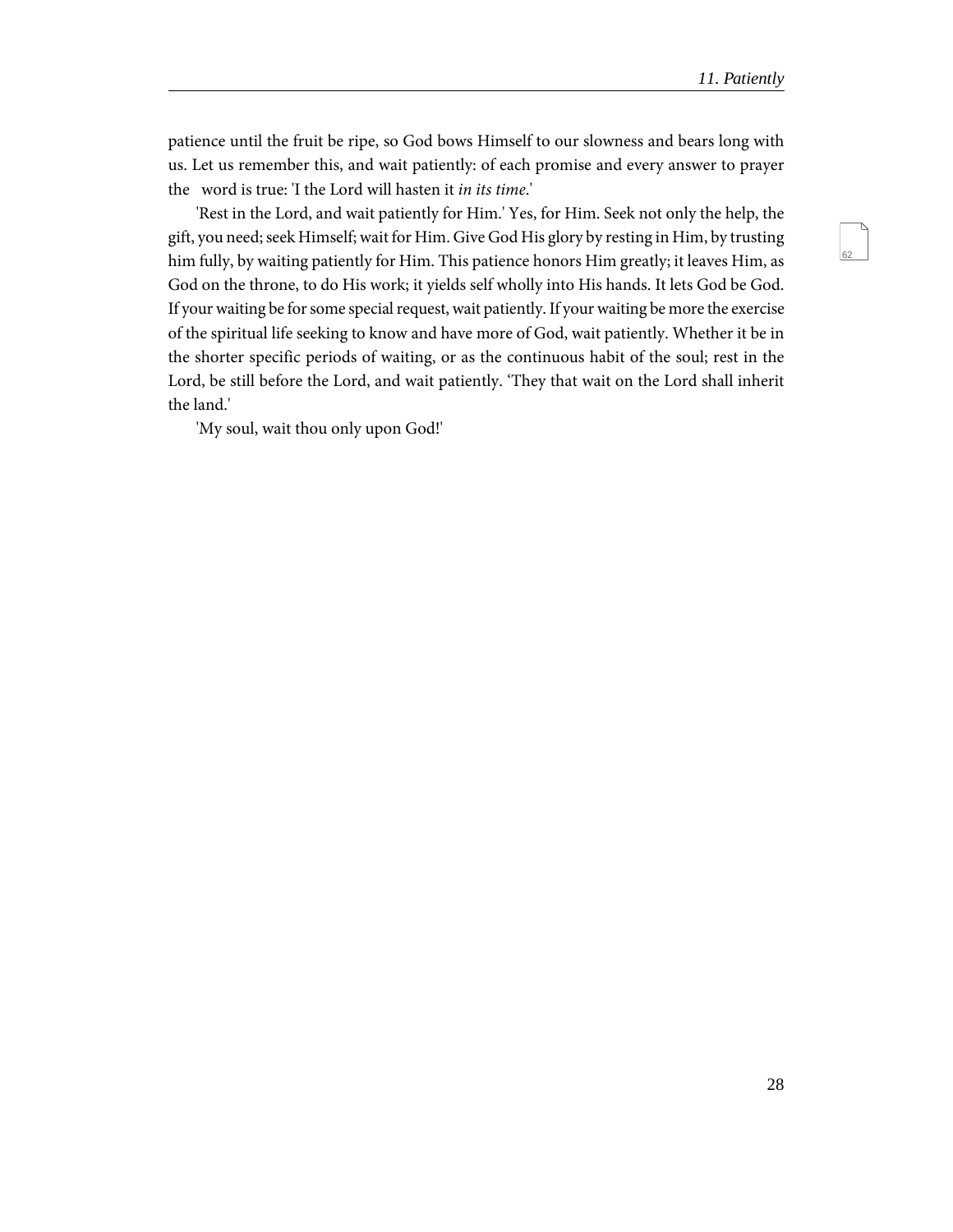64

65

<span id="page-33-0"></span>Twelfth Day. WAITING ON GOD: Keeping His Ways. 'Wait on the Lord, and keep His way, And He shalt exalt thee to inherit the land.'—[Ps. 37: 34.](http://www.ccel.org/study/Bible:Ps.37.34)

IF we desire to find a man whom we long to meet, we inquire where the places and the ways are where he is to be found. When waiting on God, we need to be very careful that we keep His ways; out of these we never can expect to find Him. 'Thou meetest him that rejoices and worketh righteousness; those that remember Thee in Thy ways.' We may be sure that God is never and nowhere to be found but in His ways. And that there, by the soul who seeks and patiently waits, He is always most surely to be found. 'Wait on the Lord, and keep His ways, and He shall exalt thee.'

How close the connection between the two parts of the injunction. 'Wait on the Lord,'—that has to do with worship and disposition; 'and keep His ways,'—that deals with walk and work. The outer life must be in harmony with the inner; the inner must be the inspiration and the strength for the outer. It is our God who has made known His ways in His Word for our conduct, and invites our confidence for His grace and help in our heart. If we do not keep His ways, our waiting on Him can bring no blessing. The surrender to a full obedience to all His will, is the secret of full access to all the blessings of His fellowship.

Notice how strongly this comes out in the psalm. It speaks of the evildoer who prospers in his way, and calls on the believer not to fret himself. When we see men around us prosperous and happy while they forsake God's ways, and ourselves left in difficulty or suffering, we are in danger of first fretting at what appears so strange, and then gradually yielding to seek our prosperity in their path. The psalm says, 'Fret not thyself; trust in the Lord, and do good. Rest in the Lord, and wait patiently for Him; cease from anger, and forsake wrath. Depart from evil, and do good; the Lord forsakes not His saints. The righteous shall inherit the land. The law of his God is in his heart; none of his steps shall slide.' And then follows—the word occurs for the third time in the psalm—'Wait on the Lord, and keep His ways.' Do what God asks you to do; God will do more than you can ask Him to do.

And let no one give way to the fear: I cannot keep His ways; it is this robs us of our confidence. It is true you have not the strength yet to keep all His ways. But keep carefully those for which you have received strength already. Surrender yourself willingly and trustingly to keep all God's ways, in the strength which will come in waiting on Him. Give up your whole being to God without reserve and without doubt; He will prove Himself God to you, and work in you that which is pleasing in His sight through Jesus Christ. Keep His ways, as you know them in the Word. Keep His ways, as nature teaches them, in always doing what appears right. Keep His ways, as Providence points them out. Keep His ways, as the Holy Spirit suggests. Do not think of waiting on God while you say you are not willing to walk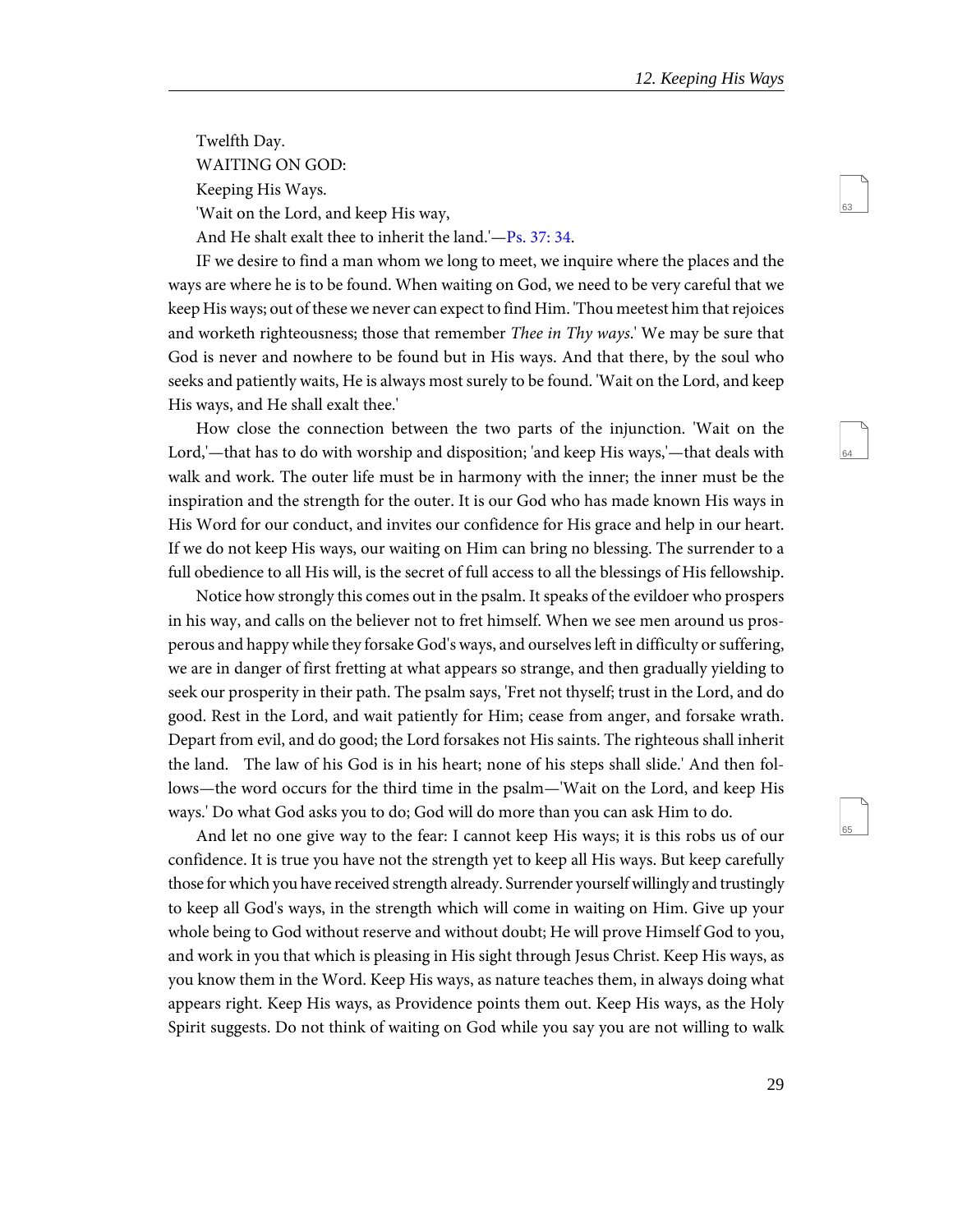in His path. However weak you feel, only be willing, and He who has worked to will, will work to do by His power.

'Wait on the Lord, and keep His ways.' It may be that the consciousness of shortcoming and sin makes our text look more like a hindrance than a help in waiting on God. Let it not be so. Have we not said more than once, the very starting-point and groundwork of this waiting is utter and absolute impotence? Why then not come with everything evil you feel in yourself, every memory of unwillingness, unwatchfulness, unfaithfulness, and all that causes such unceasing self-condemnation? Put your trust in God's omnipotence, and find in waiting on God your deliverance. Your failure has been owing to only one thing: you sought to conquer and obey in your own strength. Come and bow before God until you learn that He is the God who alone is good, and alone can work any good thing. Believe that in you, and all that nature can do, there is no true power. Be content to receive from God each moment the inworking of His mighty grace and life, and waiting on God will become the renewal of your strength to run in His ways and not be weary, to walk in His paths and never faint. 'Wait on the Lord, and keep His ways' will be command and promise in one.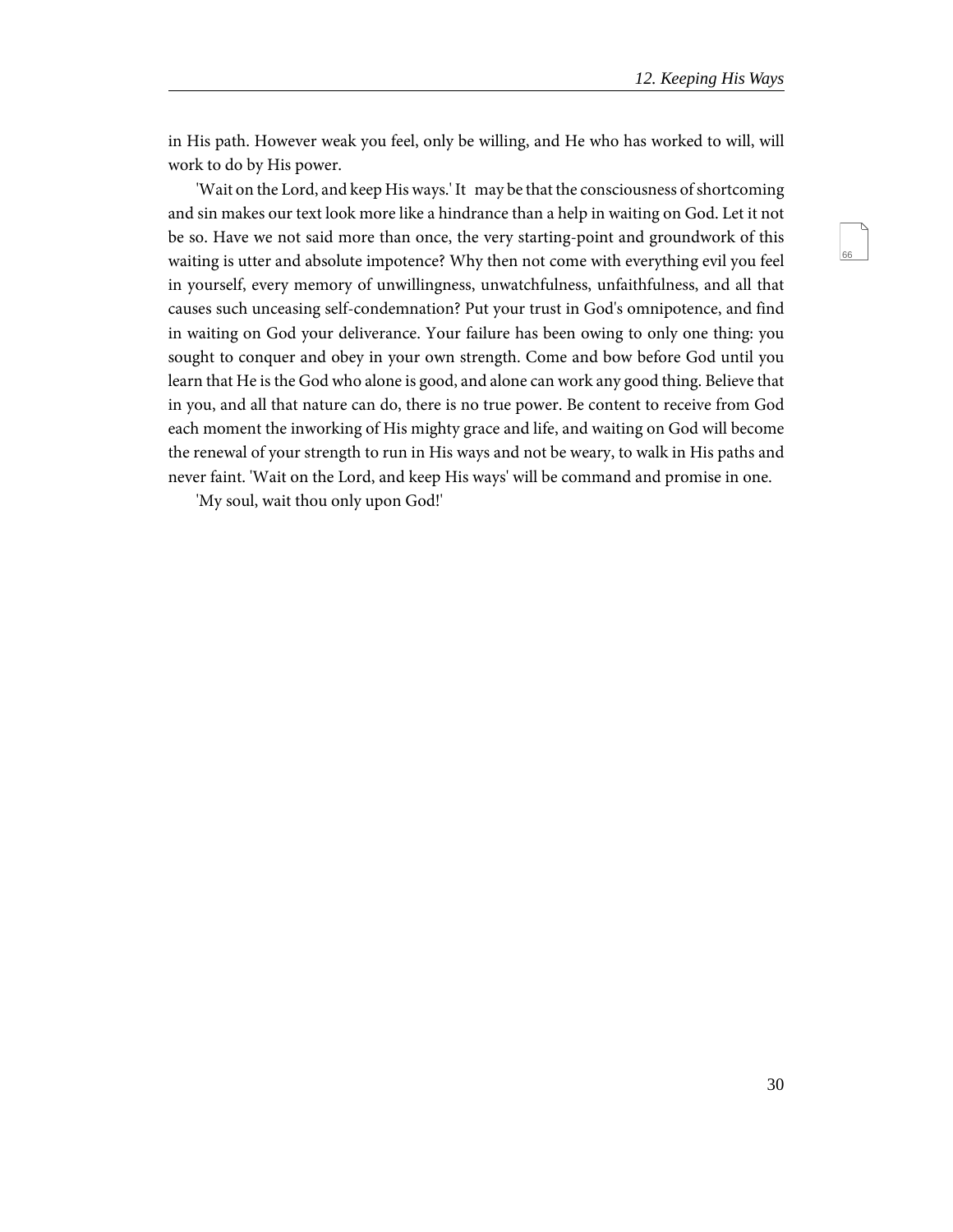77

<span id="page-35-0"></span>Thirteenth Day.

WAITING ON GOD:

For more than we know.

'And now, Lord, what wait I for? My hope is in Thee. Deliver me from all my transgressions.'[—Ps. 39:7, 8](http://www.ccel.org/study/Bible:Ps.39.7-Ps.39.8).

THERE may be times when we feel as if we knew not what we are waiting for. There may be other times when we think we do know, and when it would just be so good for us to realize that we do not know what to ask as we ought. God is able to do for us exceeding abundantly above what we ask or think, and we are in danger of limiting Him, when we confine our desires and prayers to our own thoughts of them. It is a great thing at times to say, as our psalm says: 'And now, Lord, what wait I for?' I scarce know or can tell; this only I can say—'My hope is in Thee.'

How we see this limiting of God in the case of Israel! When Moses promised them meat in the wilderness, they doubted, saying, 'Can God furnish a table in the wilderness? He smote the rock that the water gushed out; can He give bread also? Can He provide flesh for His people?' If they had been asked whether God could provide streams in the desert, they would have answered, Yes. God had done it: He could do it again. But when the thought came of God doing something new, they limited Him; their expectation could not rise beyond their past experience, or their own thoughts of what was possible. Even so we may be limiting God by our conceptions of what He has promised or is able to do. Do let us beware of limiting the Holy One of Israel in our very prayer. Let us believe that every promise of God we plead has a divine meaning, infinitely beyond our thoughts of them. Let us believe that His fulfilment of them can be, in a power and an abundance of grace, beyond our largest grasp of thought. And let us therefore cultivate the habit of waiting on God, not only for what we think we need, but for all His grace and power are ready to do for us.

In every true prayer there are two hearts in exercise. The one is your heart, with its little, dark, human thoughts of what you need and God can do. The other is God's great heart, with its infinite, its divine purposes of blessing. What think you? To which of these two ought the larger place to be given in your approach to Him? Undoubtedly, to the heart of God: everything depends upon knowing and being occupied with that. But how little this is done. This is what waiting on God is meant to teach you. Just think of God's wonderful love and redemption, in the meaning these words must have to Him. Confess how little you understand what God is willing to do for you, and say each time as you pray 'And now, what wait I for?' My heart cannot say. God's heart knows and waits to give. 'My hope is in Thee.' Wait on God to do for you more than you can ask or think.

Apply this to the prayer that follows: 'Deliver me from all my transgressions.' You have prayed to be delivered from temper, or pride, or self-will. It is as if it is in vain. May it not be that you have had your own thoughts about the way or the extent of God's doing it, and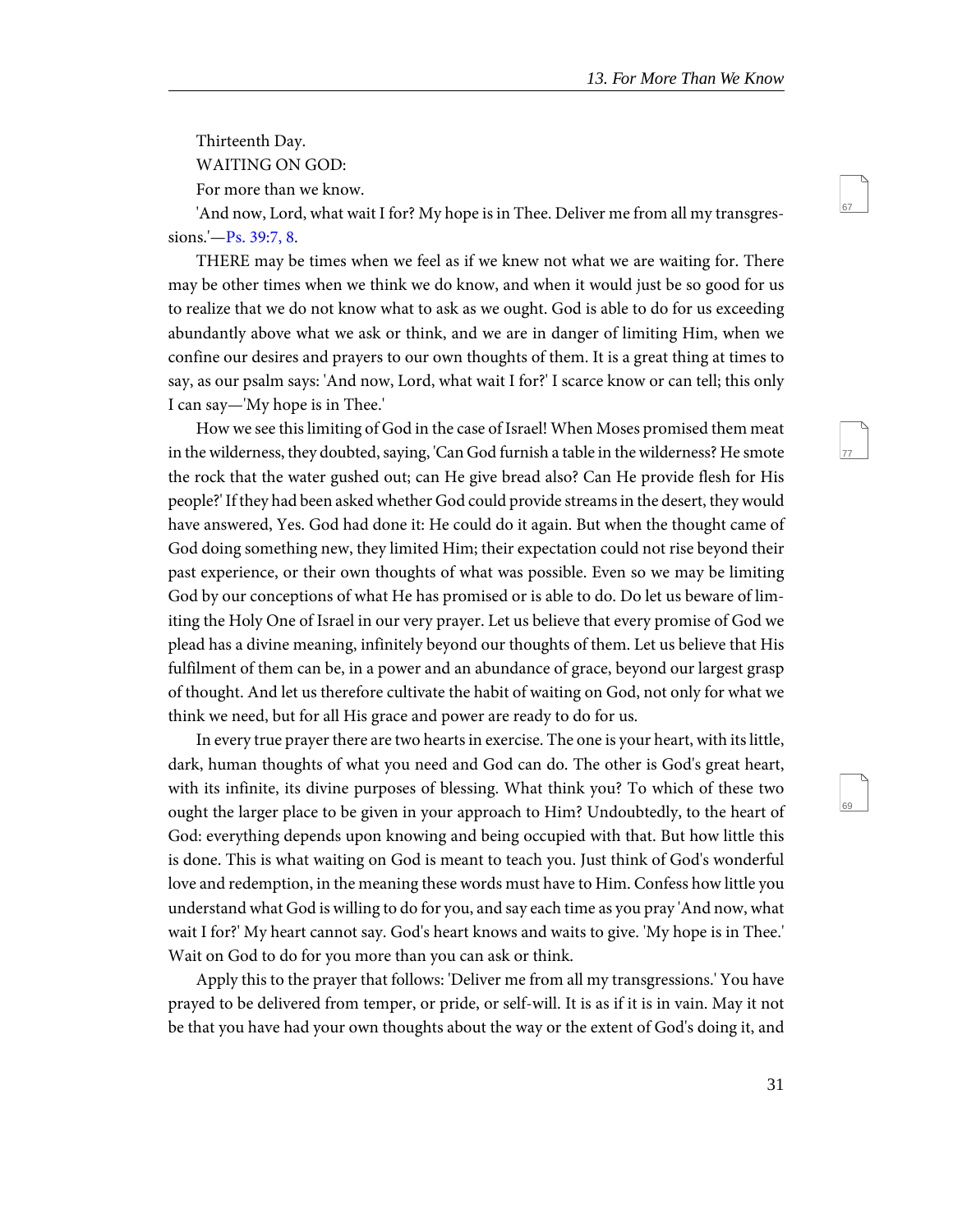have never waited on the God of glory, according to the riches of His glory, to do for you what has not entered the heart of man to conceive? Learn to worship God as the God who does wonders, who wishes to prove in you that He can do something supernatural and divine. Bow before Him, wait upon Him, until your soul realizes that you are in the hands of a divine and almighty worker. Consent not to know what and how He will work; expect it to be something altogether godlike, something to be waited for in deep humility, and received only by His divine power. Let the, 'And now, Lord, what wait I for? My hope is in Thee' become the spirit of every longing and every prayer. He will in His time do His work.

Dear soul, in waiting on God you may often be ready to be weary, because you hardly know what you have to expect. I pray you, be of good courage—this ignorance is often one of the best signs. He is teaching you to leave all in His hands, and to wait on Him alone. 'Wait on the Lord! Be strong, and let your heart take courage. Yea, wait on the Lord.'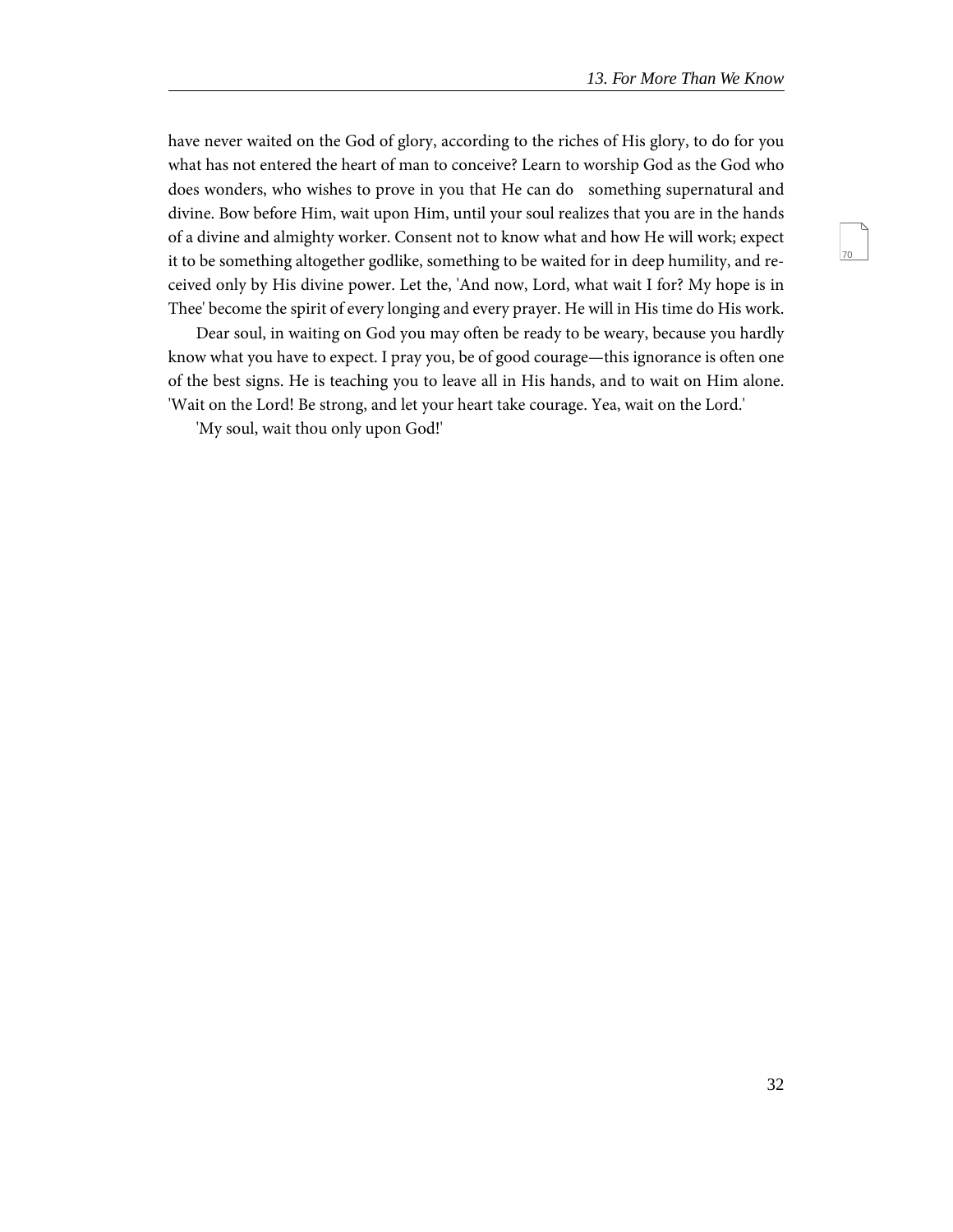Fourteenth Day. WAITING ON GOD: The Way to the New Song.

'I waited patiently for the Lord, and He inclined unto me, and heard my cry. . . . And He hath put a new song in my mouth, even praise unto our  $God.′—Ps. 40: 1-3.$  $God.′—Ps. 40: 1-3.$ 

COME and listen to the testimony of one who can speak from experience of the sure and blessed outcome of patient waiting upon God. True patience is so foreign to our selfconfident nature, it is so indispensable in our waiting upon God, it is such an essential element of true faith, that we may well once again meditate on what the word has to teach us.

The word patience is derived from the Latin word for suffering. It suggests the thought of being under the constraint of some power from which we want to be free. At first we submit against our will; experience teaches us that when it is vain to resist, patient endurance is our wisest course. In waiting on God it is of infinite consequence that we not only submit, because we are compelled to, but because we lovingly and joyfully consent to be in the hands of our blessed Father. Patience then becomes our highest blessedness and our highest grace. It honors God, and gives Him time to have His way with us. It is the highest expression of our faith in His goodness and faithfulness. It brings the soul perfect rest in the assurance that God is carrying on His work. It is the token of our full consent that God should deal with us in such a way and time as He thinks best. True patience is the losing of our self-will in His perfect will.

Such patience is needed for the true and full waiting on God. Such patience is the growth and fruit of our first lessons in the school of waiting. To many a one it will appear strange how difficult it is truly to wait upon God. The great stillness of soul before God that sinks into its own helplessness and waits for Him to reveal Himself; the deep humility that is afraid to let its own will or its own strength work aught except as God works to will and to do; the meekness that is content to be and to know nothing except as God gives His light; the entire resignation of the will that only wants to be a vessel in which His holy will can move and mold: all these elements of perfect patience are not found at once. But they will come in measure as the soul maintains its position, and ever again says: 'Truly my soul waiteth upon God; from Him cometh my salvation: He only is my rock and my salvation.'

Have you ever noticed what proof we have that patience is a grace for which very special grace is given, in these words of Paul: 'Strengthened with all might, according to His glorious power, unto all'—what? 'patience and long-suffering with joyfulness.' Yes, we need to be strengthened with all God's might, and that according to the measure of His glorious power, if we are to wait on God in all patience. It is God revealing Himself in us as our life and strength, that will enable us with perfect patience to leave all in His hands. If any are inclined to despond, because they have not such patience, let them be of good courage; it is in the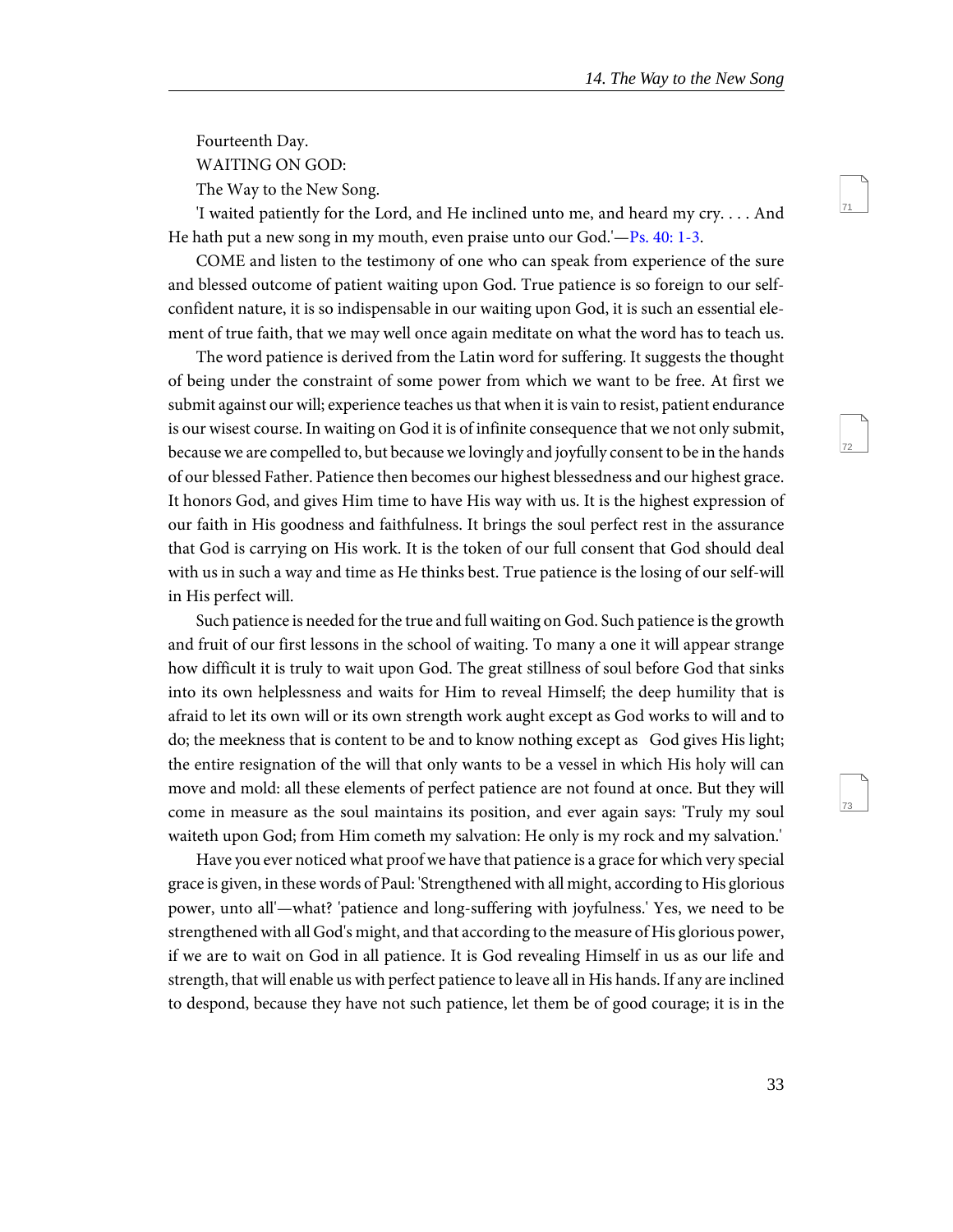course of our feeble and very imperfect waiting that God Himself by His hidden power strengthens us and works out in us the patience of the saints, the patience of Christ Himself.

Listen to the voice of one who was deeply tried: 'I waited patiently for the Lord, and He inclined unto me, and heard my cry.' Hear what he passed through: 'He brought me up also out of an horrible pit, out of the miry clay, and set my feet upon a rock, and established my goings. And He has put a new song in my mouth, even praise unto our God.' Patient waiting upon God brings a rich reward; the deliverance is sure; God Himself will put a new song into your mouth. O soul! be not impatient, whether it be in the exercise of prayer and worship that you find it difficult to wait, or in the delay in respect of definite requests, or in the fulfilling of your heart's desire for the revelation of God Himself in a deeper spiritual life—fear not, but rest in the Lord, and wait patiently for Him. And if you sometimes feel as if patience is not your gift, then remember it is God's gift, and take that prayer [\(2 Thess. 3: 5 R](http://www.ccel.org/study/Bible:2Thess.3.5).V.): 'The Lord direct your hearts into the patience of Christ.' Into the patience with which you are to wait on God, He Himself will guide you.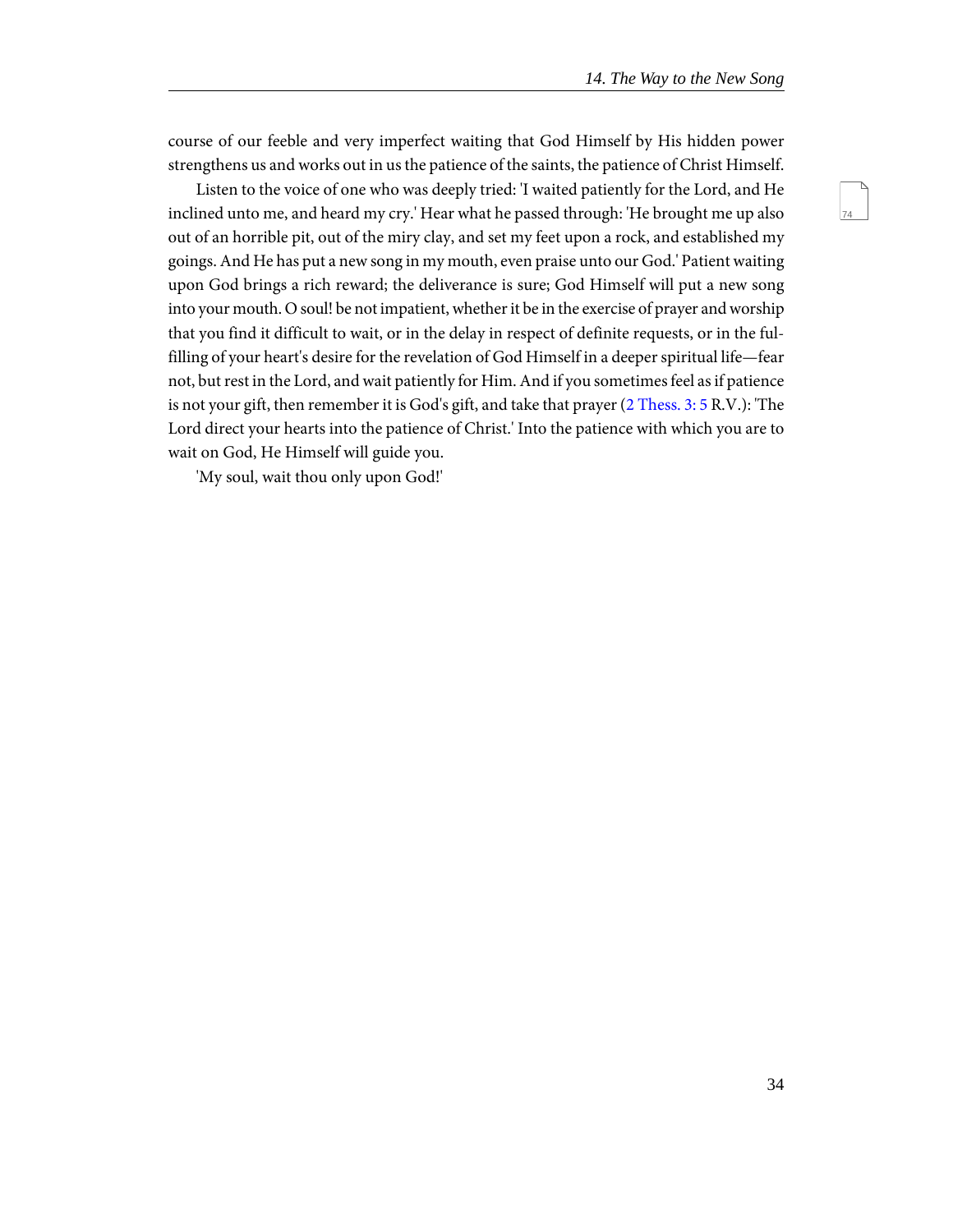76

77

Fifteenth Day. WAITING ON GOD: For His Counsel.

'They soon forgot His works: they waited not for His counsel.'—[Ps. 106: 13](http://www.ccel.org/study/Bible:Ps.106.13).

THIS is said of the sin of God's people in the wilderness. He had wonderfully redeemed them, and was prepared as wonderfully to supply their every need. But, when the time of need came, 'they waited not for His counsel.' They thought not that the Almighty God was their Leader and Provider; they asked not what His plans might be. They simply thought the thoughts of their own heart, and tempted and provoked God by their unbelief. 'They waited not for His counsel.'

How this has been the sin of God's people in all ages! In the land of Canaan, in the days of Joshua, the only three failures of which we read were owing to this one sin. In going up against Ai, in making a covenant with the Gibeonites, in settling down without going up to possess the whole land, they waited not for His counsel. And so even the advanced believer is in danger from this most subtle of temptations—taking God's word and thinking his own thoughts of them, and not waiting for His counsel. Let us take the warning and see what Israel teaches us. And let us very specially regard it not only as a danger to which the individual is exposed, but as one against which God's people, in their collective capacity, need to be on their guard.

Our whole relation to God is rooted in this, that His will is to be done in us and by us as it is in heaven. He has promised to make known His will to us by His Spirit, the Guide into all truth. And our position is to be that of waiting for His counsel, as the only guide of our thoughts and actions. In our church worship, in our prayer-meetings, in our conventions, in all our gatherings as managers, or directors, or committees, or helpers in any part of the work for God, our first object ought ever to be to ascertain the mind of God. God always works according to the counsel of His will; the more that counsel of His will is sought and found and honoured, the more surely and mightily will God do His work for us and through us.

The great danger in all such assemblies is that in our consciousness of having our Bible, and our past experience of God's leading, and our sound creed, and our honest wish to do God's will, we trust in these, and do not realize that with every step we need and may have a heavenly guidance. There may be elements of God's will, applications of God's word, experiences of the close presence and leading of God, manifestations of the power of His Spirit, of which we know nothing as yet. God may be willing, no, God is willing to open up these to the souls who are intently set upon allowing Him to have His way entirely, and who are willing in patience to wait for His making it known. When we come together praising God for all He has done and taught and given, we may at the same time be limiting Him by not expecting greater things. It was when God had given the water out of the rock that they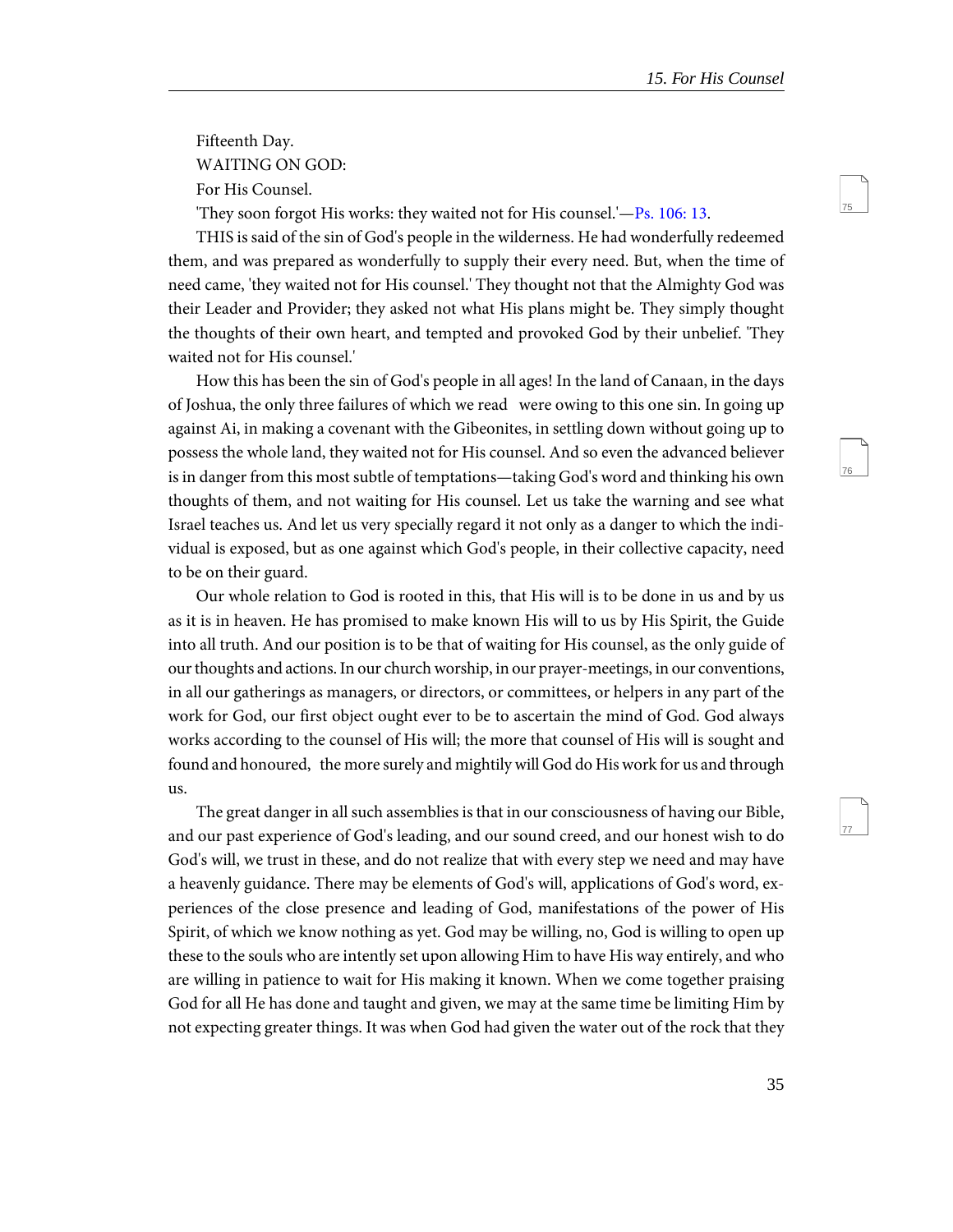did not trust Him for bread. It was when God had given Jericho into his hands that Joshua thought the victory over Ai was sure; he now knew what God could do, and waited not for counsel from God. And so, while we think that we know and trust the power of God for what we may expect, we may be hindering Him by not giving time, and not definitely cultivating the habit of waiting for His counsel.

A minister has no more solemn duty than teaching people to wait upon God. Why was it that in the house of Cornelius, when 'Peter spoke these words, the Holy Ghost fell upon all that heard him'? They had said, 'We are here before God to hear all things that are commanded you of God.' We may come together to give and to listen to the most earnest exposition of God's truth with little spiritual profit if there be not the waiting for God's counsel. In all our gatherings we need to believe in the Holy Spirit as the Guide and Teacher of God's saints when they wait to be led by Him into the things which God has prepared, and which the heart cannot conceive.

More stillness of soul to realize God's presence; more consciousness of ignorance of what God's great plans may be; more faith in the certainty that God has greater things to show us; more longing that He Himself may be revealed in new glory: these must be the marks of the assemblies of God's saints, if they would avoid the reproach, 'They waited not for His counsel.'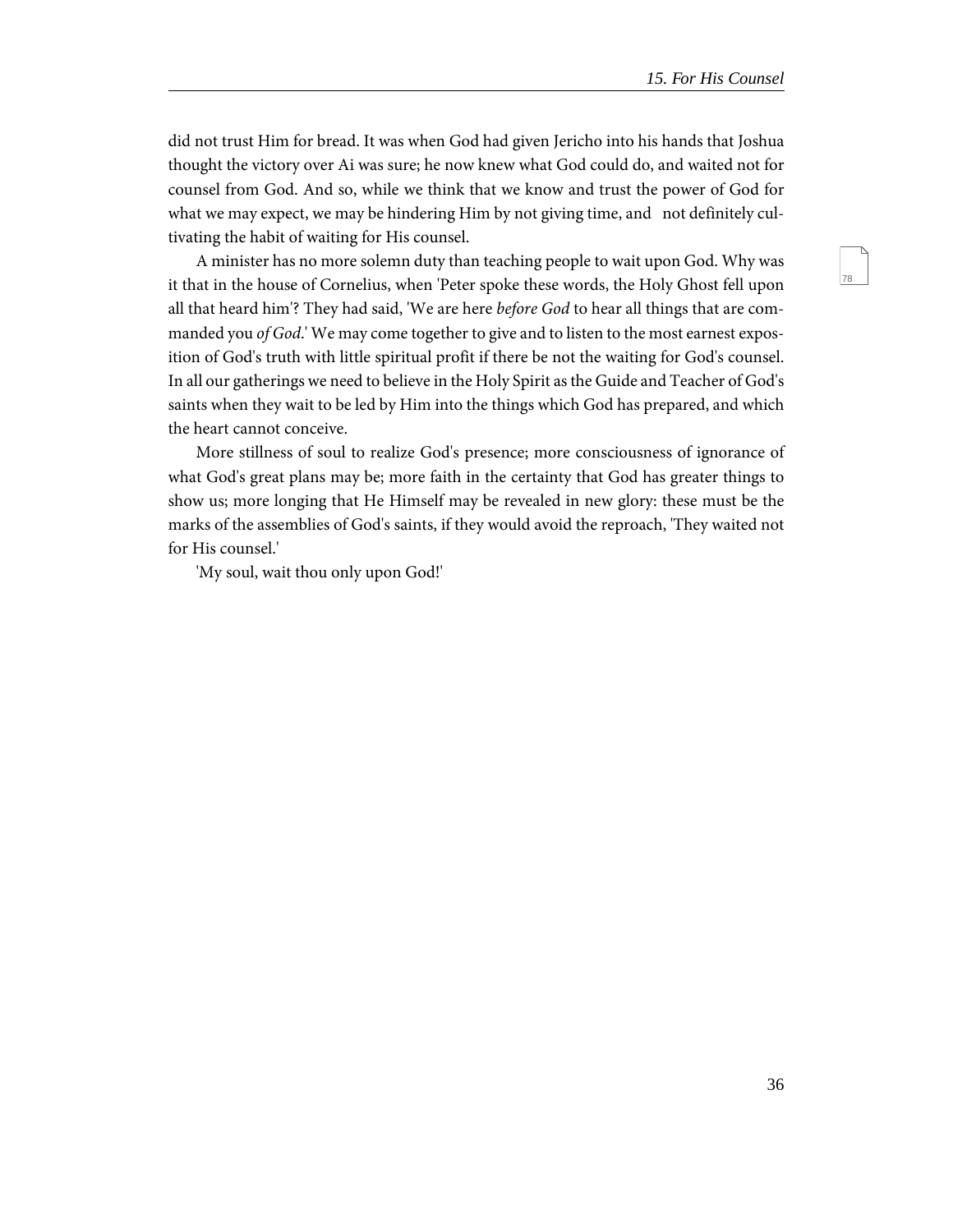80

Sixteenth Day. WAITING ON GOD: For His Light in the Heart. 'I wait for the Lord, my soul doth wait, And in His word do I hope. My soul waiteth for the Lord more than they that watch for the morning: More than they that watch for the morning. - [Ps. 130:5, 6.](http://www.ccel.org/study/Bible:Ps.130.5-Ps.130.6)

WITH what intense longing the morning light is often waited for. By the mariners in a shipwrecked vessel; by a benighted traveler in a dangerous country; by an army that finds itself surrounded by an enemy. The morning light will show what hope of escape there may be. The morning may bring life and liberty. And so the saints of God in darkness have longed for the light of His countenance, more than watchmen for the morning. They have said, 'More than watchmen for the morning, my soul waiteth for the Lord.' Can we say that too? Our waiting on God can have no higher object than simply having His light shine on us, and in us, and through us, all the day.

God is Light. God is a Sun. Paul says: 'God has shined in our hearts to give the light.' What light? 'The light of the glory of God, in the face of Jesus Christ.' Just as the sun shines its beautiful, life-giving light on and into our earth, so God shines into our hearts the light of His glory, of His love, in Christ His Son. Our heart is meant to have that light filling and gladdening it all the day. It can have it, because God is our sun, and it is written, 'Your sun shall no more go down forever.' God's love shines on us without ceasing.

But can we indeed enjoy it all the day? We can. And how can we? Let nature give us the answer. Those beautiful trees and flowers, with all this green grass, what do they do to keep the sun shining on them? They do nothing; they simply bask in the sunshine, when it comes. The sun is millions of miles away, but over all that distance it sends its own light and joy; and the tiniest flower that lifts its little head upwards is met by the same exuberance of light and blessing as flood the widest landscape. We have not to care for the light we need for our day's work; the sun cares, and provides and shines the light around us all the day. We simply count upon it, and receive it, and enjoy it.

The only difference between nature and grace is this, that what the trees and the flowers do unconsciously, as they drink in the blessing of the light, is to be with us a voluntary and a loving acceptance. Faith, simple faith in God's word and love, is to be the opening of the eyes, the opening of the heart, to receive and enjoy the unspeakable glory of His grace. And even as the trees, day by day, and month by month, stand and grow into beauty and fruitfulness, just welcoming whatever sunshine the sun may give, so it is the very highest exercise of our Christian life just to abide in the light of God, and let it, and let Him, fill us with the life and the brightness it brings.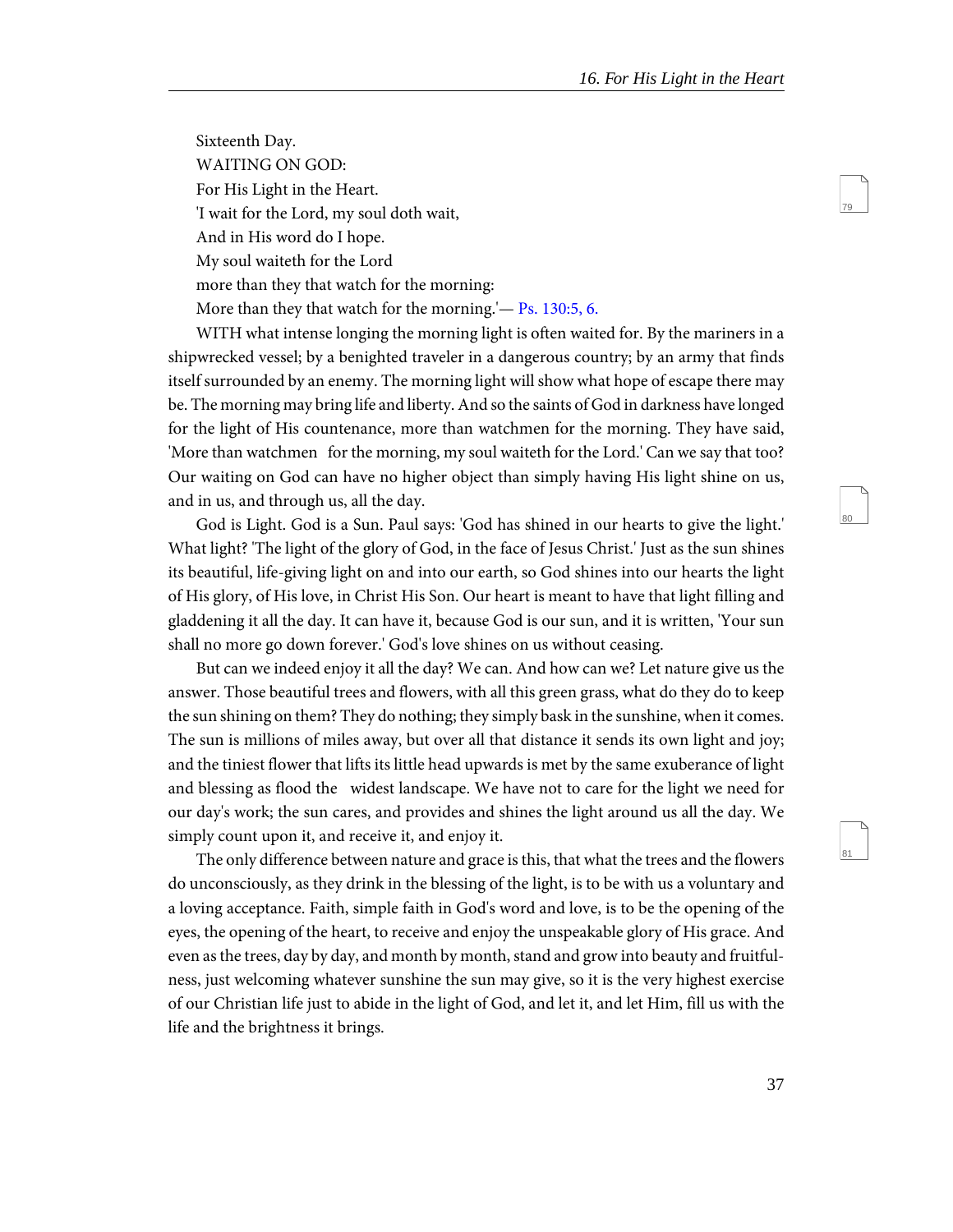And if you ask, but can it really be, that even as naturally and heartily as I recognize and rejoice in the beauty of a bright sunny morning, I can rejoice in God's light all the day? It can, indeed. From my breakfast-table I look out on a beautiful valley, with trees and vineyards and mountains. In our spring and autumn months the light in the morning is exquisite, and almost involuntarily we say, How beautiful! And the question comes, Is it only the light of the sun that is to bring such continual beauty and joy? And is there no provision for the light of God being just as much an unceasing source of joy and gladness? There is, indeed, if the soul will but be still and wait on Him, will only let God shine.

Dear soul! learn to wait on the Lord, more than watchers for the morning. All within you may be very dark; is that not the very best reason for waiting for the light of God? The first beginnings of light may be just enough to discover the darkness, and painfully to humble you on account of sin. Can you not trust the light to expel the darkness? Do believe it will. Just bow, even now, in stillness before God, and wait on Him to shine into you. Say, in humble faith; God is light, infinitely brighter and more beautiful than that of the sun. God is light. The Father, the eternal, inaccessible, and incomprehensible light. The Son, the light concentrated, and embodied, and manifested. The Spirit, the light entering and dwelling and shining in our hearts. God is light, and is here shining on my heart. I have been so occupied with the rushlights of my thoughts and efforts, I have never opened the shutters to let His light in. Unbelief has kept it out. I bow in faith: God's light is shining into my heart. The God of whom Paul wrote, 'God hath shined into our heart,' is my God. What would I think of a sun that could not shine? what shall I think of a God that does not shine? No, God shines! God is light! I will take time, and just be still, and rest in the light of God. My eyes are feeble, and the windows are not clean, but I will wait on the Lord. The light does shine, the light will shine in me, and make me full of light. And I shall learn to walk all the day in the light and joy of God. My soul waits on the Lord, more than watchers for the morning.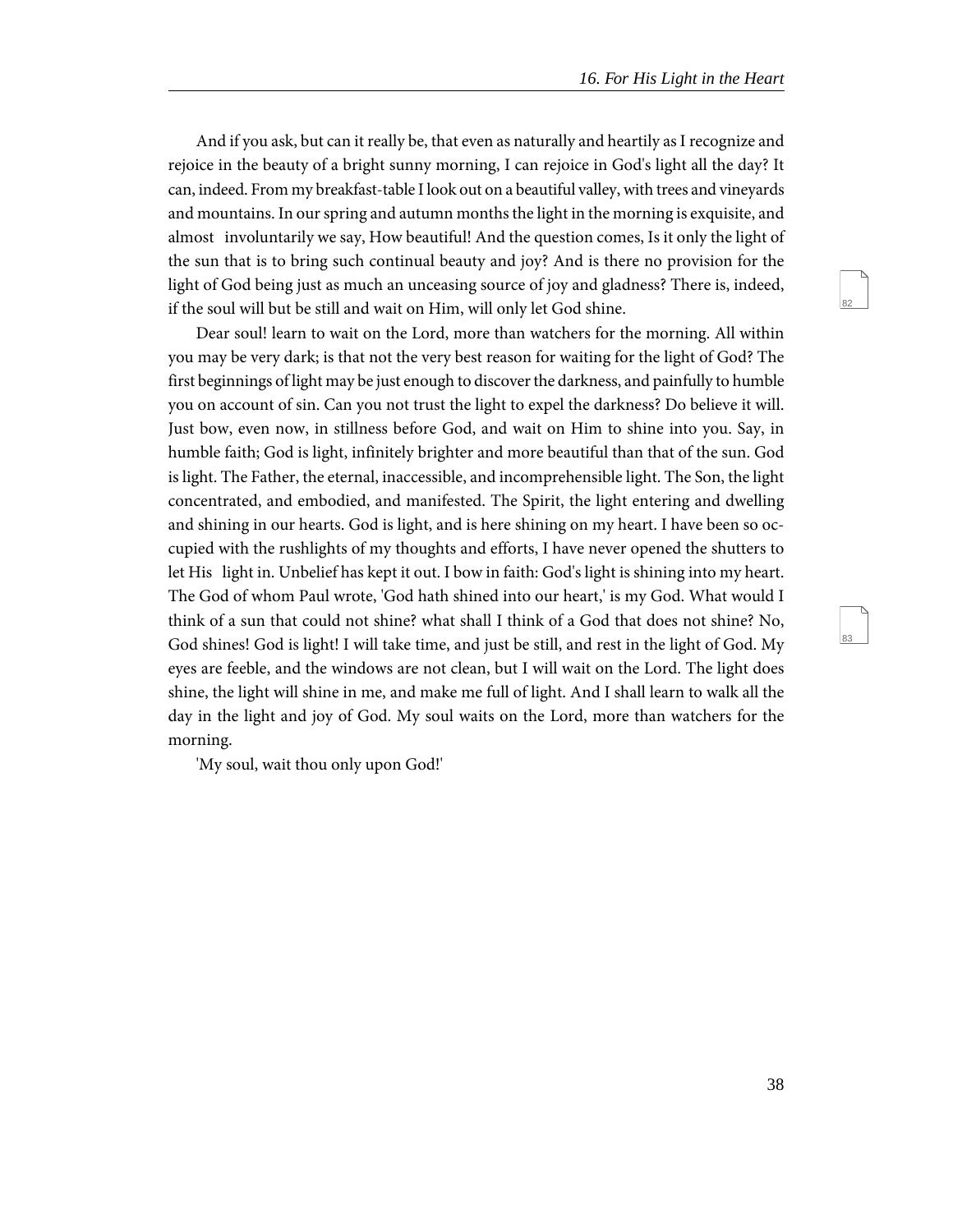85

Seventeenth Day.

WAITING ON GOD:

In Times of Darkness.

'I will wait upon the Lord, that hideth His face from the house of Jacob; and I will look for Him.'[—Isa. 8: 17.](http://www.ccel.org/study/Bible:Isa.8.17)

HERE we have a servant of God, waiting upon Him, not on behalf of himself, but of his people, from whom God was hiding his face. It suggests to us how our waiting upon God, though it commences with our personal needs, with the desire for the revelation of Himself, or of the answer to personal petitions, need not, may not, stop there. We may be walking in the full light of God's countenance, and God yet be hiding His face from His people around us; far from our being content to think that this is nothing but the just punishment of their sin, or the consequence of their indifference, we are called with tender hearts to think of their sad estate, and to wait on God on their behalf. The privilege of waiting upon God is one that brings great responsibility. Even as Christ, when He entered God's presence, at once used His place of privilege and honor as intercessor, so we, no less, if we know what it is really to enter in and wait upon God, must use our access for our less favored brethren. 'I will wait upon the Lord, who hides His face from the house of Jacob.'

You worship with a certain congregation. Possibly there is not the spiritual life or joy either in the preaching or in the fellowship that you could desire. You belong to a Church, with its many congregations. There is so much of error or worldliness, of seeking after human wisdom and culture, of trust in ordinances and observances, that you do not wonder that God hides His face, in many cases, and that there is but little power for conversion or true edification. Then there are branches of Christian work with which you are connected—a Sunday school, a gospel hall, a young men's association, a mission work abroad—in which the feebleness of the Spirit's working appears to indicate that God is hiding His face. You think, too, you know the reason. There is too much trust in men and money; there is too much formality and self-indulgence; there is too little faith and prayer; too little love and humility; too little of the spirit of the crucified Jesus. At times you feel as if things are hopeless; nothing will help.

Do believe that God can help and will help. Let the spirit of the prophet come into you, as you take his words, and set yourself to wait on God, on behalf of His erring children. Instead of the tone of judgment or condemnation, of despondency or despair, realize your calling to wait upon God. If others fail in doing it, give yourself doubly to it. The deeper the darkness, the greater the need of appealing to the one only Deliverer. The greater the selfconfidence around you, that knows not that it is poor and wretched and blind, the more urgent the call on you who profess to see the evil and to have access to Him who alone can help, to be at your post, waiting upon God. As often as you are tempted to complain, or to sigh and say ever afresh: 'I will wait on the Lord, who hides His face from the house of Jacob.'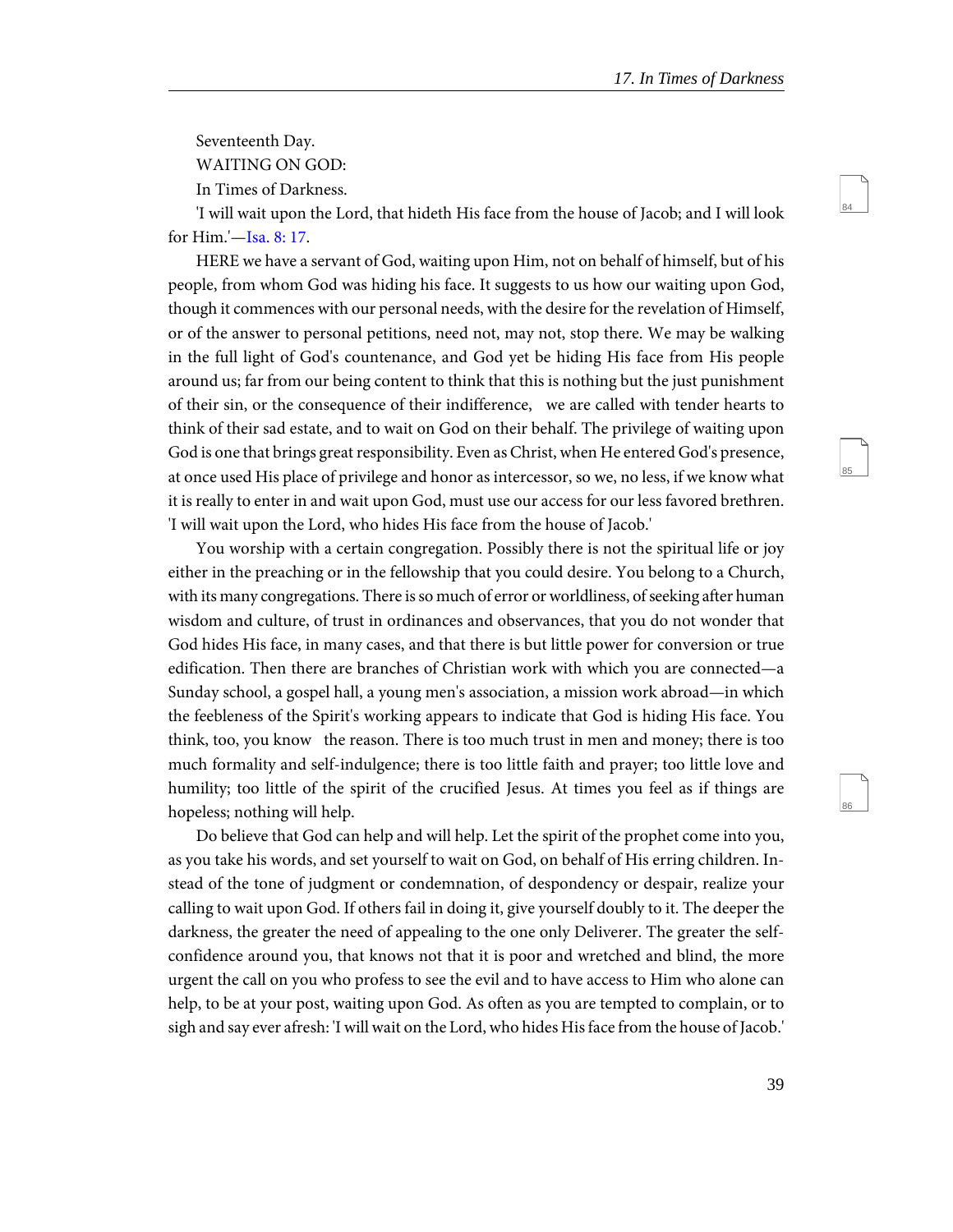88

There is a still larger circle—the Christian Church throughout the world. Think of Greek, Roman Catholic, and Protestant churches, and the state of the millions that belong to them. Or think only of the Protestant churches with their open Bible and orthodox creeds. How much nominal profession and formality! how much of the rule of the flesh and of man in the very temple of God! And what abundant proof that God does hide His face!

What are those to do who see and mourn this? The first thing to be done is this: 'I will wait on the Lord, who hides His face from the house of Jacob.' Let us wait on God, in the humble confession of the sins of His people. Let us take time and wait on Him in this exercise. Let us wait on God in tender, loving intercession for all saints, our beloved brethren, however wrong their lives or their teaching may appear. Let us wait on God in faith and expectation, until He shows us that He will hear. Let us wait on God, with the simple offering of ourselves to Himself, and the earnest prayer that He would send us to our brethren. Let us wait on God, and give Him no rest until He make Zion a joy in the earth. Yes, let us rest in the Lord, and wait patiently for Him who now hides His face from so many of His children. And let us say of the lifting up of the light of His countenance we desire for all His people, 'I wait for the Lord, my soul doth wait, and my hope is in His word. My soul waits for the Lord, more than the watchers for the morning, the watchers for the morning.'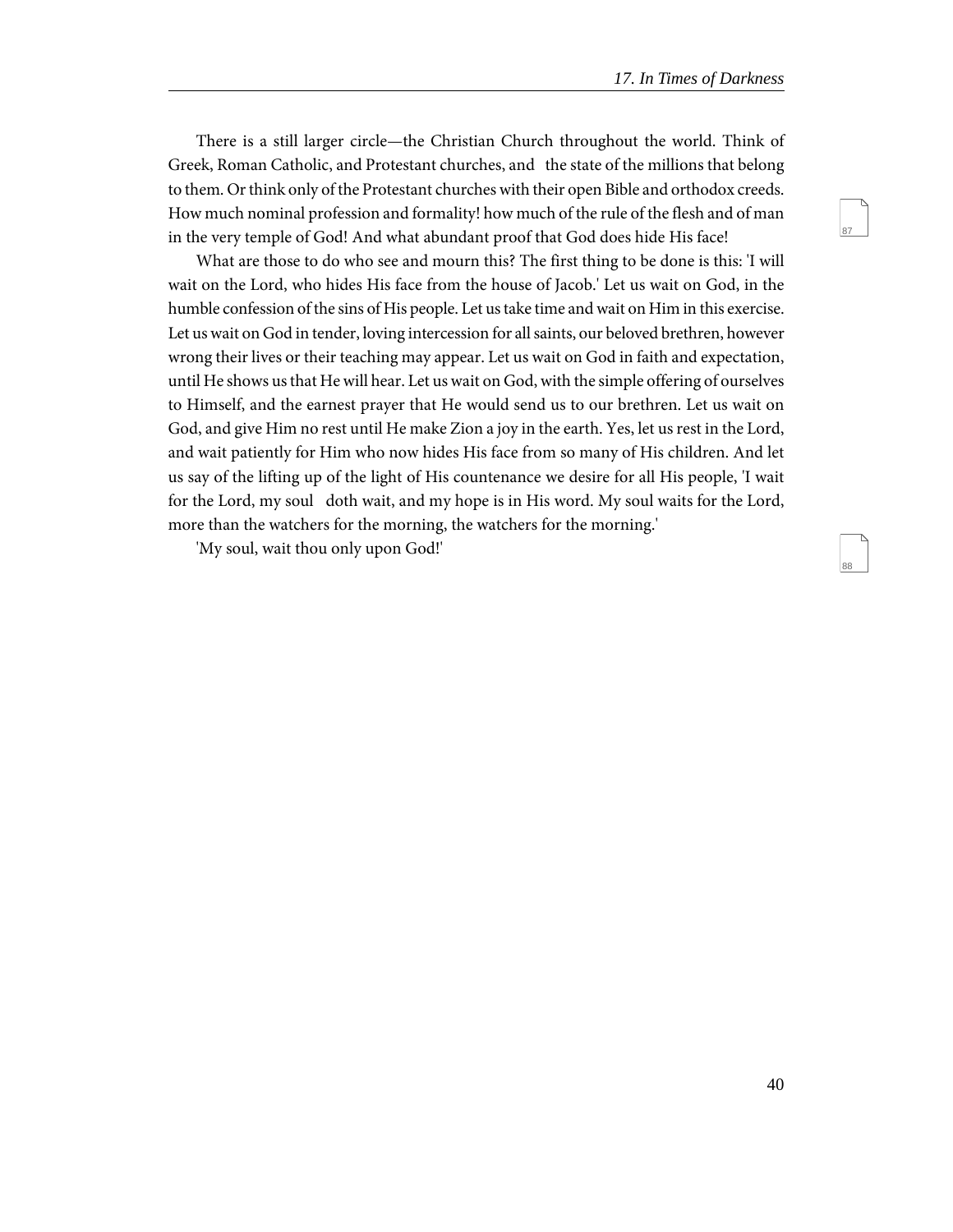90

91

Eighteenth Day. WAITING ON GOD:

To Reveal Himself.

'And it shall be said in that day,Lo, this is our God;we have waited for Him, and He will save us: THIS IS THE LORD; we have waited for Him, we will rejoice and be glad in His salvation,'[—Isa. 25:9.](http://www.ccel.org/study/Bible:Isa.25.9)

IN this passage we have two precious thoughts.

The one, that it is the language of God's people who have been unitedly waiting on Him; the other, that the fruit of their waiting has been that God has so revealed Himself, that they could joyfully say, Lo, this is our God: this is the Lord. The power and the blessing of united waiting is what we need to learn.

Note the twice repeated, 'We have waited for Him.' In some time of trouble the hearts of the people had been drawn together, and they had, ceasing from all human hope or help, with one heart set themselves to wait for their God. Is not this just what we need in our churches and conventions and prayer-meetings? Is not the need of the Church and the world great enough to demand it? Are there not in the Church of Christ evils to which no human wisdom is equal? Have we not ritualism and rationalism, formalism and worldliness, robbing the Church of its power? Have we not culture and money and pleasure threatening its spiritual life? Are not the powers of the Church utterly inadequate to cope with the powers of infidelity and iniquity and wretchedness in Christian countries and in heathendom? And is there not in the promise of God, and in the power of the Holy Spirit, a provision made that can meet the need, and give the Church the restful assurance that she is doing all her God expects of her? And would not united waiting upon God for the supply of His Spirit most certainly seem the needed blessing? We cannot doubt it.

The object of a more definite waiting upon God in our gatherings would be very much the same as in personal worship. It would mean a deeper conviction that God must and will do all; a more humble and abiding entrance into our deep helplessness, and the need of entire and unceasing dependence upon Him; a more living consciousness that the essential thing is, giving God His place of honor and of power; a confident expectation that to those who wait on Him, God will, by His Spirit, give the secret of His acceptance and presence, and then, in due time, the revelation of His saving power. The great aim would be to bring every one in a praying and worshipping company under a deep sense of God's presence, so that when they part there will be the consciousness of having met God Himself, of having left every request with Him, and of now waiting in stillness while He works out His salvation.

It is this experience that is indicated in our text. The fulfilment of the words may, at times, be in such striking interpositions of God's power that all can join in the cry, 'Lo, this is our God; this is the Lord!' They may equally become true in spiritual experience, when God's people in their waiting times become so conscious of His presence that in holy awe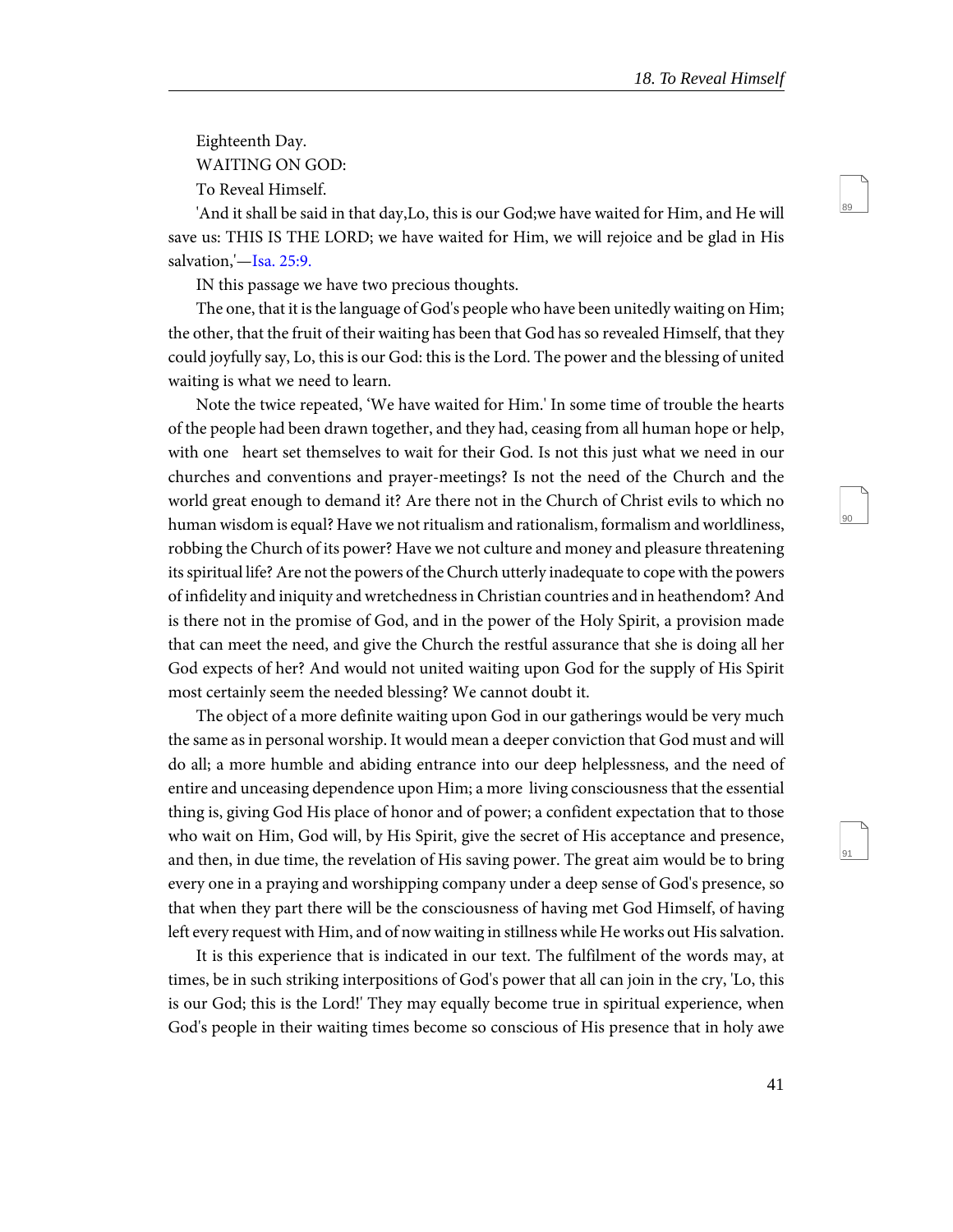souls feel, 'Lo, this is our God; this is the Lord!' It is this, alas, that is too much missed in our meetings for worship. The godly minister has no more difficult, no more solemn, no more blessed task, than to lead his people out to meet God, and, before ever he preaches, to bring each one into contact with Him. 'We are now here in the presence of God' — these words of Cornelius show the way in which Peter's audience was prepared for the coming of the Holy Spirit. Waiting before God, and waiting for God, and waiting on God, are the one condition of God showing His presence.

A company of believers gathered with the one purpose, helping each other by little intervals of silence, to wait on God alone, opening the heart for whatever God may have of new discoveries of evil, of His will, of new openings in work or methods of work, would soon have reason to say, ' Lo, this is our God; we have waited for Him, He shall save us: this is the Lord ; we have waited for Him, we will be glad and rejoice in His salvation.'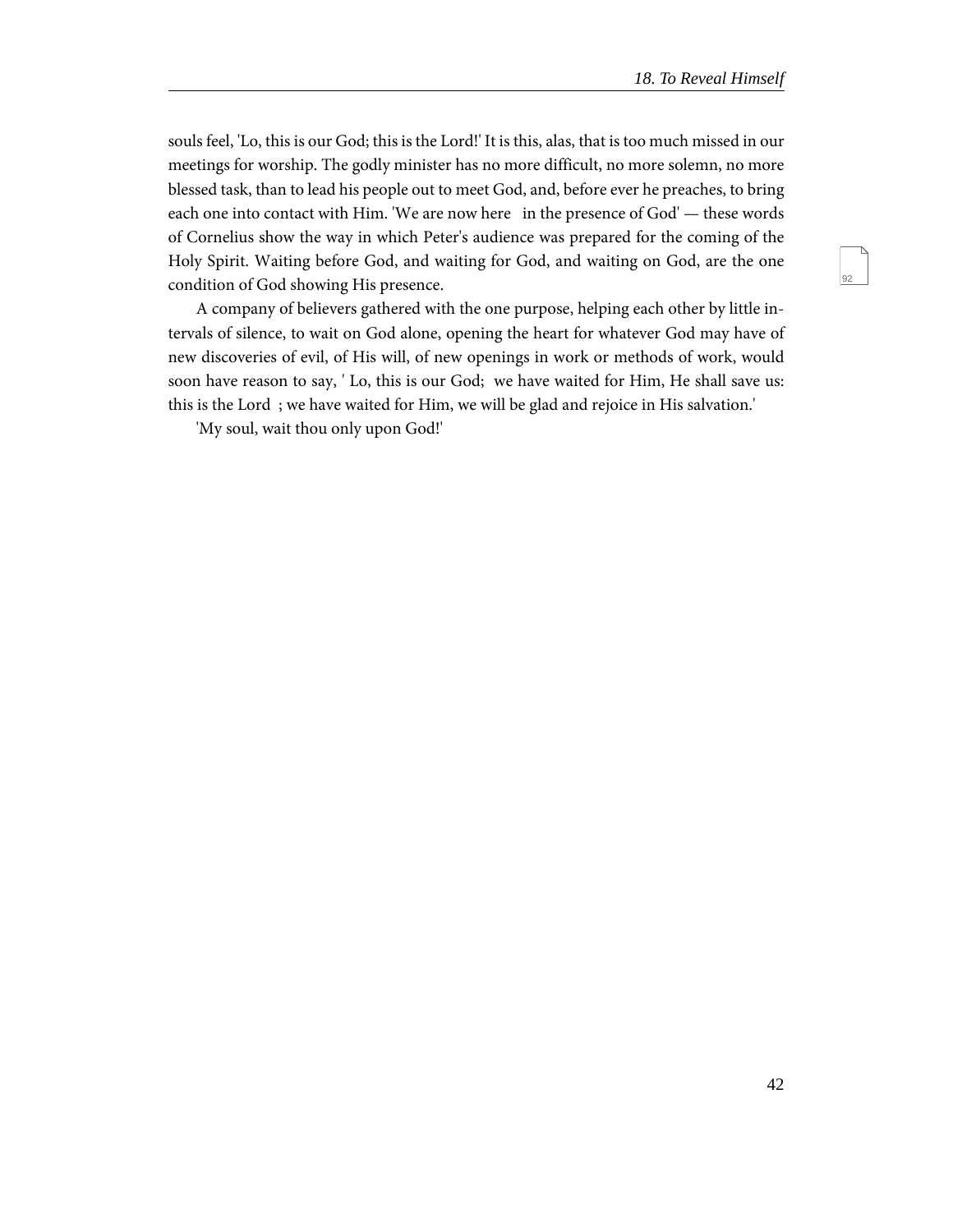94

Nineteenth Day. WAITING ON GOD:

As a God of Judgment.

'Yea, in the way of Thy judgments, O Lord, have we waited for Thee: . . . for when Thy judgments are on the earth, the inhabitants of the world learn righteousness.'[—Isa. 26:8,9.](http://www.ccel.org/study/Bible:Isa.26.8-Isa.26.9)

'The Lord is a God of judgment: blessed are all they that wait for Him.'[—Isa. 30:18](http://www.ccel.org/study/Bible:Isa.30.18).

GOD is a God of mercy and a God of judgment. Mercy and judgment are ever together in His dealings. In the flood, in the deliverance of Israel out of Egypt, in the overthrow of the Canaanites, we ever see mercy in the midst of judgment. Within the inner circle of His own people, we see it too: the judgment punishes the sin, while mercy saves the sinner. Or, rather, mercy saves the sinner, not in spite of, but by means of, the very judgment that came upon his sin. In waiting on God, we must beware of forgetting this: as we wait we must expect Him as a God of judgment.

'In the way of Thy judgments, have we waited for Thee.' That will prove true in our inner experience. If we are honest in our longing for holiness, in our prayer to be wholly the Lord's, His holy presence will stir up and discover hidden sin, and bring us very low in the bitter conviction of the evil of our nature, its opposition to God's law, its impotence to fulfil that law. The words will come true, 'Who may abide the day of His coming, for HE is like a refiner's fire.' 'O that Thou would come down, as when the melting fire burns!' In great mercy God executes, within the soul, His judgments upon sin, as He makes it feel its wickedness and guilt. Many a one tries to flee from these judgments: the soul that longs for God, and for deliverance from sin, bows under them in humility and in hope. In silence of soul it says, 'Arise, O Lord! and let Thine enemies be scattered. In the way of Thy judgments we have waited for Thee.'

Let no one who seeks to learn the blessed art of waiting on God, wonder if at first the attempt to wait on Him only discovers more of his sin and darkness. Let no one despair because unconquered sins, or evil thoughts, or great darkness appear to hide God's face. Was not, in His own Beloved Son, the gift and bearer of His mercy on Calvary, the mercy as if hidden and lost in the judgment? Oh, submit, and sink down deep under the judgment of thine every sin: judgment prepares the way, and breaks out in wonderful mercy. It is written, 'Thou shalt be redeemed with judgment.' Wait on God, in the faith that His tender mercy is working out in you His redemption in the midst of judgment: wait for Him, He will be gracious to thee.

There is another application still, one of unspeakable solemnity. We are expecting God, in the way of His judgments, to visit this earth: we are waiting for Him. What a thought! We know of these coming judgments; we know that there are tens of thousands of our professing Christians who live on in carelessness, and who, if no change come, must perish under God's hand. Oh, shall we not do our utmost to warn them, to plead with and for them,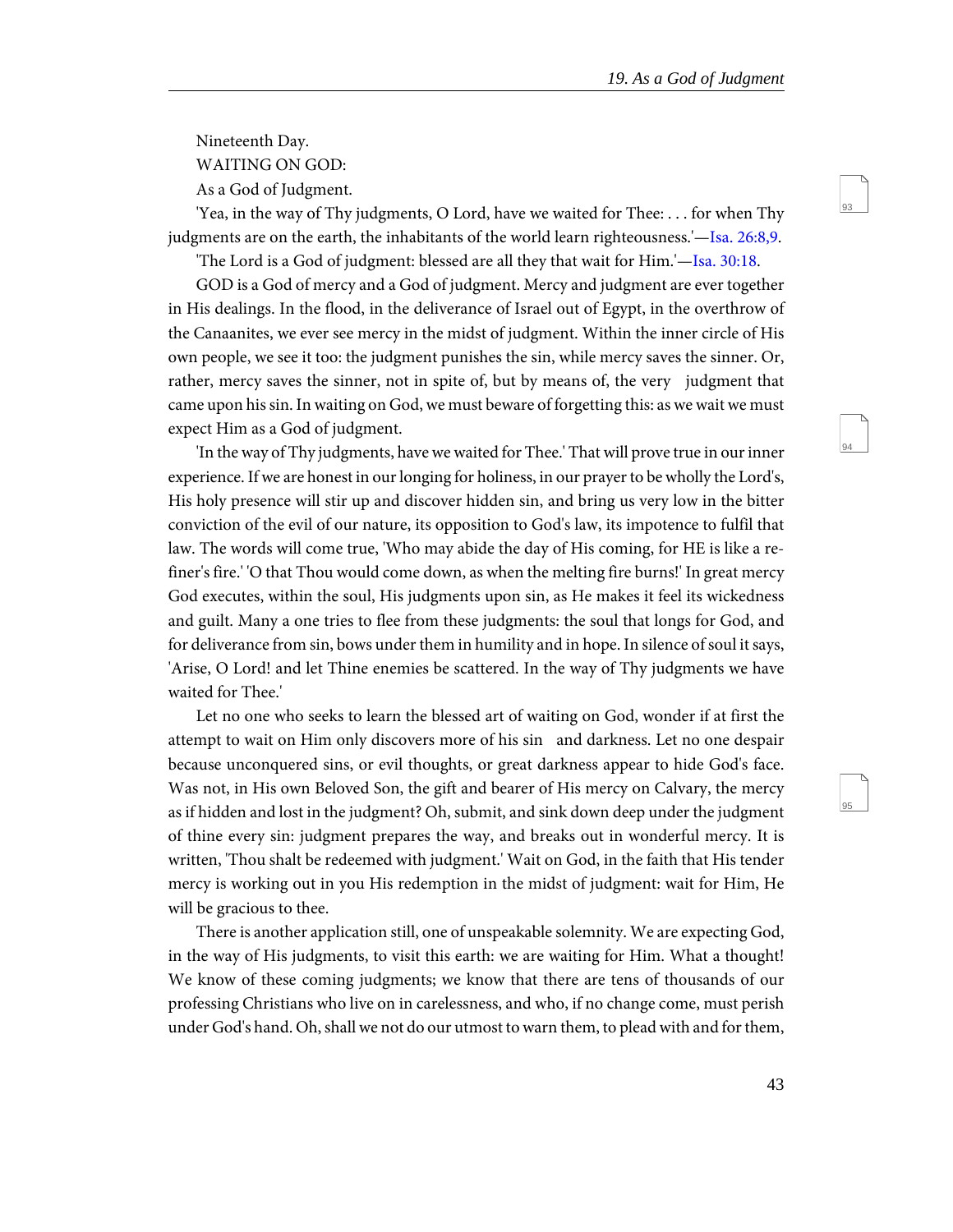if God may have mercy on them. If we feel our want of boldness, want of zeal, want of power, shall we not begin to wait on God more definitely and persistently as a God of judgment, asking Him so to reveal Himself in the judgments that are coming on our very friends, that we may be inspired with a new fear of Him and them, and constrained to speak and pray as never yet. Verily, waiting on God is not meant to be a spiritual self-indulgence. Its object is to let God and His holiness, Christ and the love that died on Calvary, the Spirit and fire that burns in heaven and came to earth, get possession of us, to warn and rouse men with the message that we are waiting for God in the way of His judgments. O Christian! prove that you really believe in the God of judgment.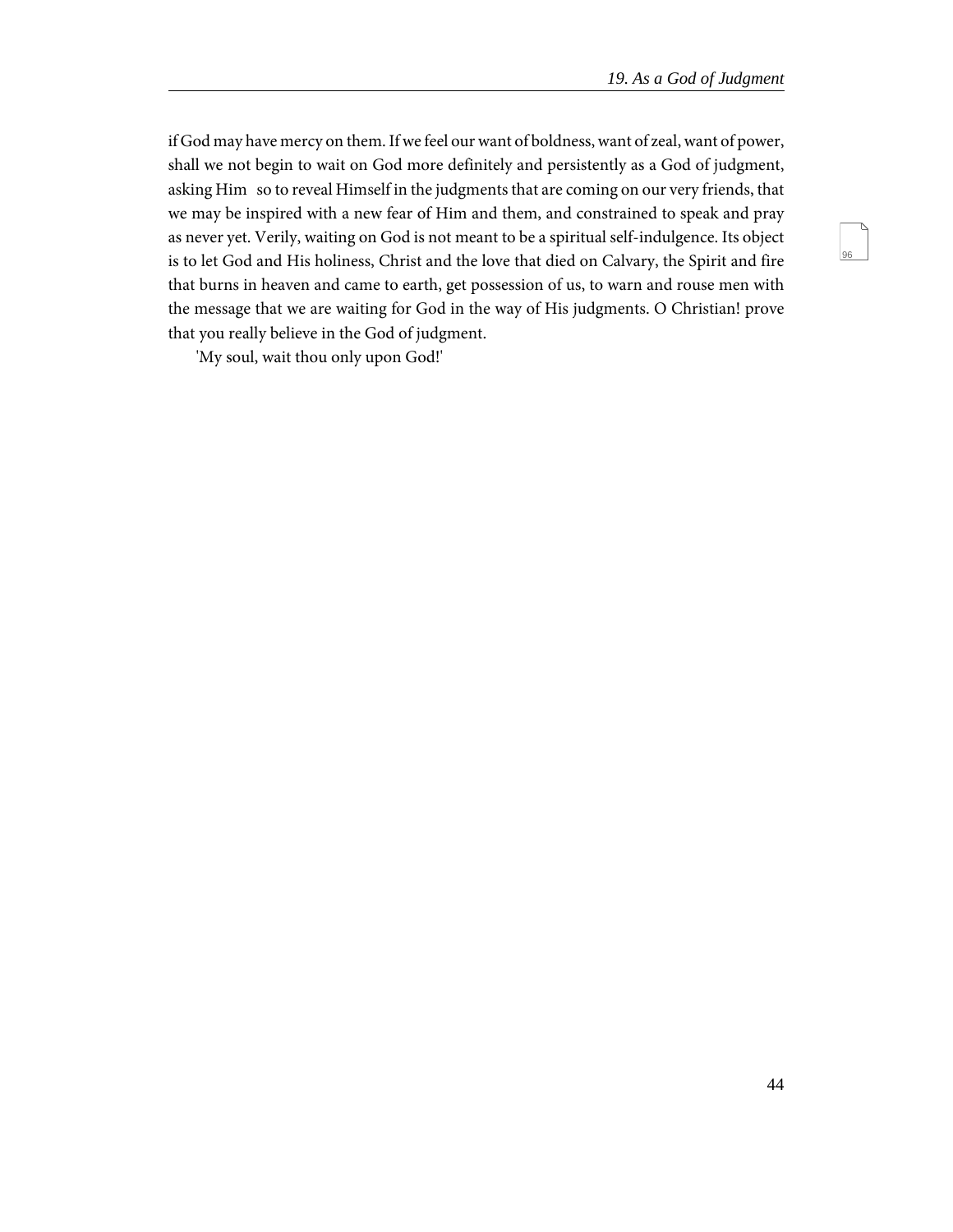98

99

Twentieth Day. WAITING ON GOD: Who waits on us.

'And therefore will the Lord wait, that He may be gracious unto you; and therefore will He be exalted, that He may have mercy upon you: for the Lord is a God of judgment: blessed are all they that wait for Him.'—[Isa. 30:18](http://www.ccel.org/study/Bible:Isa.30.18)

WE must not only think of our waiting upon God, but also of what is more wonderful still, of God's waiting upon us. The vision of Him waiting on us, will give new impulse and inspiration to our waiting upon Him. It will give an unspeakable confidence that our waiting cannot be in vain. If He waits for us, then we may be sure that we are more than welcome; that He rejoices to find those He has been seeking for. Let us seek even now, at this moment, in the spirit of lowly waiting on God, to find out something of what it means: 'Therefore will the Lord wait, that He may be gracious unto you.' We shall accept and echo back the message: 'Blessed are all they that wait for Him.'

Look up and see the great God upon His throne. He is Love—an unceasing and inexpressible desire to communicate His own goodness and blessedness to all His creatures. He longs and delights to bless. He has inconceivably glorious purposes concerning every one of His children, by the power of His Holy Spirit, to reveal in them His love and power. He waits with all the longings of a father's heart. He waits that He may be gracious unto you. And each time you come to wait upon Him, or seek to maintain in daily life the holy habit of waiting, you may look up and see Him ready to meet you, waiting that He may be gracious unto you. Yes, connect every exercise, every breath of the life of waiting, with faith's vision of your God waiting for you.

And if you ask, how is it, if He waits to be gracious, that even after I come and wait upon Him, He does not give the help I seek, but waits on longer and longer? There is a double answer. The one is this: God is a wise husbandman, 'who waits for the precious fruit of the earth, and has long patience for it.' He cannot gather the fruit until it is ripe. He knows when we are spiritually ready to receive the blessing to our profit and His glory. Waiting in the sunshine of His love is what will ripen the soul for His blessing. Waiting under the cloud of trial, that breaks in showers of blessing, is as needful. Be assured that if God waits longer than you could wish, it is only to make the blessing doubly precious. God waited four thousand years, until the fulness of time, before He sent His Son: our times are in His hands: He will avenge His elect speedily: He will make haste for our help, and not delay one hour too long.

The other answer points to what has been said before. The giver is more than the gift; God is more than the blessing; and our being kept waiting on Him is the only way for our learning to find our life and joy in Himself. Oh, if God's children only knew what a glorious God they have, and what a privilege it is to be linked in fellowship with Himself, then they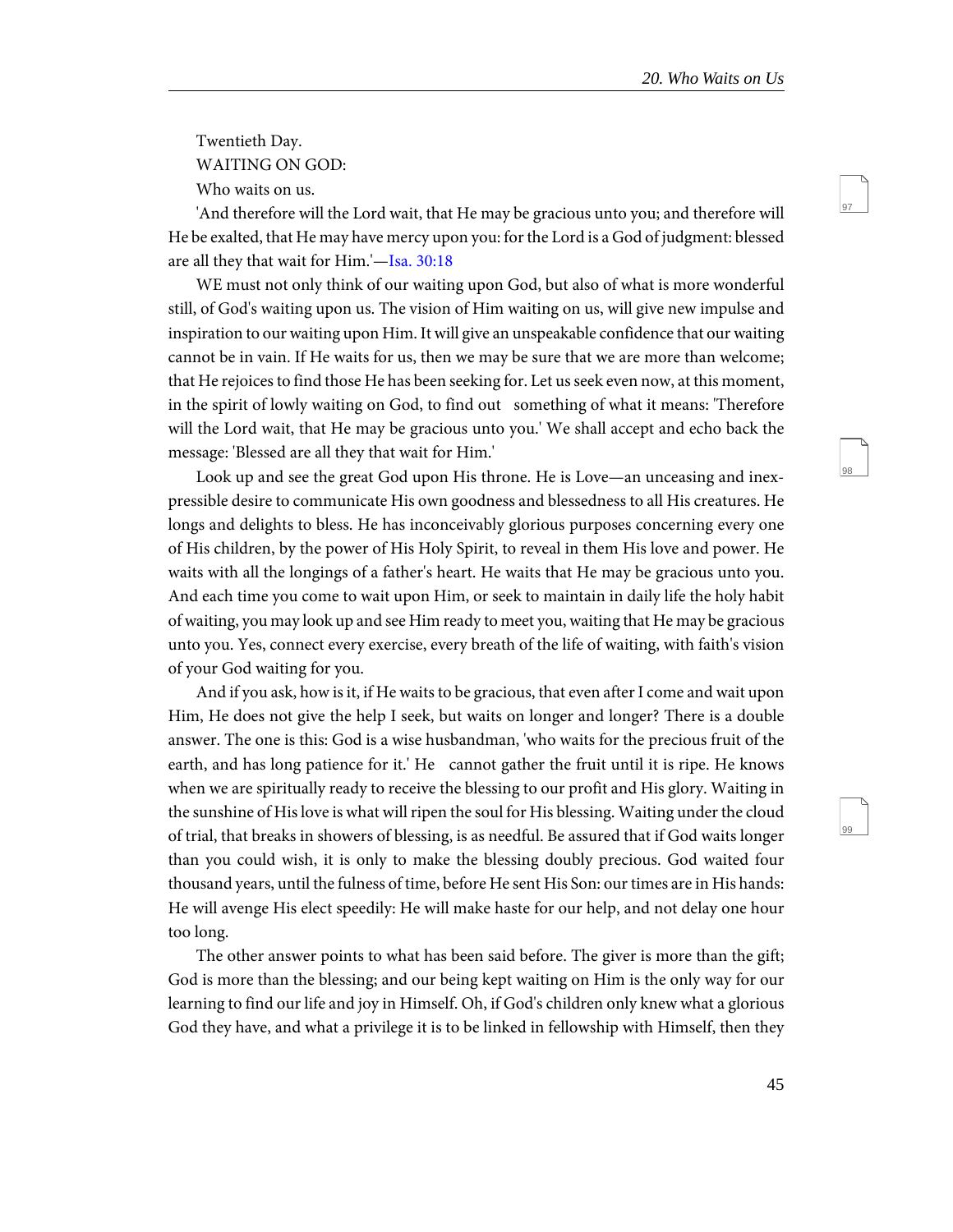would rejoice in Him, even when He keeps them waiting. They would learn to understand better than ever; 'Therefore will the Lord wait, that He may be gracious unto you.' His waiting will be the highest proof of His graciousness.

'Blessed are all they that wait for Him.' Our queen has her ladies-in-waiting. The position is one of subordination and service, and yet it is considered one of the highest dignity and privilege, because a wise and gracious sovereign makes them companions and friends. What a dignity and blessedness to be attendants-in-waiting on the Everlasting God, ever on the watch for every indication of His will or favor, ever conscious of His nearness, His goodness, and His grace! 'The Lord is good to them that wait for Him.' 'Blessed are all they that wait for Him.' Yes, it is blessed when a waiting soul and a waiting God meet each other. God cannot do His work without His and our waiting His time: let waiting be our work, as it is His. And if His waiting be nothing but goodness and graciousness, let ours be nothing but a rejoicing in that goodness, and a confident expectancy of that grace. And let every thought of waiting become to us simply the expression of unmingled and unutterable blessedness, because it brings us to a God who waits that He may make Himself known to us perfectly as the Gracious One.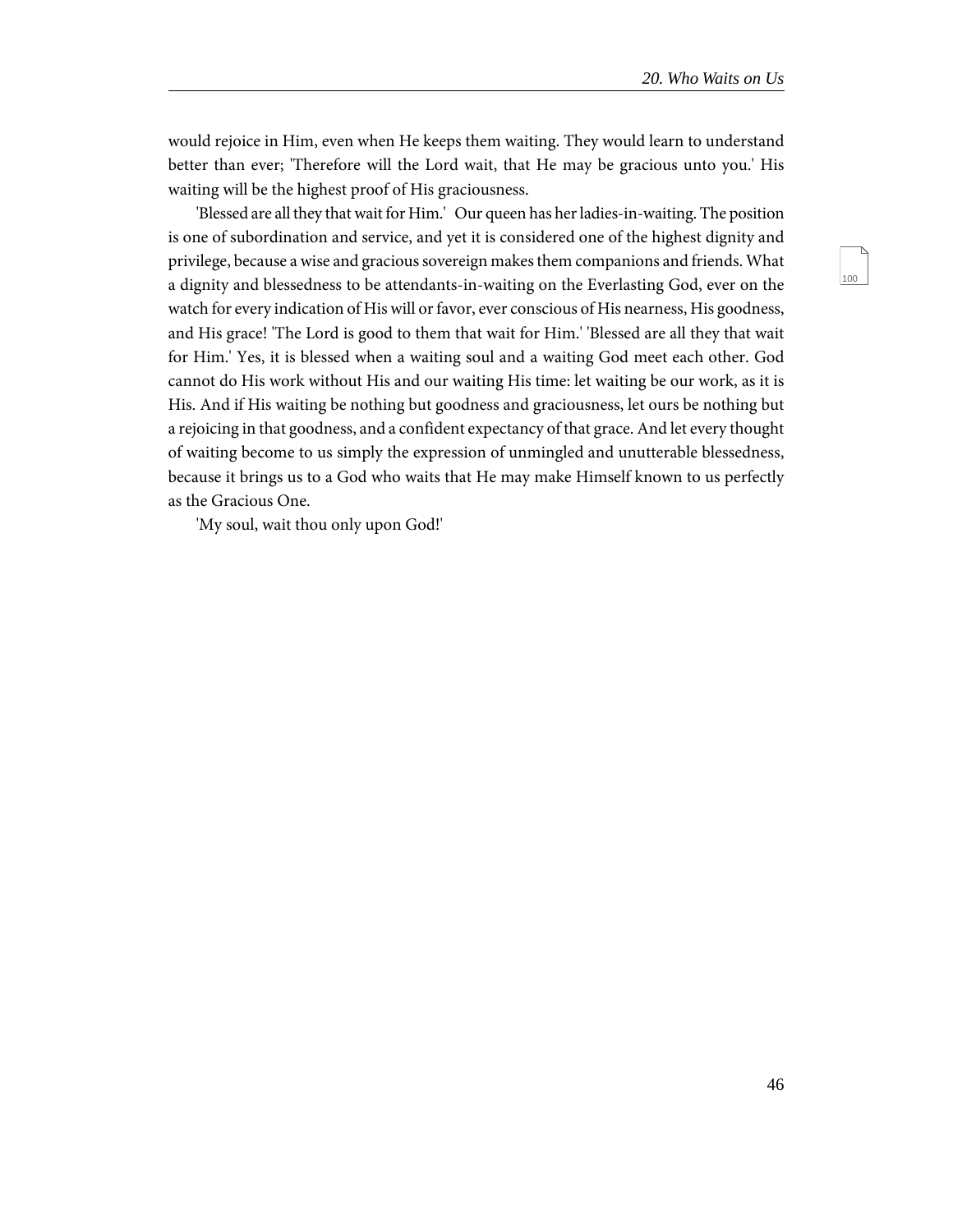102

103

Twenty-First Day. WAITING ON GOD:

The Almighty One.

'They that wait on the Lord shall renew their strength; they shall mount up with eagle wings; they shall run and not be weary; they shall walk and not faint.'—[Isa. 40: 31.](http://www.ccel.org/study/Bible:Isa.40.31)

WAITING always partakes of the character of our thoughts of the one on whom we wait. Our waiting on God will depend greatly on our faith of what He is. In our text we have the close of a passage in which God reveals Himself as the Everlasting and Almighty One. It is as that revelation enters our soul that the waiting will become the spontaneous expression of what we know Him to be—a God altogether most worthy to be waited upon.

Listen to the words: 'Why sayest thou, O Jacob, my way is hid from the Lord?' Why speakest thou as if God does not hear or help?

'Hast thou not known, hast thou not heard, that the Everlasting One, the Lord, the Creator of the ends of the earth, *fainteth not, neither is weary*?' So far from it, 'He giveth power to the faint, and to them that have no might He increaseth strength. Even the youths'—'the glory of young men is their strength'—'even the youths shall faint, and the young men shall utterly fall:' all that is accounted strong with man shall come to nought. 'But they that wait on the Lord,' on the Everlasting One, who does not faint, neither is weary, they 'shall renew their strength; they shall mount up with wings as eagles; they shall run and,'—listen now, they shall be strong with the strength of God, and, even as He, 'shall not be weary; they shall walk and,' even as He, 'not faint.'

Yes, 'they shall mount up with wings as eagles.' You know what eagles' wings mean. The eagle is the king of birds, it soars the highest into the heavens. Believers are to live a heavenly life, in the very Presence and Love and Joy of God. They are to live where God lives; they need God's strength to rise there. To them that wait on Him it shall be given.

You know how the eagles' wings are obtained. Only in one way—by the eagle birth. You are born of God. You have the eagles' wings. You may not have known it: you may not have used them; but God can and will teach you to use them.

You know how the eagles are taught the use of their wings. See yonder cliff rising a thousand feet out of the sea. See high up a ledge on the rock, where there is an eagle's nest with its treasure of two young eaglets. See the mother bird come and stir up her nest, and with her beak push the timid birds over the precipice. See how they flutter and fall and sink toward the depth. See now [\(Deut. 32: 11](http://www.ccel.org/study/Bible:Deut.32.11)) 'how she fluttereth over her young, spreadeth abroad her wings, taketh them, beareth them on her wings,' and so, as they ride upon her wings, brings them to a place of safety. And so she does once and again, each time casting them out over the precipice, and then again taking and carrying them. 'So the Lord alone did lead him.' Yes, the instinct of that eagle mother was God's gift, a single ray of that love in which the Almighty trains His people to mount as on eagles' wings.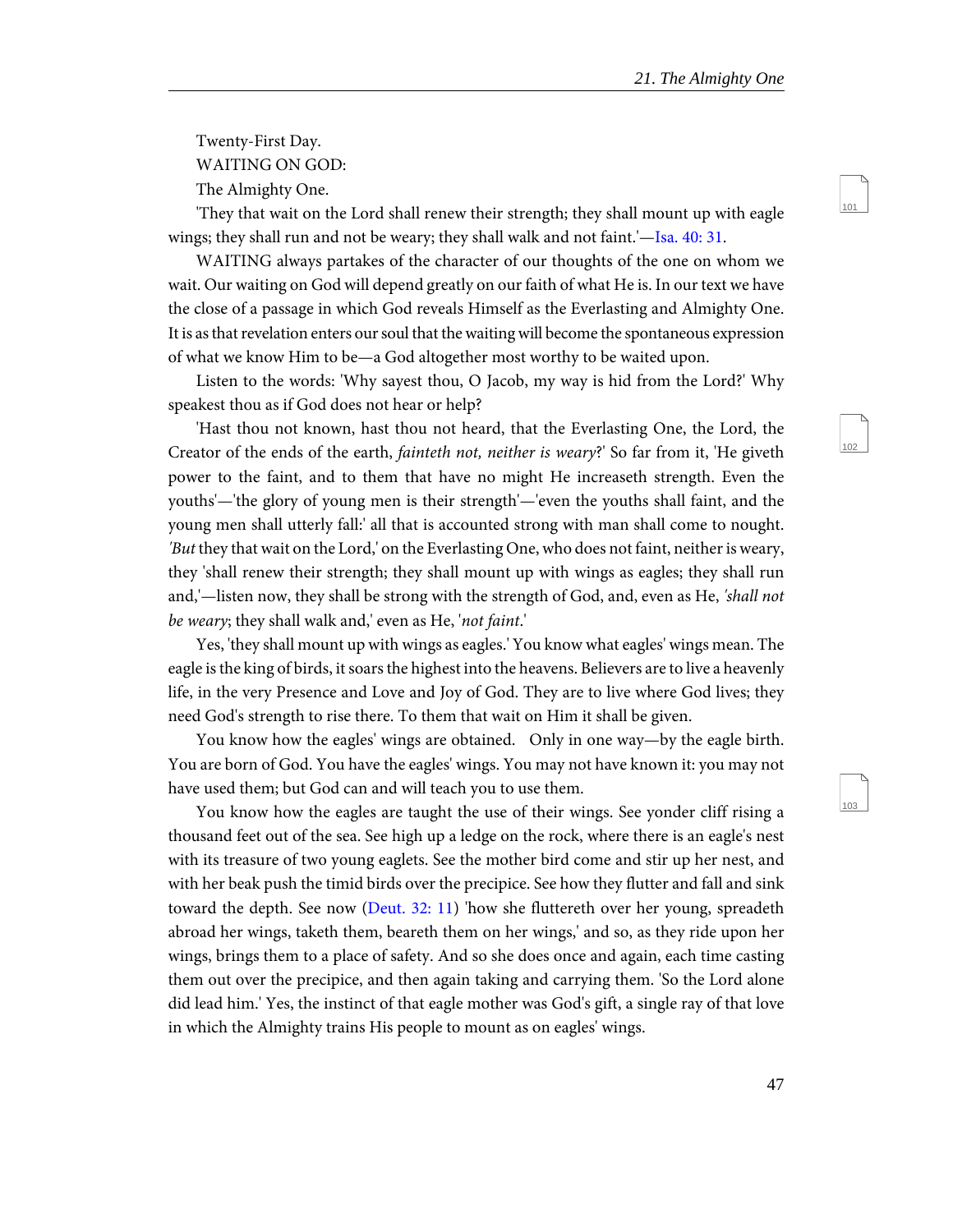He stirs up your nest. He disappoints your hopes. He brings down your confidence. He makes you fear and tremble, as all your strength fails, and you feel utterly weary and helpless. And all the while He is spreading His strong wings for you to rest your weakness on, and offering His everlasting Creator-strength to work in you. And all He asks is that you should sink down in your weariness and wait on Him; and allow Him in His Jehovah-strength to carry you as you ride upon the wings of His Omnipotence.

Dear child of God! I pray you, lift up your eyes, and behold your God! Listen to Him who says that He faints not, neither is weary, who promiseth that you too shall not faint or be weary, who asketh nought but this one thing, that you should wait on Him. And let your answer be, With such a God, so mighty, so faithful, so tender,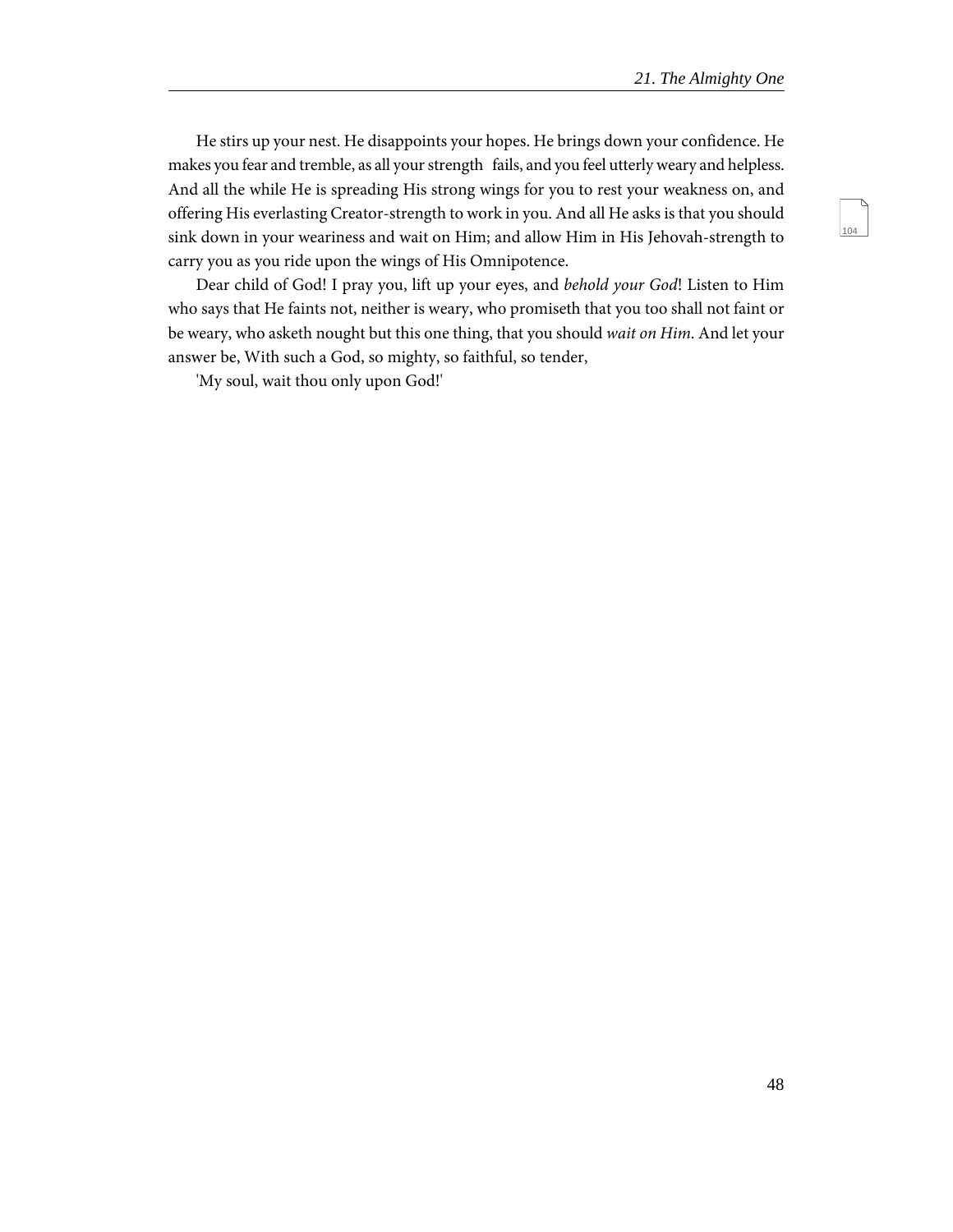120

106

Twenty-Second Day.

WAITING ON GOD:

It Certainty of Blessing.

'Thou shalt know that I am the Lord; for they shall not be ashamed that wait for Me.'  $-$ Isa. 49:23.

'Blessed are all they that wait for Him.' [—Isa. 30:18](http://www.ccel.org/study/Bible:Isa.30.18).

WHAT promises! How God seeks to draw us to waiting on Him by the most positive assurance that it never can be in vain: 'They shall not be ashamed that wait for Me.' How strange that, though we should so often have experienced it, we are yet so slow of learning that this blessed waiting must and can be as the very breath of our life, a continuous resting in God's presence and His love, an unceasing yielding of ourselves for Him to perfect His work in us. Let us once again listen and meditate, until our heart says with new conviction: 'Blessed are they that wait for Him!' In our sixth day's lesson we found in the prayer of [Psalm 25:](http://www.ccel.org/study/Bible:Ps.25) 'Let none that wait on Thee be ashamed.' The very prayer shows how we fear lest it might be. Let us listen to God's answer, until every fear is banished, and we send back to heaven the words God speaks, Yes, Lord, we believe what You say: 'All they that wait for Me shallnot be ashamed.' 'Blessed are all they that wait for Him.'

The context of each of these two passages points us to times when God's Church was in great straits, and to human eye there was no possibility of deliverance. But God interposes with His word of promise, and pledges His Almighty Power for the deliverance of His people. And it is as the God who has Himself undertaken the work of their redemption, that He invites them to wait on Him, and assures them that disappointment is impossible. We, too, are living in days in which there is much in the state of the Church, with its profession and its formalism, that is indescribably sad. Amid all we praise God for, there is, alas, much to mourn over! Were it not for God's promises we might well despair. But in His promises the Living God has given and bound Himself to us. He calls us to wait on Him. He assureth us we shall not be put to shame. Oh that our hearts might learn to wait before Him, until He Himself reveals to us what His promises mean, and in the promises reveals Himself in His hidden glory! We shall be irresistibly drawn to wait on Him alone. God increase the company of those who say, 'Our soul waiteth for the Lord: He is our Help and our Shield.'

This waiting upon God on behalf of His Church and people will depend greatly upon the place that waiting on Him has taken in our personal life. The mind may often have beautiful visions of what God has promised to do, and the lips may speak of them in stirring words, but these are not really the measure of our faith or power. No; it is what we really know of God in our personal experience, conquering the enemies within, reigning and ruling, revealing Himself in His Holiness and Power in our inmost being, —it is this will be the real measure of the spiritual blessing we expect from Him, and bring to our fellowmen. It is as we know how blessed the waiting on God has become to our own souls, that we shall con-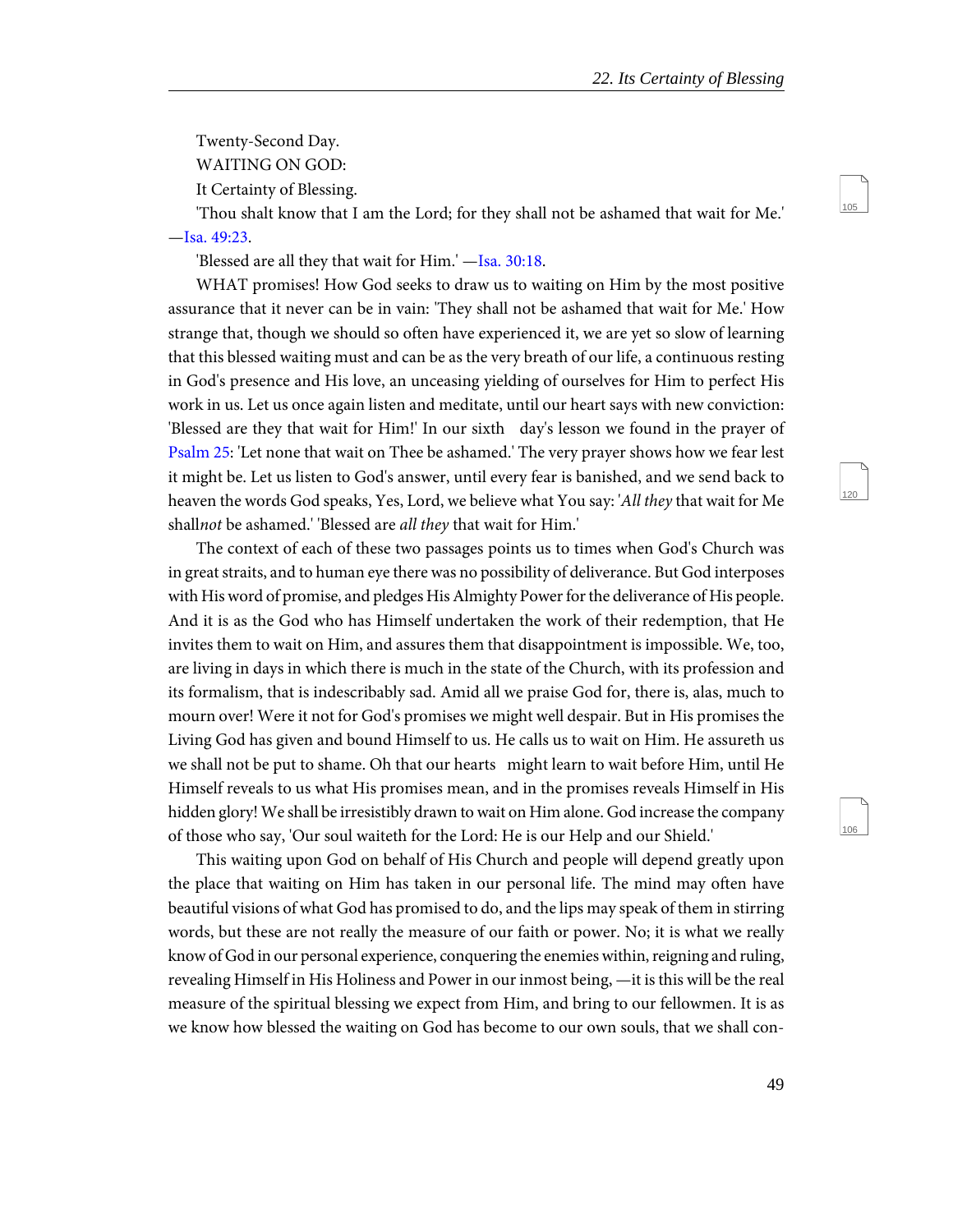$109$ 

fidently hope in the blessing to come on the Church around us, and the key-word of all our expectations will be; He hath said: 'All they that wait on Me shall not be ashamed.' From what He has done in us, we shall trust Him to do mighty things around us. 'Blessed are all they that wait for Him.' Yes, blessed even now in the waiting. The promised blessings, for ourselves, or for others, may tarry; the unutterable blessedness of knowing and having Him who has promised, the Divine Blesser, the Living Fountain of the coming blessings, is even now ours. Do let this truth get full possession of your souls, that waiting on God is itself the highest privilege of the creature, the highest blessedness of His redeemed child.

Even as the sunshine enters with its light and warmth, with its beauty and blessing, into every little blade of grass that rises upward out of the cold earth, so the Everlasting God meets, in the greatness and the tenderness of His love, each waiting child, to shine in his heart 'the light of the knowledge of the glory of God in the face of Jesus Christ.' Read these words again, until your heart learns to know what God waits to do to you. Who can measure the difference between the great sun and that little blade of grass? And yet the grass has all of the sun it can need or hold. Do believe that in waiting on God, His greatness and your littleness suit and meet each other most wonderfully. Just how in emptiness and poverty and utter impotence, in humility and meekness and surrender to His will, before His great glory, and be still. As you wait on Him, God draws near. He will reveal Himself as the God who will fulfil mightily His every promise. And let your heart ever again take up the song: 'Blessed are all they that wait for Him.'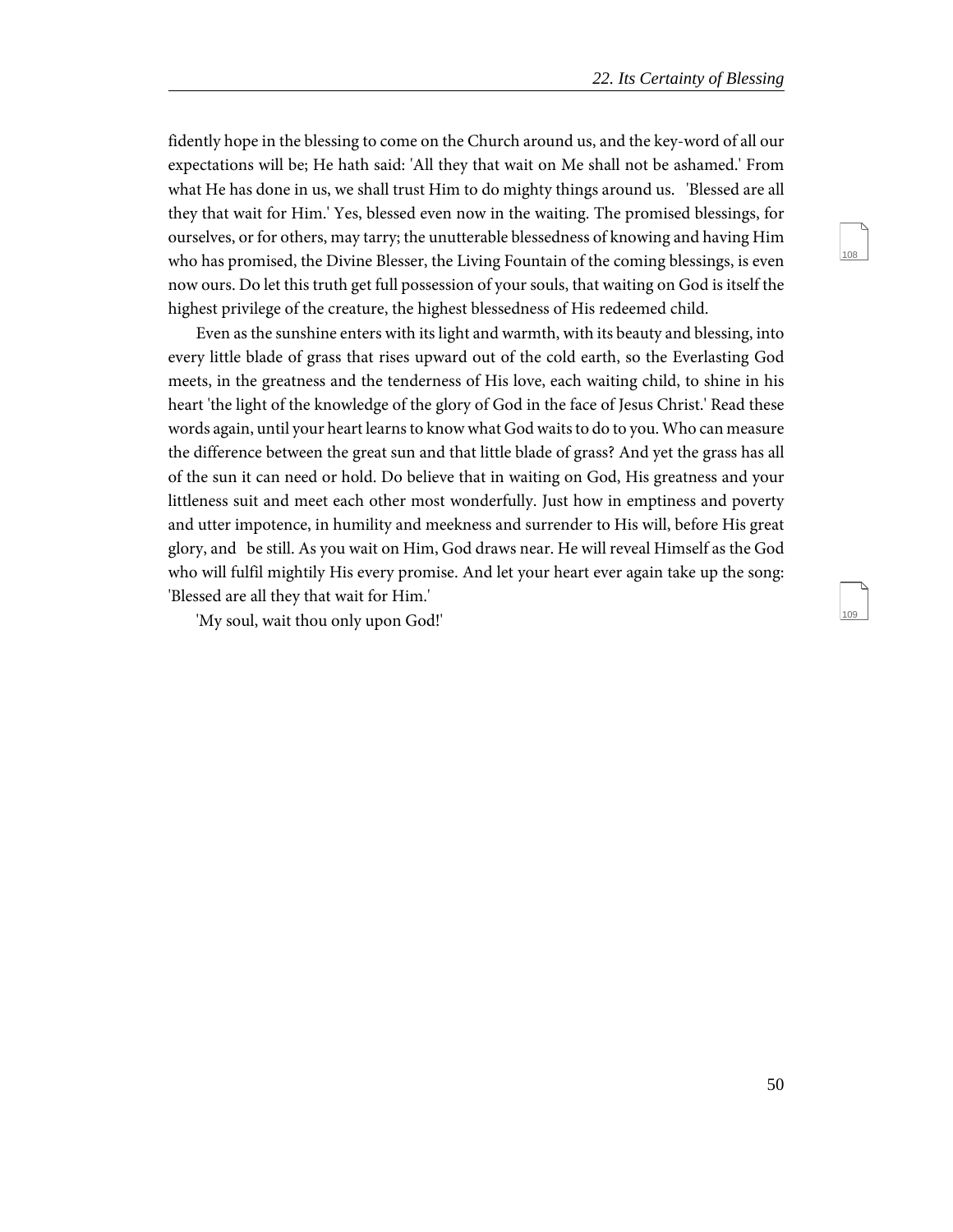111

112

Twenty-Third Day. WAITING ON GOD: For Unlooked-for Things.

'For since the beginning of the world men have not heard, nor perceived by the ear, neither hath the eye seen, O God, beside Thee, what He hath prepared for him that waiteth for Him.'[—Isa. 64:4](http://www.ccel.org/study/Bible:Isa.64.4).

THE R.V. has: 'Neither hath the eye seen a God beside Thee, which worketh for him that waiteth for Him.' In the A.V. the thought is, that no eye hath seen the thing which God hath prepared. In the R.V. no eye hath seen a God, beside our God, who worketh for him that waiteth for Him. To both the two thoughts are common: that our place is to wait upon God, and that there will be revealed to us what the human heart cannot conceive. The difference is: in the R.V. it isthe God who works, in the A.V. the thing He is to work. In [1 Cor. 2:9,](http://www.ccel.org/study/Bible:1Cor.2.9) the citation is in regard to the things which the Holy Spirit is to reveal, as in the A.V., and in this meditation we keep to that.

The previous verses, specially from [chap. 63:15](http://www.ccel.org/study/Bible:Isa.63.15), refer to the low state of God's people. The prayer has been poured out, 'Look down from heaven.' [\(ver. 15](http://www.ccel.org/study/Bible:Isa.63.15).) 'Why hast Thou hardened my heart from Thy fear? Return for Thy servants' sake.' ([ver. 19](http://www.ccel.org/study/Bible:Isa.63.19).) And [64:1,](http://www.ccel.org/study/Bible:Isa.64.1) still more urgent, 'Oh that Thou wouldest rend the heavens, that thou wouldest come down, . . . as when the melting fire burneth, to make Thy name known to Thy adversaries!' Then follows the plea from the past, 'When Thou didst terrible things we looked not for, Thou camest down, the mountains flowed down at Thy presence.' 'For'—this is now the faith that has been awakened by the thought of things we looked not for, He is still the same God—'eye hath not seen beside Thee, O God, what He hath prepared for him that waiteth for Him.' God alone knows what He can do for His waiting people. As Paul expounds and applies it: 'The things of God knoweth no man, save the Spirit of God.' 'But God hath revealed them to us by His Spirit.'

The need of God's people, and the call for God's interposition, is as urgent in our days as it was in the time of Isaiah. There is now, as there was then, as there has been at all times, a remnant that seek after God with their whole heart. But if we look at Christendom as a whole, at the state of the Church of Christ, there is infinite cause for beseeching God to rend the heavens and come down. Nothing but a special interposition of Almighty Power will avail. I fear we have no right conception of what the so-called Christian world is in the sight of God. Unless God comes down 'as the melting fire burneth, to make known His name to His adversaries,' our labors are comparatively fruitless. Look at the ministry—how much it is in the wisdom of man and of literary culture —how little in demonstration of the Spirit and of power. Think of the unity of the body—how little there is of the manifestation of the power of a heavenly love binding God's children into one. Think of holiness—the holiness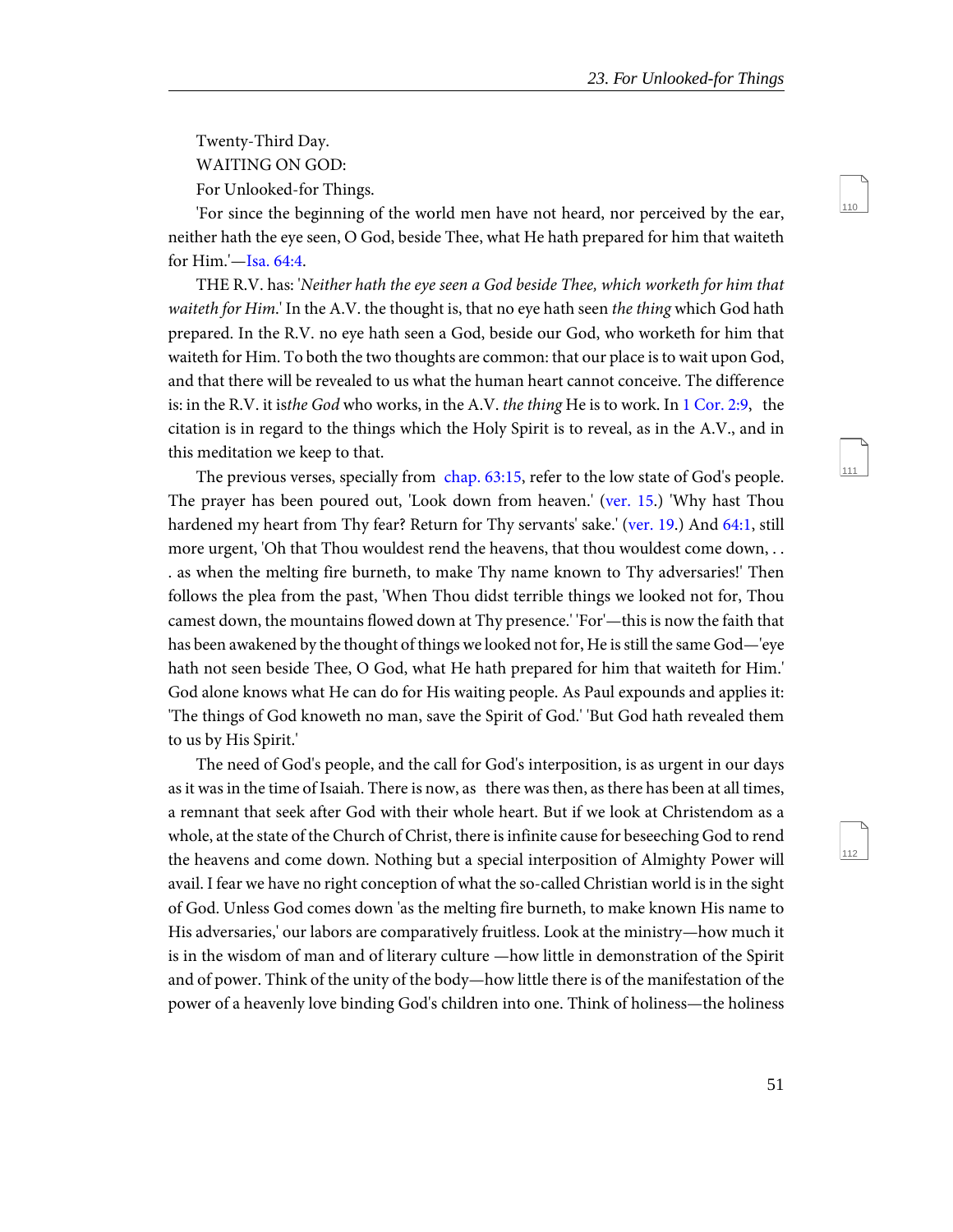of Christ-like humility and crucifixion to the world—how little the world sees that they have men among them who live in Christ in heaven, in whom Christ and heaven live.

What is to be done? There is but one thing. We must wait upon God. And what for? We must cry, with a cry that never rests, 'Oh that Thou wouldest rend the heavens and come down, that the mountains might flow down at Thy presence.' We must desire and believe, we must ask and expect, that God will do unlooked-for things. We must set our faith on a God of whom men do not know what He has prepared for them that wait for Him. The wonder-doing God, who can surpass all our expectations, must be the God of our confidence.

Yes, let God's people enlarge their hearts to wait on a God able to do exceeding abundantly above what we can ask or think. Let us band ourselves together as His elect who cry day and night to Him for things men have not seen. He is able to arise and to make His people a name, and a praise in the earth. 'He will wait, that He may be gracious unto you; blessed are all they that wait for Him.'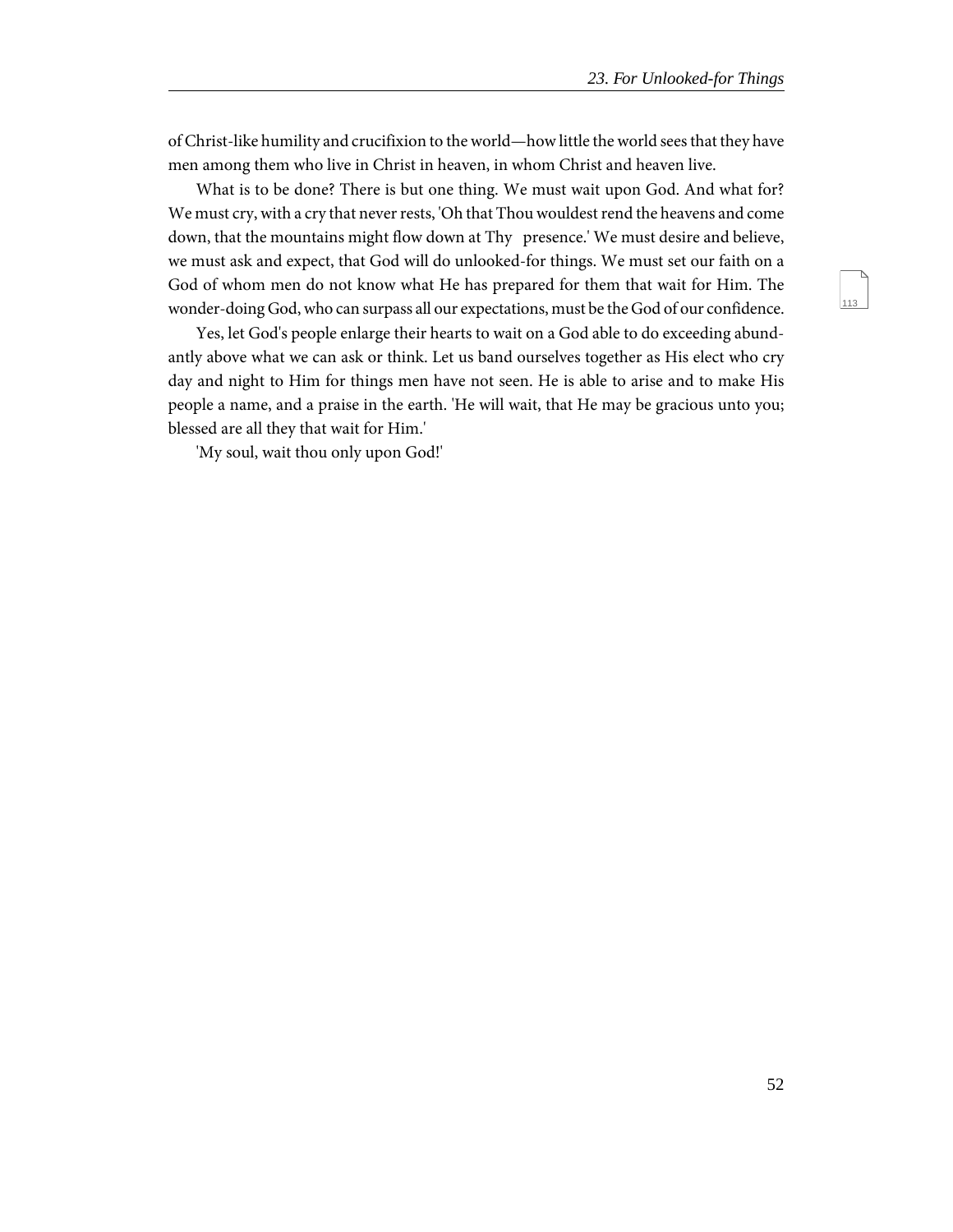115

116

Twenty-Fourth Day. WAITING ON GOD: To Know His Goodness. The Lord is good unto them that wait for  $\text{Him.'}$  — [Lam. 3:25](http://www.ccel.org/study/Bible:Lam.3.25)

'THERE is none good but God.' 'His goodness is in the heavens.' 'Oh how great is Thy goodness, which Thou hast laid up for them that fear Thee ' 'Oh, taste and see that the Lord is good!' And here is now the true way of entering into and rejoicing in this goodness of God—waiting upon Him. The Lord is good—even His children often do not know it, for they wait not in quietness for Him to reveal it. But to those who persevere in waiting, whose souls do wait, it will come true. One might think that it is just those who have to wait who might doubt it. But this is only when they do not wait, but grow impatient. The truly waiting ones will all have to say, 'The Lord is good to them that wait for Him.' Wouldst thou fully know the goodness of God, give thyself more than ever to a life of waiting on Him.

At our first entrance into the school of waiting upon God, the heart is chiefly set upon the blessings which we wait for. God graciously uses our need and desire for help to educate us for something higher than we were thinking of. We were seeking gifts; He, the Giver, longs to give Himself and to satisfy the soul with His goodness. It is just for this reason that He often withholds the gifts, and that the time of waiting is made so long. He is all the time seeking to win the heart of His child for Himself. He wishes that we should not only say, when He bestows the gift, How good is God! but that long ere it comes, and even if it never comes, we should all the time be experiencing: 'It is good that a man should quietly wait': 'The Lord is good to them that wait for Him.'

What a blessed life the life of waiting then becomes, the continual worship of faith, adoring and trusting His goodness. As the soul learns its secret, every act or exercise of waiting just becomes a quiet entering into the goodness of God, to let it do its blessed work and satisfy our every need. And every experience of God's goodness gives the work of waiting new attractiveness, and instead of only taking refuge in time of need, there comes a great longing to wait continually and all the day. And however duties and engagements occupy the time and the mind, the soul gets more familiar with the secret art of always waiting. Waiting becomes the habit and disposition, the very second nature and breath of the soul.

Dear Christian! do you not begin to see that waiting is not one among a number of Christian virtues, to be thought of from time to time, but that it expresses that disposition which lies at the very root of the Christian life? It gives a higher value and a new power to our prayer and worship, to our faith and surrender, because it links us, in unalterable dependence, to God Himself. And it gives us the unbroken enjoyment of the goodness of God: 'The Lord is good to them that wait for Him.'

Let me press upon you once again to take time and trouble to cultivate this so much needed element of the Christian life. We get too much of religion at second hand from the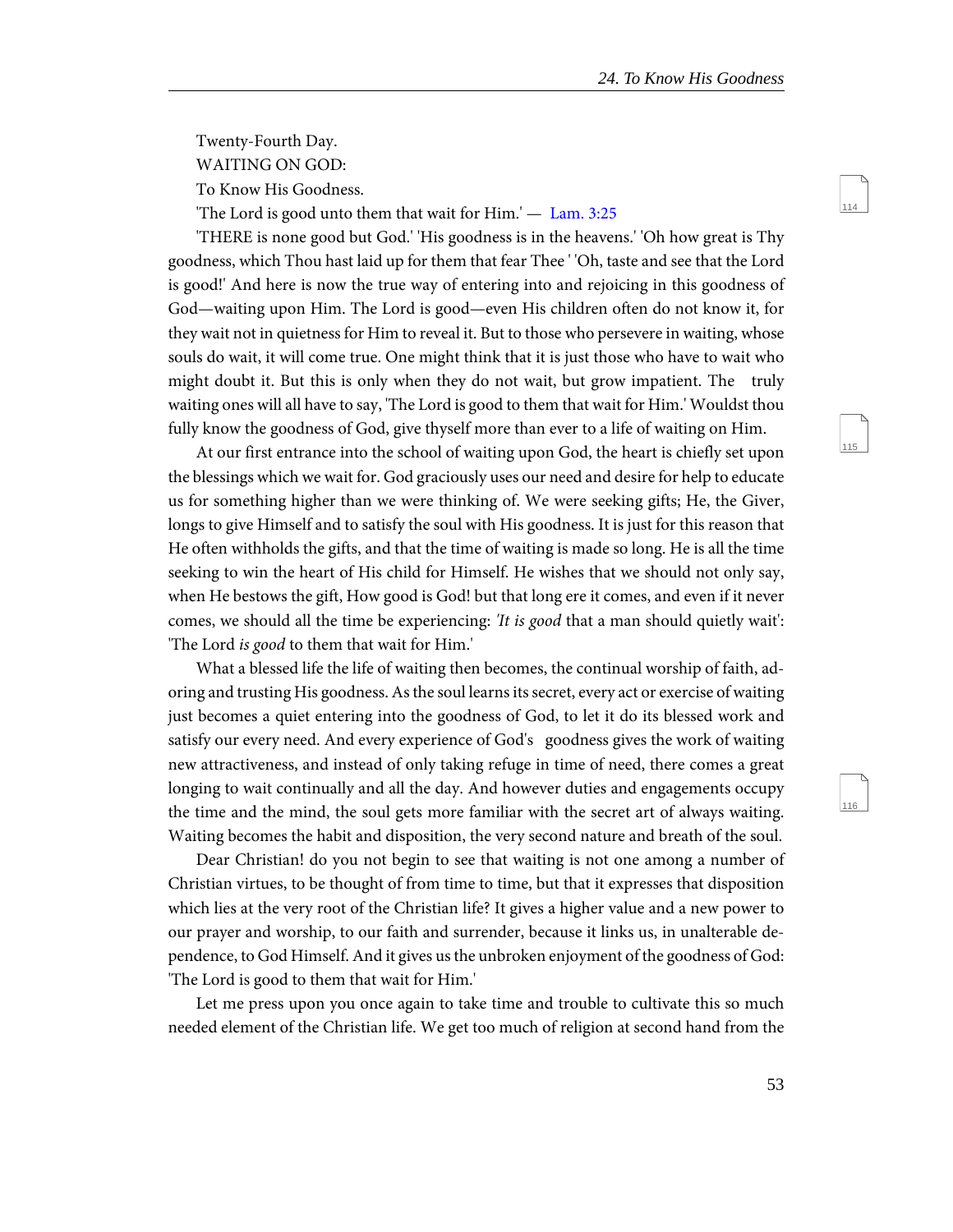teaching of men. That teaching has great value if, even as the preaching of John the Baptist sent his disciples away from himself to the Living Christ, it leads us to God Himself. What our religion needs is—more of God. Many of us are too much occupied with our work. As with Martha, the very service we want to render the Master separates from Him; it is neither pleasing to Him nor profitable to ourselves. The more work, the more need of waiting upon God; the doing of God's will would then, instead of exhausting, be our meat and drink, nourishment and refreshment and strength. 'The Lord is good to them that wait for Him.' How good none can tell but those who prove it in waiting on Him. How good none can fully tell but those who have proved Him to the utmost.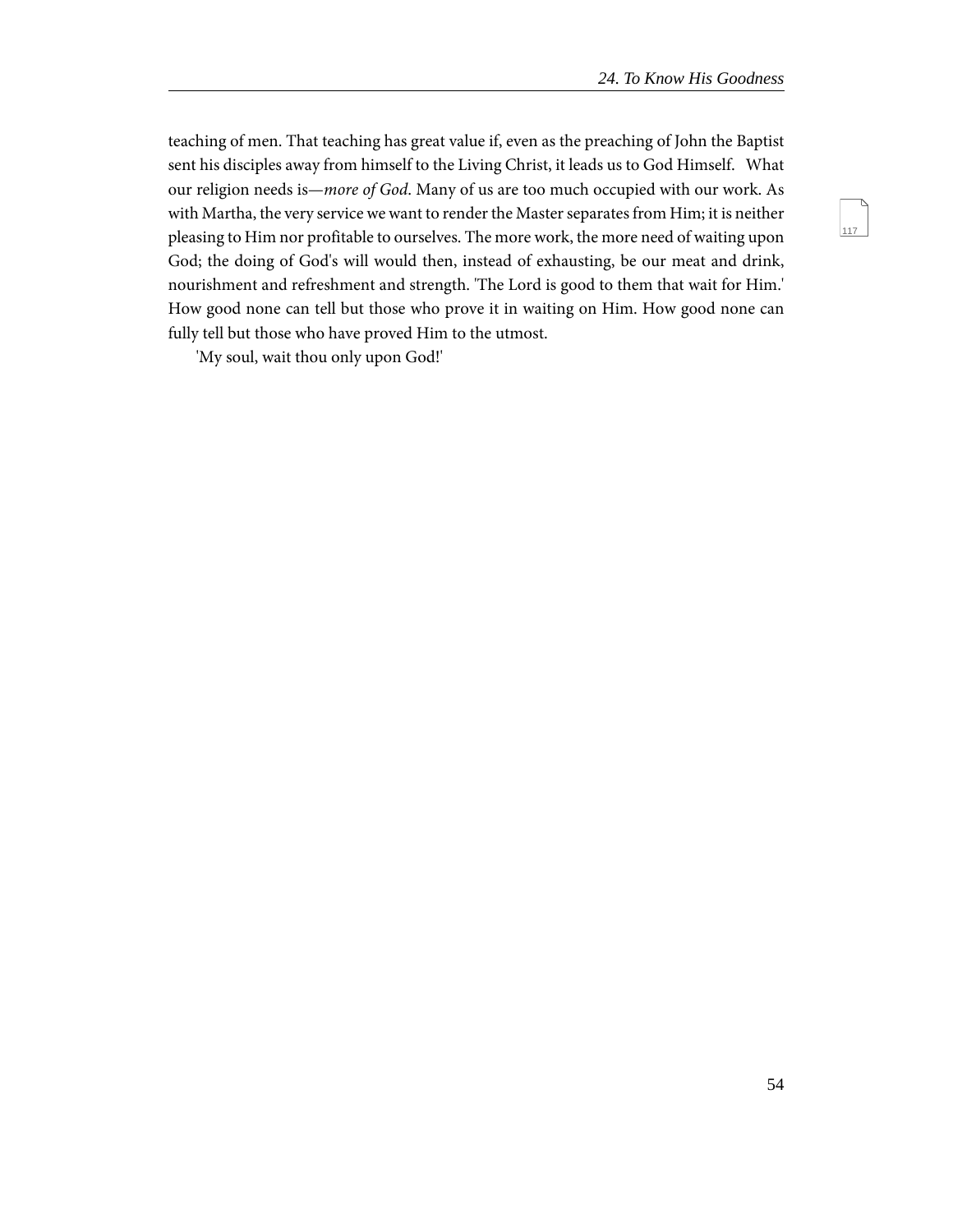119

120

Twenty-Fifth Day. WAITING ON THE LORD: Quietly.

'It is good that a man should both hope and quietly wait for the salvation of the Lord.'—[Lam. 3: 26](http://www.ccel.org/study/Bible:Lam.3.26)

'TAKE heed, and be quiet: fear not, neither be faint-hearted.' 'In quietness and in confidence shall be your strength.' Such words reveal to us the close connection between quietness and faith, and show us what a deep need there is of quietness, as an element of true waiting upon God. If we are to have our whole heart turned towards God, we must have it turned away from the creature, from all that occupies and interests, whether of joy or sorrow.

God is a being of such infinite greatness and glory, and our nature has become so estranged from Him, that it needs our whole heart and desires set upon Him, even in some little measure to know and receive Him. Everything that is not God, that excites our fears, or stirs our efforts, or awakens our hopes, or makes us glad, hinders us in our perfect waiting on Him. The message is one of deep meaning: 'Take heed and be quiet;' 'In quietness shall be your strength;' 'It is good that a man should quietly wait.'

How the very thought of God in His majesty and holiness should silence us, Scripture abundantly testifies.

'The Lord is in His holy temple; let all the earth keep silence before Him' ([Hab. 2: 20](http://www.ccel.org/study/Bible:Hab.2.20)). 'Hold thy peace at the presence of the Lord God.' ([Zeph. 1:7\)](http://www.ccel.org/study/Bible:Zeph.1.7).

'Be silent, O all flesh, before the Lord; for He is raised up out of His holy habitation' ([Zech. 2:13\)](http://www.ccel.org/study/Bible:Zech.2.13).

As long as the waiting on God is chiefly regarded as an end towards more effectual prayer, and the obtaining of our petitions, this spirit of perfect quietness will not be obtained. But when it is seen that the waiting on God is itself an unspeakable blessedness, one of the highest forms of fellowship with the Holy One, the adoration of Him in His glory will of necessity humble the soul into a holy stillness, making way for God to speak and reveal Himself. Then it comes to the fulfilment of the precious promise, that all of self and self-effort shall be humbled: 'The haughtiness of man shall be brought down, and the Lord alone shall be exalted in that day.'

Let everyone who would learn the art of waiting on God remember the lesson: 'Take heed, and be quiet;' 'It is good that a man quietly wait.' Take time to be separate from all friends and all duties, all cares and all joys; time to be still and quiet before God. Take time not only to secure stillness from man and the world, but from self and its energy. Let the Word and prayer be very precious; but remember, even these may hinder the quiet waiting. The activity of the mind in studying the Word, or giving expression to its thoughts in prayer, the activities of the heart, with its desires and hopes and fears, may so engage us that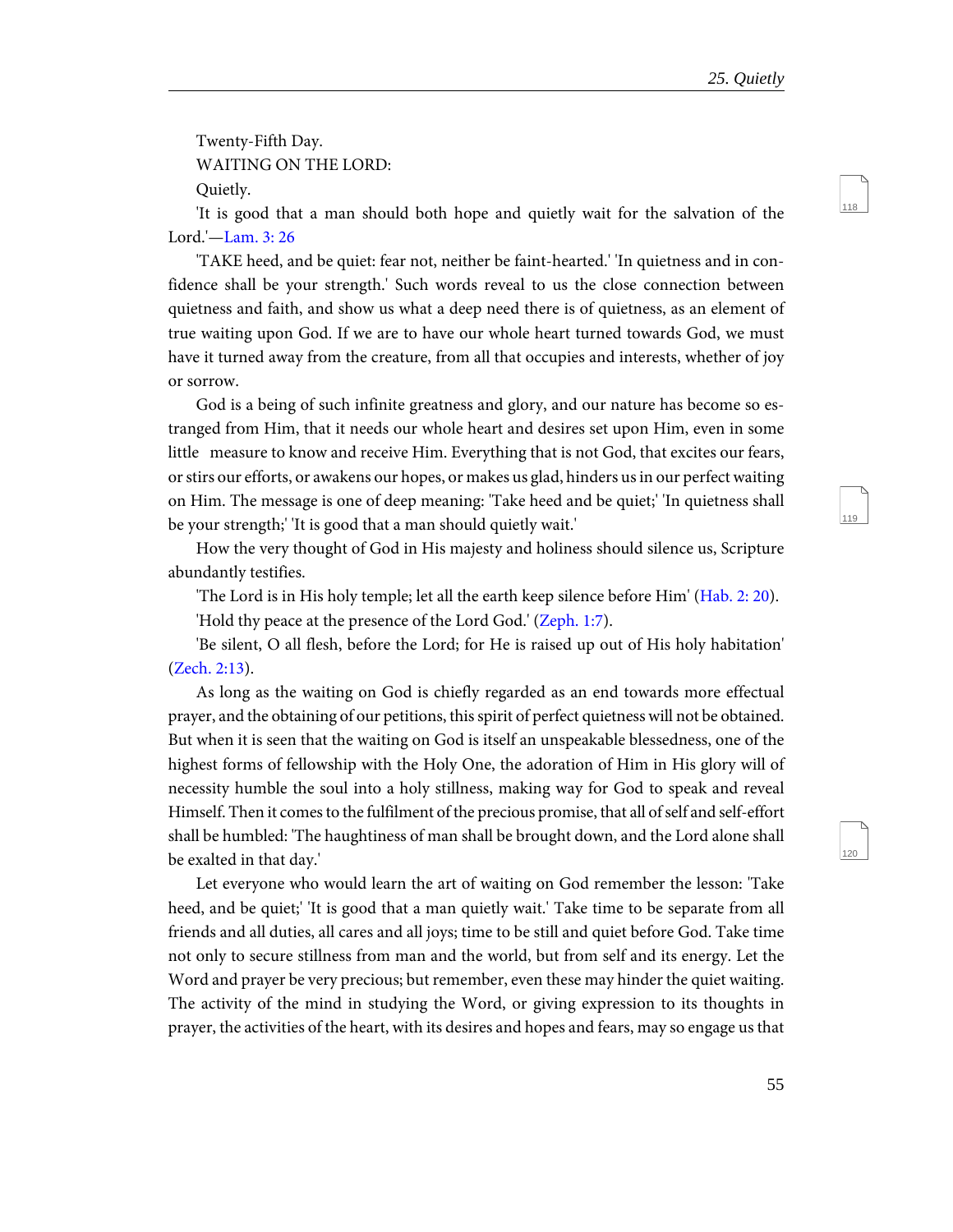we do not come to the still waiting on the All-Glorious One; our whole being is not prostrate in silence before Him. Though at first it may appear difficult to know how thus quietly to wait, with the activities of mind and heart for a time subdued, every effort after it will be rewarded; we shall find that it grows upon us, and the little season of silent worship will bring a peace and a rest that give a blessing not only in prayer, but all the day.

'It is good that a man should quietly wait for the salvation of the Lord.' Yes, it is good. The quietness is the confession of our impotence, that with all our willing and running, with all our thinking and praying, it will not be done: we must receive it from God. It is the confession of our trust that our God will in His time come to our help—the quiet resting in Him alone. It is the confession of our desire to sink into our nothingness, and to let Him work and reveal Himself. Do let us wait quietly. In daily life let there be in the soul that is waiting for the great God to do His wondrous work, a quiet reverence, an abiding watching against too deep engrossment with the world, and the whole character will come to bear the beautiful stamp: Quietly waiting for the salvation of God.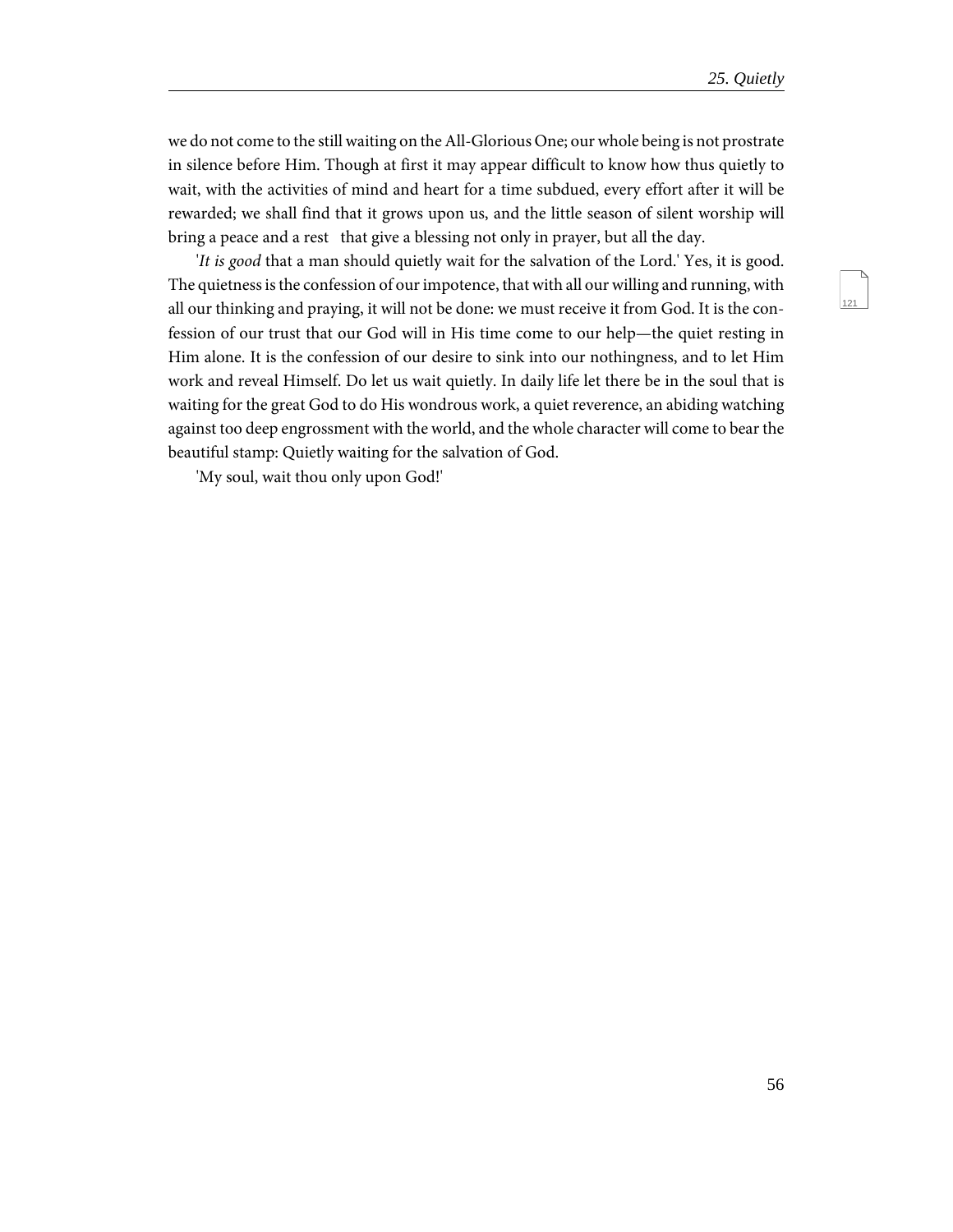$123$ 

124

Twenty-Sixth Day. WAITING ON GOD:

In Holy Expectancy.

'Therefore will I look to the Lord; I will wait for the God of my salvation; my God will hear me.'[—Micah 7: 7.](http://www.ccel.org/study/Bible:Mic.7.7)

HAVE you ever read a beautiful little book, Expectation Corner? If not, get it; you will find in it one of the best sermons on our text. It tells of a king who prepared a city for some of his poor subjects. Not far from them were large storehouses, where everything they could need was supplied if they but sent in their requests. But on one condition—that they should be on the outlook for the answer, so that when the king's messengers came with the gifts they had desired, they should always be found waiting and ready to receive them. The sad story is told of one desponding one who never expected to get what he asked, because he was too unworthy. One day he was taken to the king's storehouses, and there, to his amazement, he saw, with his address on them, all the packages that had been made up for him, and sent. There was the garment of praise, and the oil of joy, and the eye salve, and so much more; they had been to his door, but found it closed; he was not on the outlook. From that time on he understood the lesson Micah would teach us today; 'I will look to the Lord; I will wait for the God of my salvation; my God will hear me.'

We have more than once said: Waiting for the answer to prayer is not the whole of waiting, but only a part. Today we want to take in the blessed truth: It is a part, and a very important one. When we have special petitions, in connection with which we are waiting on God, our waiting must be very definitely in the confident assurance: 'My God will hear me.' A holy, joyful expectancy is of the very essence of true waiting. And this not only in reference to the many varied requests every believer has to make, but most especially to the one great petition which ought to be the chief thing every heart seeks for itself — that The Life of God in the soul may have full sway; that Christ may be fully formed within; and that we may be filled to all the fullness of God. This is what God has promised. This is what God's people too little seek, very often because they do not believe it possible. This is what we ought to seek and dare to expect, because God is able and waiting to work it in us.

But God Himselfmust work it. And for this end our working must cease. We must see how entirely it is to be the faith of the operation of God who raised Jesus from the dead—just as much as the resurrection, the perfecting of God's life in our souls is to be directly His work. And waiting has to become more than ever a tarrying before God in stillness of soul, counting upon Him who raises the dead, and calls the things that are not as though they were.

Just notice how the threefold use of the name of God in our text points us to Himself as the one from whom alone is our expectation. 'I will look to The Lord; I will wait for The God of my Salvation; My God will hear me.' Everything that is salvation, everything that is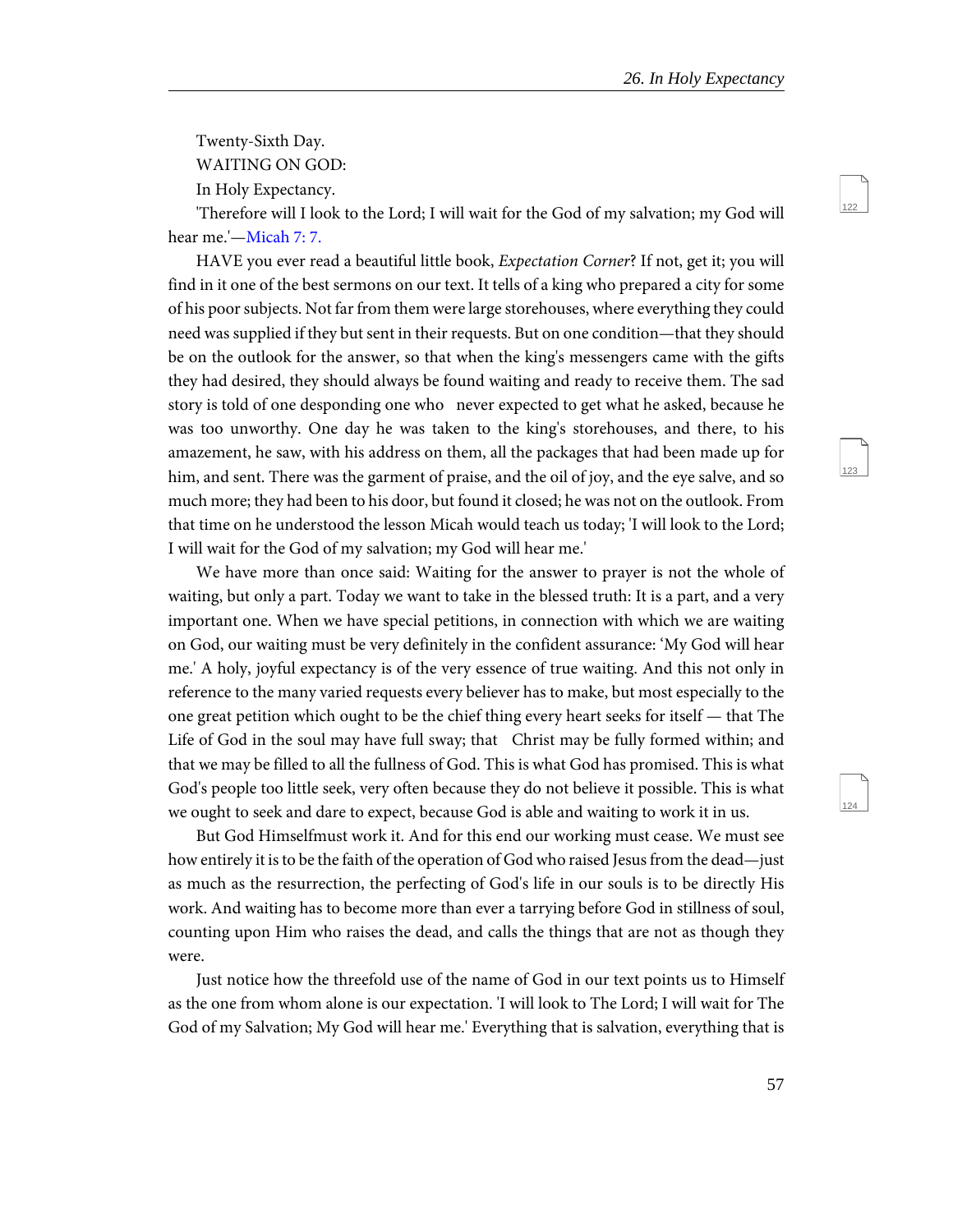good and holy, must be the direct mighty work of God Himself within us. For every moment of a life in the will of God, there must be the immediate operation of God. And the one thing I have to do is this: to look to the Lord; to wait for the God of my salvation; to hold fast the confident assurance, 'My God will hear me.'

God says: 'Be still, and know that I am God. '

There is no stillness like that of the grave. In the grave of Jesus, in the fellowship of His death, in death to self with its own will and wisdom, its own strength and energy, there is rest. As we cease from self, and our soul becomes still to God, God will arise and show Himself. 'Be still, and know,' then you shall know 'that I am God.' There is no stillness like the stillness Jesus gives when He speaks, 'Peace, be still.' In Christ, in His death, and in His life, in His perfected redemption, the soul may be still, and God will come in, and take possession, and do His perfect work.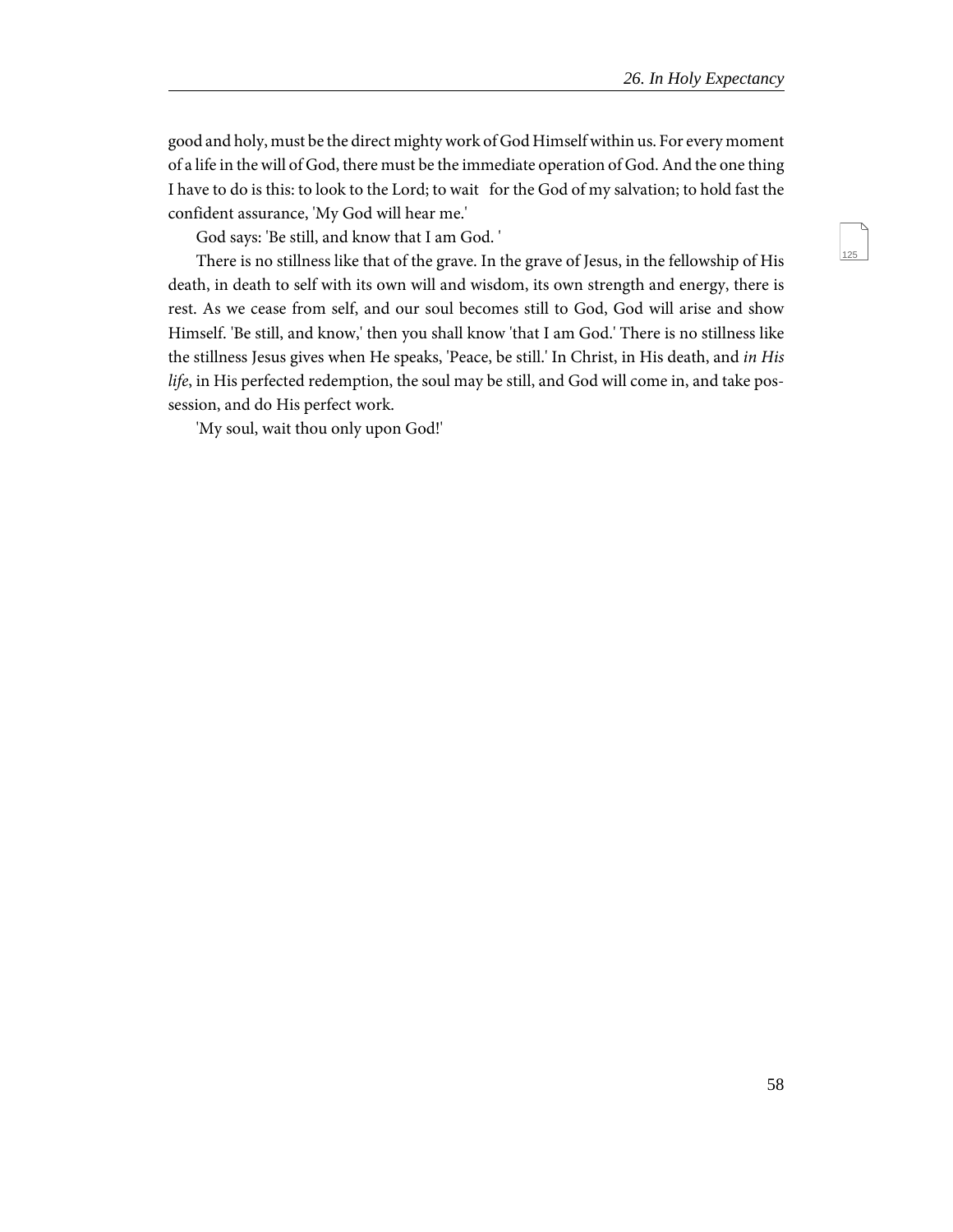$127$ 

128

Twenty-Seventh Day. WAITING ON GOD:

For Redemption.

'Simeon was just and devout, waiting for the consolation of Israel, and the Holy Ghost was upon him. Anna, a prophetess, . . . spake of Him to all then that looked for redemption in Jerusalem.'—[Luke 2: 25,](http://www.ccel.org/study/Bible:Luke.2.25) [38](http://www.ccel.org/study/Bible:Luke.2.38).

HERE we have the mark of a waiting believer. Just, righteous in all his conduct; *devout*, devoted to God, ever walking as in His presence; waiting for the consolation of Israel, looking for the fulfilment of God's promises: and the Holy Ghost was on him. In the devout waiting he had been prepared for the blessing. And Simeon was not the only one. Anna spoke to all that looked for redemption in Jerusalem. This was the one mark, amid surrounding formalism and worldliness, of a godly band of men and women in Jerusalem. They were waiting on God; looking for His promised redemption.

And now that the Consolation of Israel has come, and the redemption has been accomplished, do we still need to wait? We do indeed. But will not our waiting, who look back to it as come, differ greatly from those who looked forward to it as coming? It will, especially in two aspects. We now wait on God in the full power of the redemption: and we wait for its full revelation.

Our waiting is now in the full power of the redemption. Christ spoke, 'In that day you shall know that you are in Me. Abide in Me.' The Epistles teach us to present ourselves to God 'as indeed dead to sin, and alive to God in Christ Jesus,' 'blessed with all spiritual blessings in heavenly places in Christ Jesus.' Our waiting on God may now be in the wonderful consciousness, wrought and maintained by the Holy Spirit within us, that we are accepted in the Beloved, that the love that rests on Him rests on us, that we are living in that love, in the very nearness and presence and sight of God. The old saints took their stand on the word of God, and waited, hoping on that word; we rest on the word too — but, oh! under what exceeding greater privileges, as one with Christ Jesus. In our waiting on God, let this be our confidence: in Christ we have access to the Father; how sure, therefore, may we be that our waiting cannot be vain.

Our waiting differs also in this, that while they waited for a redemption to come, we see it accomplished, and now wait for its revelation *in us*. Christ not only said, Abide in Me, but also I in you. The Epistles not only speak of us in Christ, but of Christ in us, as the highest mystery of redeeming love. As we maintain our place in Christ day by day, God waits to reveal Christ in us, in such a way that He is formed in us, that His mind and disposition and likeness acquire form and substance in us, so that by each it can in truth be said, 'Christ liveth in me

My life in Christ up there in heaven and Christ's life in me down here on earth — these two are the complement of each other. And the more my waiting on God is marked by the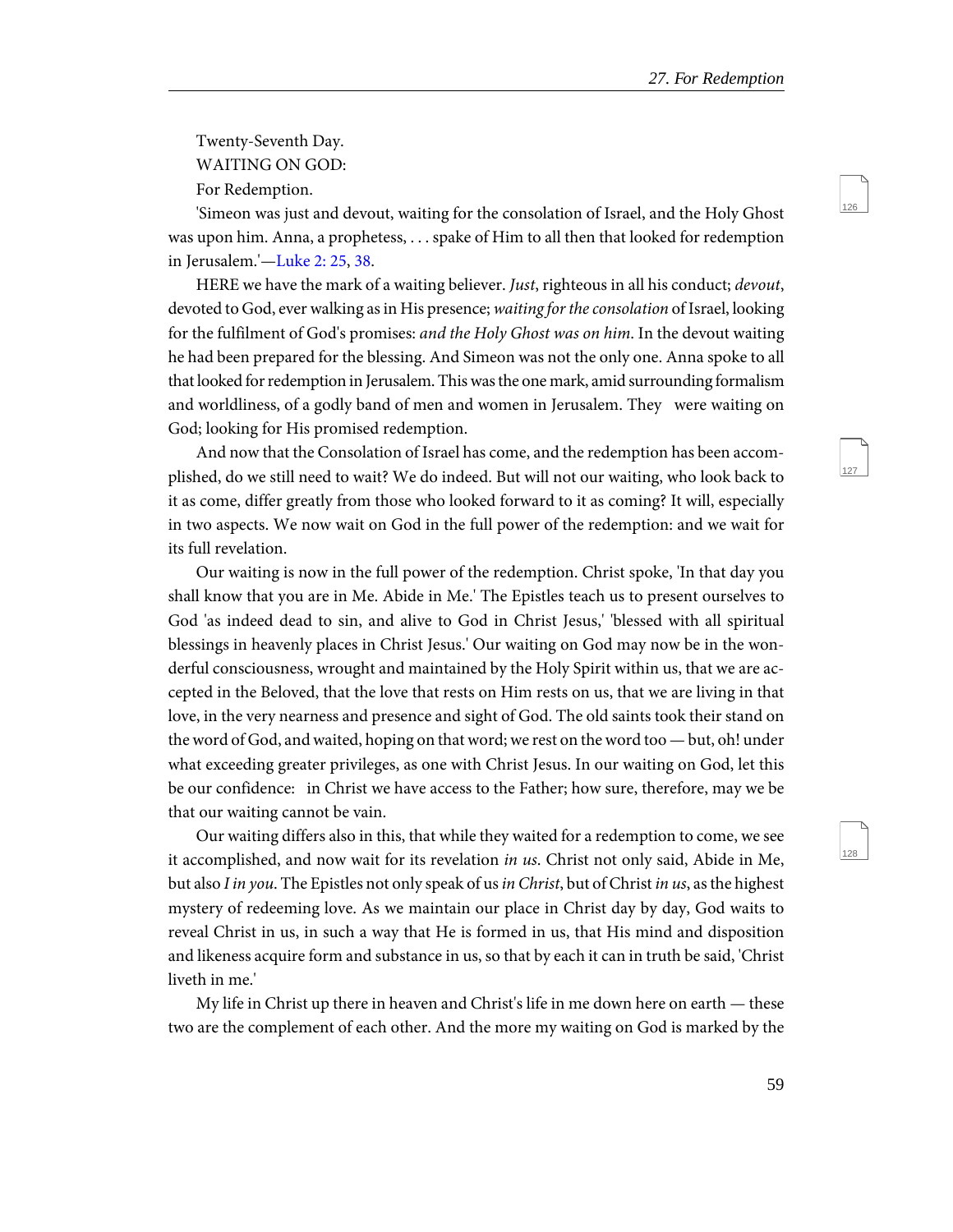living faith I in Christ, the more the heart thirsts for and claims the CHRIST IN ME. And the waiting on God, which began with special needs and prayer, will increasingly be concentrated, as far as our personal life is concerned, on this one thing, Lord, reveal Your redemption fully in me; let Christ live in me.

Our waiting differs from that of the old saints in the place we take, and the expectations we entertain. But at root it is the same: waiting on God, from whom alone is our expectation.

Learn from Simeon and Anna one lesson. How utterly impossible it was for them to do anything towards the great redemption — towards the birth of Christ or His death. It was God's work. They could do nothing but wait. Are we as absolutely helpless as regards the revelation of Christ in us? We are indeed. God did not work out the great redemption in Christ as a whole, and leave its application in detail to us.

The secret thought that it is so lies at the root of all our feebleness. The revelation of Christ in every individual believer, and in each one the daily revelation, step by step and moment by moment, is as much the work of God's omnipotence as the birth or resurrection of Christ. Until this truth enters and fills us, and we feel that we are just as dependent upon God for each moment of our life in the enjoyment of redemption as they were in their waiting for it, our waiting upon God will not bring its full blessing. The sense of utter and absolute helplessness, the confidence that God can and will do all, — these must be the marks of our waiting as of theirs. As gloriously as God proved Himself to them the faithful and wonder-working God, He will to us also.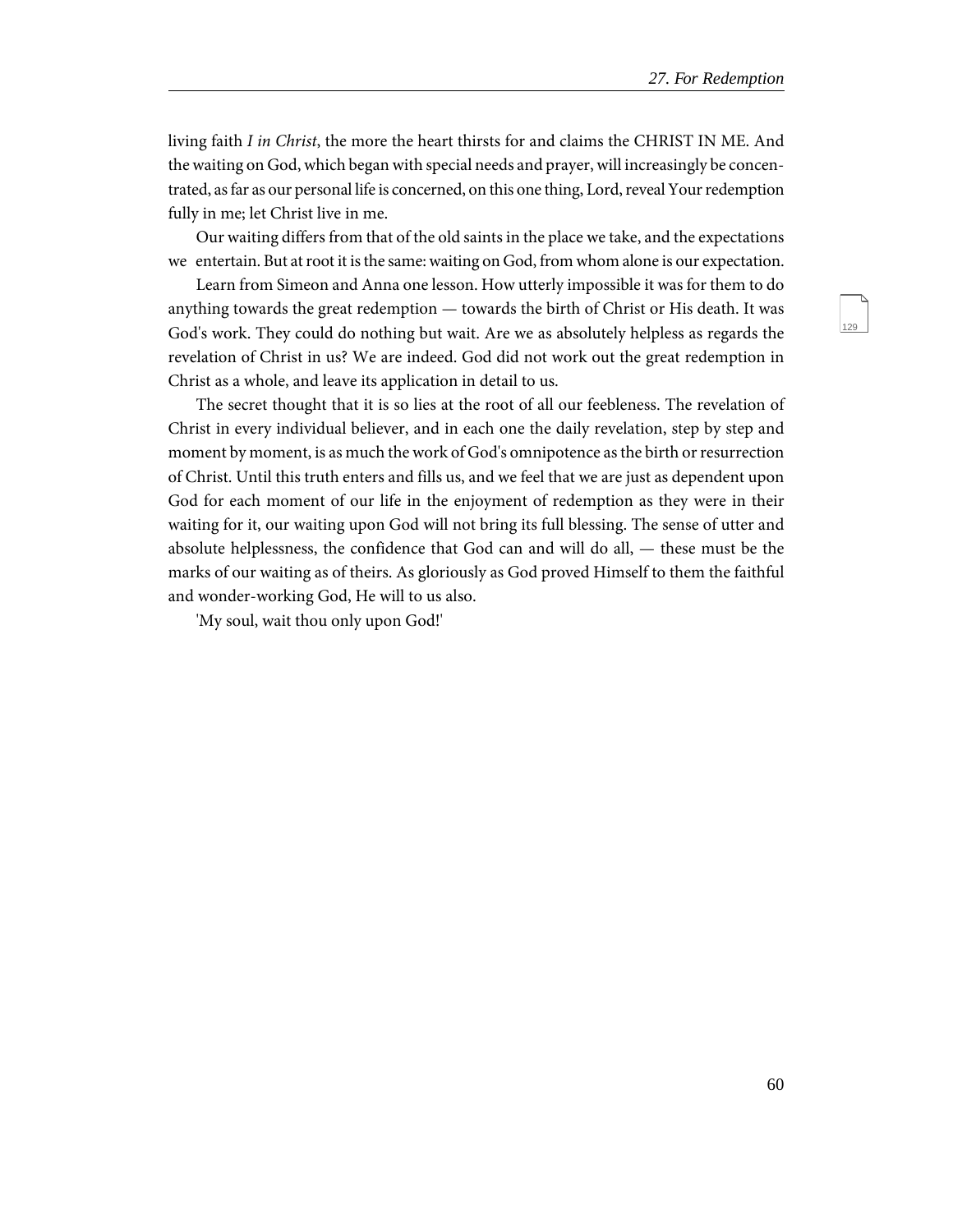131

132

Twenty-Eighth Day. WAITING ON GOD: For the Coming of His Son.

'Be ye yourselves like unto men that wait for their Lord.'—[Luke 12:36.](http://www.ccel.org/study/Bible:Luke.12.36)

'Until the appearing of our Lord Jesus Christ, which, in His own time, He shall shew, who is the blessed and only Potentate, the King of kings, and Lord of lords.'[—1 Tim.](http://www.ccel.org/study/Bible:1Tim.6.14-1Tim.6.15) [6:14,15](http://www.ccel.org/study/Bible:1Tim.6.14-1Tim.6.15)(R.V.).

'Turned to God from idols to serve the living and true God, and to wait for His Son from heaven.'[—1 Thess. 1: 9, 10](http://www.ccel.org/study/Bible:Luke.12.36).

WAITING on God in heaven, and waiting for His Son from heaven, these two God has joined together, and no man may put them asunder. The waiting on God for His presence and power in daily life will be the only true preparation for waiting for Christ in humility and true holiness. The waiting for Christ coming from heaven to take us to heaven will give the waiting on God its true tone of hopefulness and joy. The Father who in His own time will reveal His Son from heaven, is the God who, as we wait on Him, prepares us for the revelation of His Son. The present life and the coming glory are inseparably connected in God and in us.

There is sometimes a danger of separating them. It is always easier to be engaged with the religion of the past or the future than to be faithful in the religion of today. As we look to what God has done in the past, or will do in time to come, the personal claim of present duty and present submission to His working may be escaped. Waiting on God must ever lead to waiting for Christ as the glorious consummation of His work; and waiting for Christ must ever remind us of the duty of waiting upon God, as our only proof that the waiting for Christ is in spirit and in truth. There is such a danger of our being so occupied with the things that are coming more than with Him who is to come; there is such scope in the study of coming events for imagination and reason and human ingenuity, that nothing but deeply humble waiting on God can save us from mistaking the interest and pleasure of intellectual study for the true love of Him and His appearing. All ye that say ye wait for Christ's coming, be sure that you wait on God now. All ye that seek to wait on God now to reveal His Son in you, see to it that ye do so as men waiting for the revelation of His Son from heaven. The hope of that glorious appearing will strengthen you in waiting upon God for what He is to do in you now: the same omnipotent love that is to reveal that glory is working in you even now to fit you for it.

'The blessed hope and the appearing of the glory of our great God and Savior Jesus Christ,' is one of the great bonds of union given to God's Church throughout the ages. 'He shall come to be glorified in His saints, and to be marveled at in all them that believe.' Then we shall all meet, and the unity of the body of Christ be seen in its divine glory. It will be the meeting-place and the triumph of divine love. Jesus receiving His own and presenting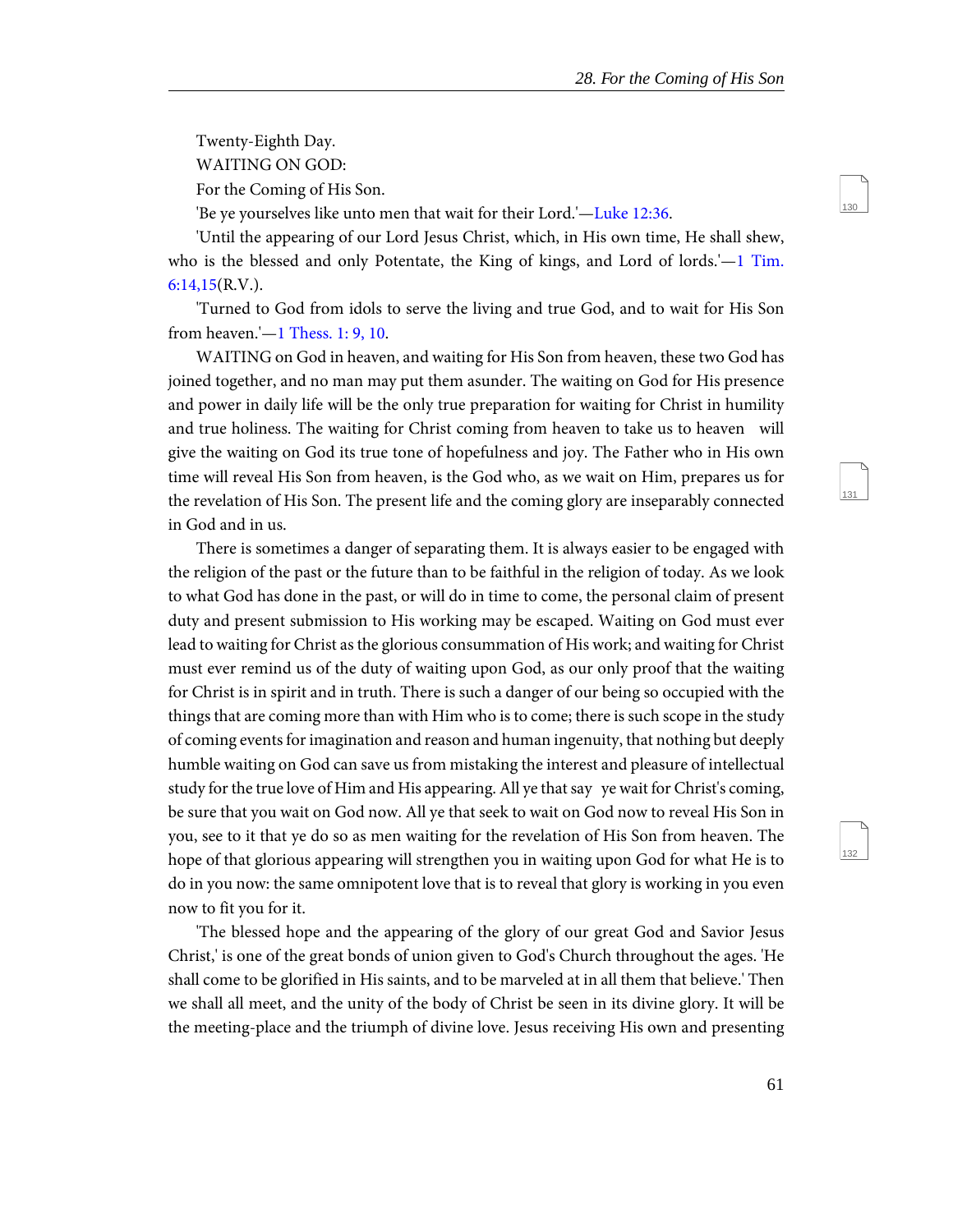134

them to the Father. His own meeting Him and worshiping in speechless love that blessed face. His own meeting each other in the ecstasy of God's own love. Let us wait, long for, and love the appearing of our Lord and Heavenly Bridegroom. Tender love to Him and tender love to each other is the true and only bridal spirit.

I fear greatly that this is sometimes forgotten. A beloved brother in Holland was speaking about the expectancy of faith being the true sign of the bride. I ventured to express a doubt. An unworthy bride, about to be married to a prince, might only be thinking of the position and the riches that she was to receive. The expectancy of faith might be strong, and true love utterly wanting. It is love in the bridal spirit. It is not when we are most occupied with prophetic subjects, but when in humility and love we are clinging close to our Lord and His brethren, that we are in the bride's place. Jesus refuses to accept our love except as it is love to His disciples. Waiting for His coming means waiting for the glorious coming manifestation of the unity of the body, while we seek here to maintain that unity in humility and love. Those who love most are the most ready for His coming. Love to each other is the life and beauty of His bride, the Church.

And how is this to be brought about? Beloved child of God! if you would learn aright to wait for His Son from heaven, live even now waiting on God in heaven. Remember how Jesus lived ever waiting on God. He could do nothing of Himself. It was God who perfected His Son through suffering and then exalted Him. It is God alone who can give you the deep spiritual life of one who is really waiting for His Son: wait on God for it. Waiting for Christ Himself is, oh, so different from waiting for things that may come to pass! The latter any Christian can do; the former, God must work in you every day by His Holy Spirit. Therefore all you who wait on God, look to Him for grace to wait for His Son from heaven in the Spirit which is from heaven. And you who would wait for His Son, wait on God continually to reveal Christ in you.

The revelation of Christ in us as it is given to them who wait upon God is the true preparation for the full revelation of Christ in glory.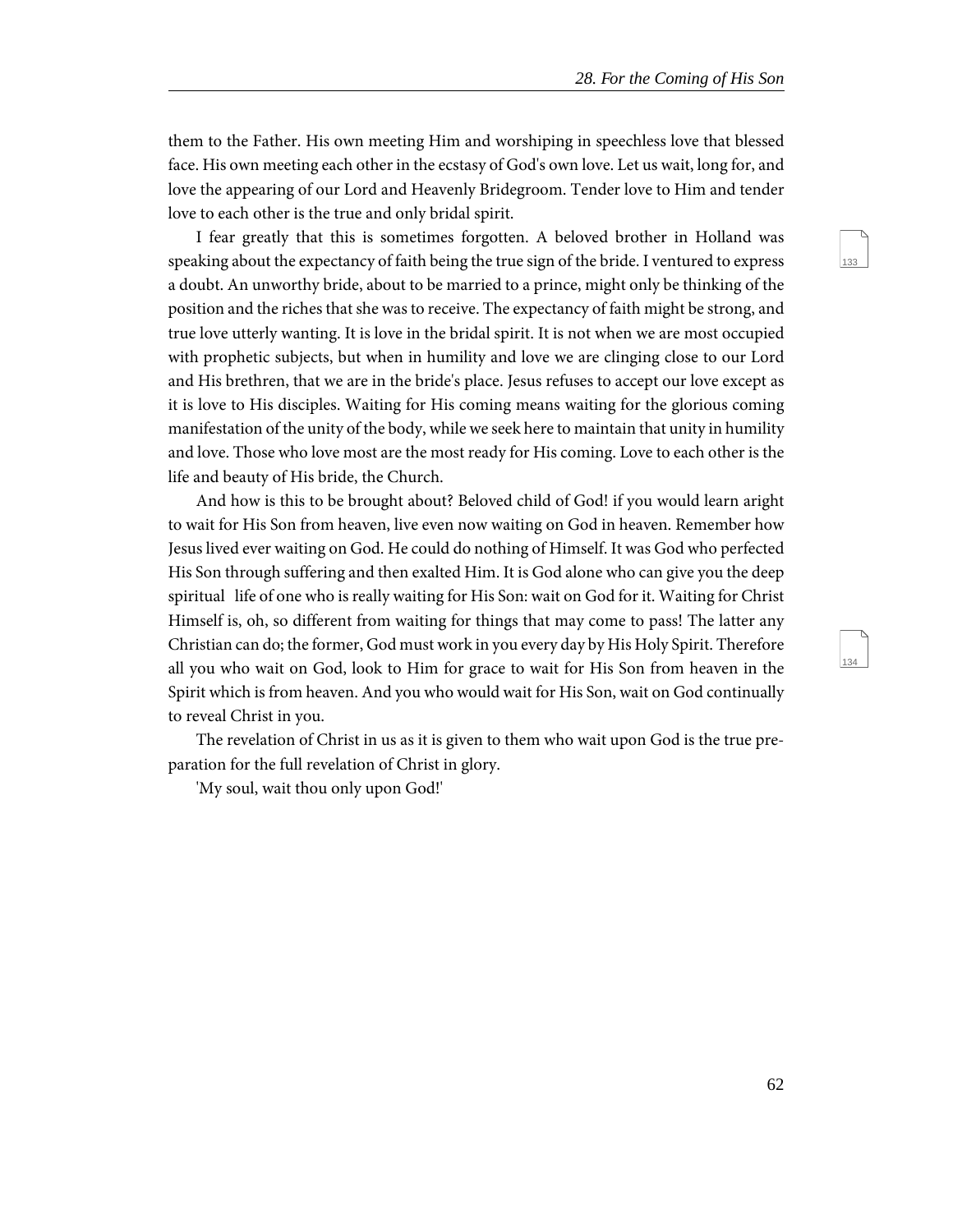136

137

Twenty-Ninth Day. WAITING ON GOD: For the Promise of the Father.

'He charged them not to depart from Jerusalem, but to wait for the promise of the Father.'[—Acts 1:4](http://www.ccel.org/study/Bible:Acts.1.4).

IN speaking of the saints in Jerusalem at Christ's birth, with Simeon and Anna, we saw how, though the redemption they waited for is come, the call to waiting is no less urgent now than it was then. We wait for the full revelation in us of what came to them, but what they scarce could comprehend. Even so it is with waiting for the promise of the Father. In one sense, the fulfillment can never come again as it came at Pentecost. In another sense, and that in as deep reality as with the first disciples, we daily need to wait for the Father to fulfil His promise in us.

The Holy Spirit is not a person distinct from the Father in the way two persons on earth are distinct. The Father and the Spirit are never without or separate from each other: the Father is always in the Spirit; the Spirit works nothing but as the Father works in Him. Each moment the same Spirit that is in us, is in God too, and he who is most full of the Spirit will be the first to wait on God most earnestly, further to fulfil His promise, and still strengthen him mightily by His Spirit in the inner man. The Spirit in us is not a power at our disposal. Nor is the Spirit an independent power, acting apart from the Father and the Son. The Spirit is the real living presence and the power of the Father working in us, and therefore it is just he who knows that the Spirit is in him, who will wait on the Father for the full revelation and experience of what the Spirit's indwelling is, for His increase and abounding more and more.

See this in the apostles. They were filled with the Spirit at Pentecost. When they, not long after, on returning from the Council, where they had been forbidden to preach, prayed afresh forboldness to speak in His name—a fresh coming down of the Holy Spirit was the Father's freshfulfilment of His promise.

At Samaria, by the word and the Spirit, many had been converted, and the whole city filled with joy. At the apostles' prayer the Father once again fulfilled the promise. Even so to the waiting company—'We are all here before God'—in Cornelius' house. And so, too, in [Acts 13](http://www.ccel.org/study/Bible:Acts.13). It was when men, filled with the Spirit, prayed and fasted, that the promise of the Father was afresh fulfilled, and the leading of the Spirit was given from heaven: 'Separate Me Barnabas and Saul.'

So also we find Paul in Ephesians, praying for those who have been sealed with the Spirit, that God would grant them the spirit of illumination. And later on, that He would grant them, according to the riches of His glory, to be strengthened with might by the Spirit in the inner man.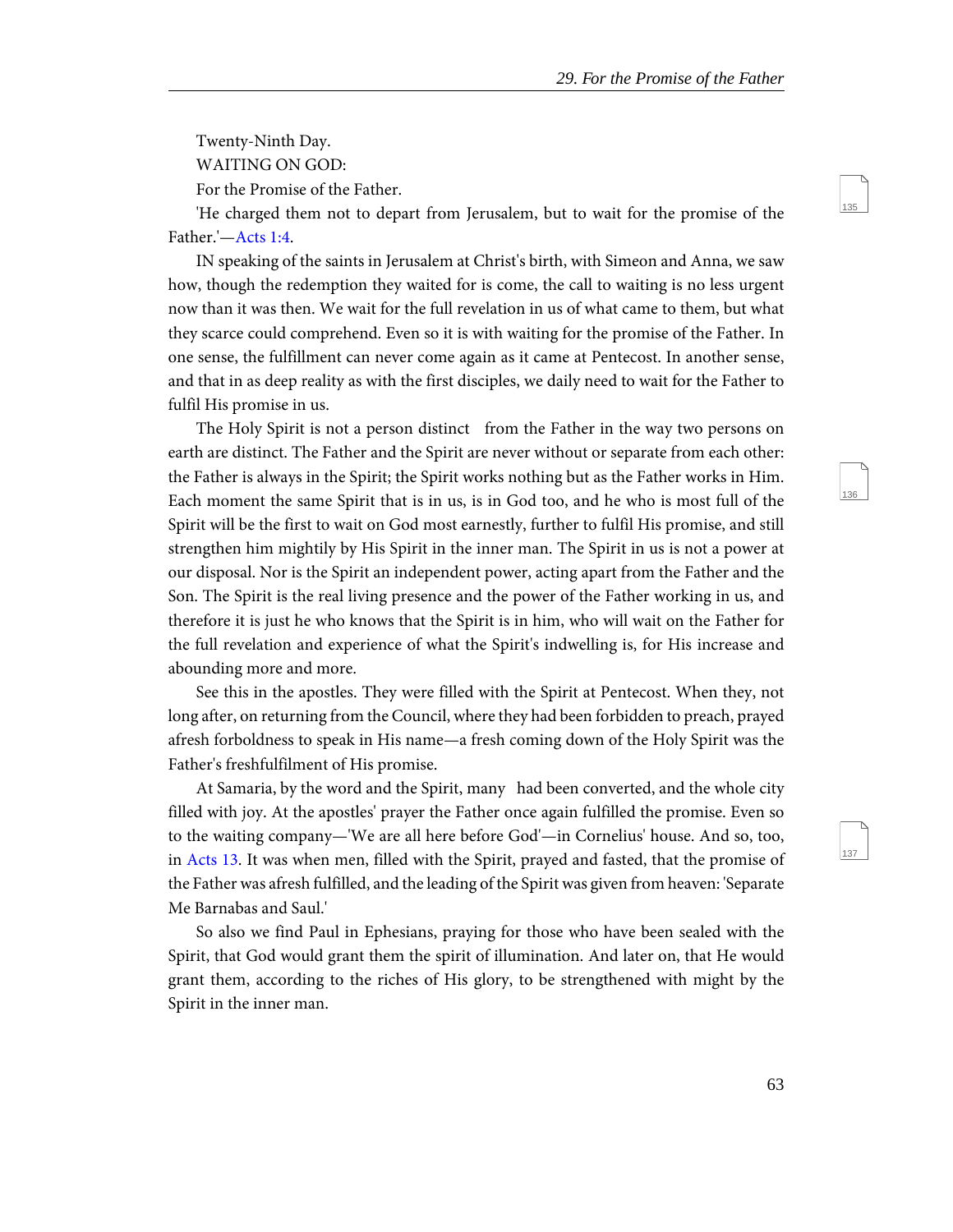The Spirit given at Pentecost was not a something that God parted with in heaven, and sent away out of heaven to earth. God does not, cannot, give away anything in that way. When He gives grace, or strength, or life, He gives it by giving Himself to work it  $-$  it is all inseparable from Himself. (See note on Law, The Power of the Spirit, at the end of this volume.) Much more so is the Holy Spirit. He is God, present and working in us: the true position in which we can count upon that working with an unceasing power is as we, praising for what we have, still unceasingly wait for the Father's promise to be still more mightily fulfilled.

What new meaning and promise does this give to our life of waiting! It teaches us ever to keep the place where the disciples tarried at the footstool of the Throne. It reminds us that, as helpless as they were to meet their enemies, or to preach to Christ's enemies, until they were endued with power, we, too, can only be strong in the life of faith, or the work of love, as we are in direct communication with God and Christ, and they maintain the life of the Spirit in us. It assures us that the Omnipotent God will, through the glorified Christ, work in us a power that can bring to pass things unexpected, things impossible. Oh! what will not the Church be able to do when her individual members learn to live their lives waiting on God, and when together, with all of self and the world sacrificed in the fire of love, they unite in waiting with one accord for the promise of the Father, once so gloriously fulfilled, but still unexhausted.

Come and let each of us be still in presence of the inconceivable grandeur of this prospect: the Father waiting to fill the Church with the Holy Ghost. And willing to fill me, let each one say.

With this faith let there come over the soul a hush and a holy fear, as it waits in stillness to take it all in. And let life increasingly become a deep joy in the hope of the ever fuller fulfilment of the Father's promise.

'My soul, wait thou only upon God!'

138

139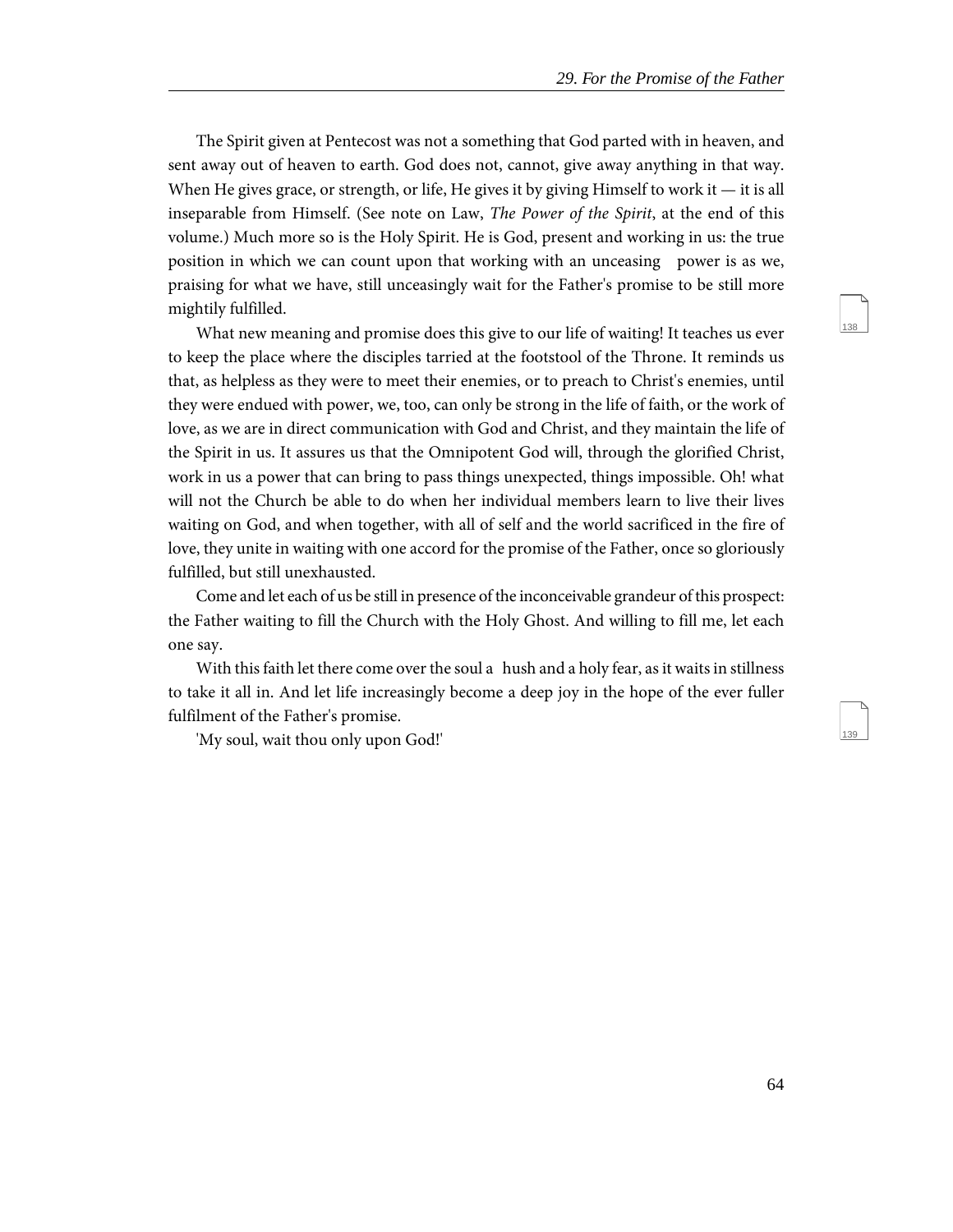141

142

Thirtieth Day. WAITING ON GOD: Continually.

'Therefore turn thou to thy God: keep mercy and judgment, and wait on thy God continually.'[—Hos. 12:6.](http://www.ccel.org/study/Bible:Hos.12.6)

CONTINUITY is one of the essential elements of life. Interrupt it for a single hour in a man, and it is lost, he is dead. Continuity, unbroken and ceaseless, is essential to a healthy Christian life. God wants me to be, and God waits to make me, I want to be, and I wait on Him to make me, every moment, what He expects of me, and what is well-pleasing in His sight. If waiting on God be of the essence of true religion, the maintenance of the spirit of entire dependence must be continuous. The call of God, 'Wait on your God continually,' must be accepted and obeyed. There may be times of special waiting: the disposition and habit of soul must be there unchangeably and uninterrupted.

This waiting continually is indeed a necessity. To those who are content with a feeble Christian life, it appears a luxury something beyond what is essential to being a good Christian. But all who are praying the prayer, 'Lord! make me as holy as a pardoned sinner can be made! Keep me as near to Thee as it is possible for me to be! Fill me as full of Thy love as You are willing to do!' feel at once that it is something that must be had. They feel that there can be no unbroken fellowship with God, no full abiding in Christ, no maintaining of victory over sin and readiness for service, without waiting continually on the Lord.

The waiting continually is a possibility. Many think that with the duties of life it is out of the question. They cannot be always thinking of it. Even when they wish to, they forget.

They do not understand that it is a matter of the heart, and that what the heart is full of, occupies it, even when the thoughts are otherwise engaged. A father's heart may be filled continuously with intense love and longing for a sick wife or child at a distance, even though pressing business requires all his thoughts. When the heart has learned how entirely powerless it is for one moment to keep itself or bring forth any good, when it has understood how surely and truly God will keep it, when it has, in despair of itself, accepted God's promise to do for it the impossible, it learns to rest in God, and in the midst of occupations and temptations it can wait continually.

This waiting is a promise. God's commands are enablings: gospel precepts are all promises, a revelation of what our God will do for us. When first you begin waiting on God, it is with frequent intermission and frequent failure. But do believe God is watching over you in love and secretly strengthening you in it. There are times when waiting appears to be just losing time, but it is not so. Waiting, even in darkness, is unconscious advance, because it is God you have to do with, and He is working in you. God who calls you to wait on Him, sees your feeble efforts, and works it in you. Your spiritual life is in no respect your own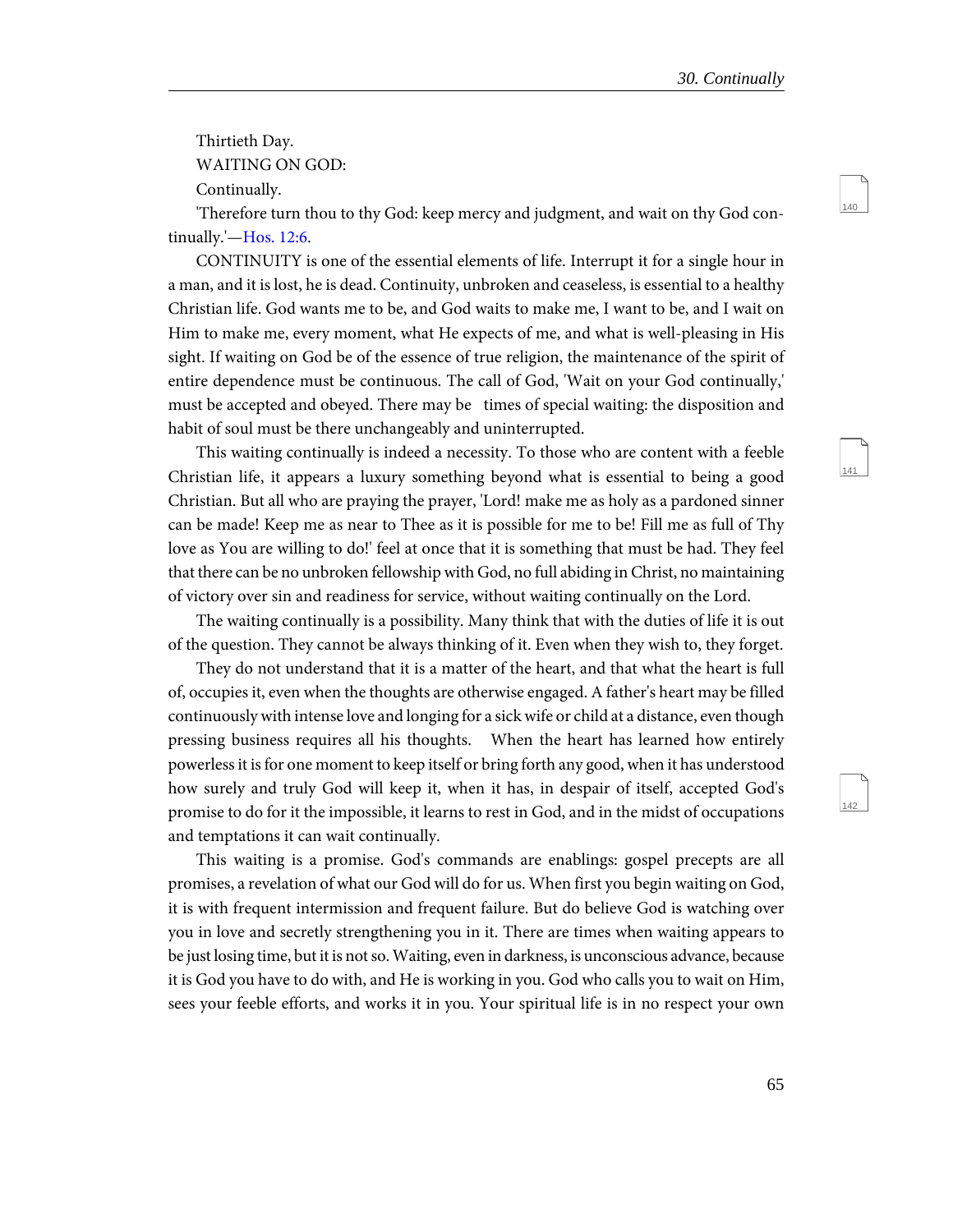work: as little as you began it, can you continue it; it is God's Spirit who has begun the work in you of waiting upon God; He will enable you to wait continually.

Waiting continually will be met and rewarded by God Himself working continually. We are coming to the end of our meditations. Would that you and I might learn one lesson: God must, God will work continually. He ever does work continually, but the experience of it is hindered by unbelief. But He who by His Spirit teaches you to wait continually, will bring you to experience also how, as the Everlasting One, His work is never-ceasing. In the love and the life and the work of God there can be no break, no interruption.

Do not limit God in this by your thoughts of what may be expected. Do fix your eyes upon this one truth: in His very nature, God, as the only Giver of life, *cannot do otherwise* than every moment work in His child. Do not look only at the one side: 'If I wait continually, God will work continually.' No, look at the other side. Place God first and say, 'God works continually, every moment I may wait on Him continually.' Take time until the vision of your God working continually, without one moment's intermission, fill your being. Your waiting continually will then come of itself. Full of trust and joy, the holy habit of the soul will be, 'On Thee do I wait all the day.' The Holy Spirit will keep you ever waiting.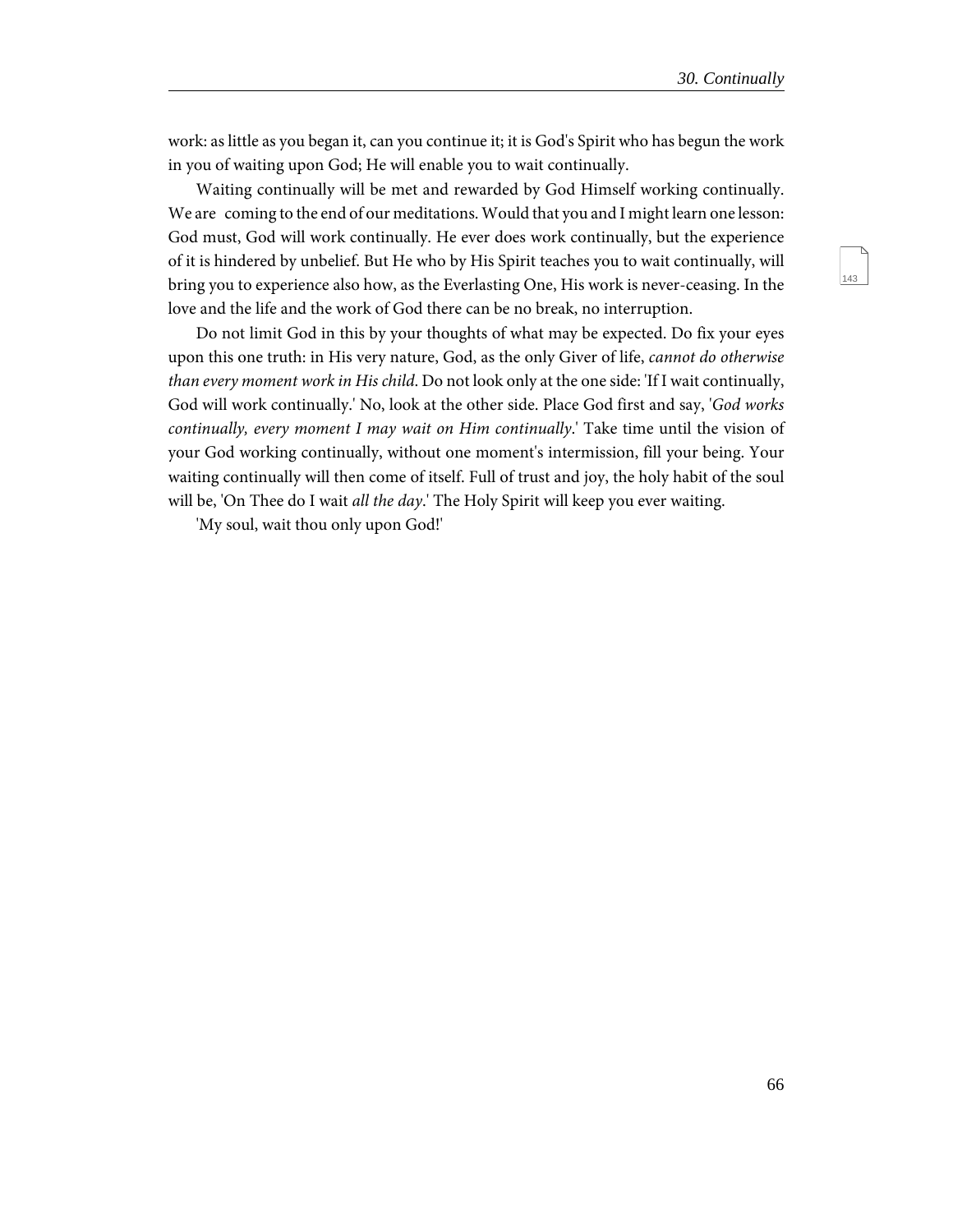MOMENT BY MOMENT

'I the Lord do keep it: I will water it every moment.'

Dying with Jesus, by death reckoned mine,

Living with Jesus a new life divine;

Looking to Jesus till glory doth shine,

Moment by moment, O Lord, I am Thine.

Chorus—Moment by moment I'm kept in His love,

Moment by moment I've life from above;

Looking to Jesus till glory doth shine;

Moment by moment, O Lord, I am Thine.

Never a battle with wrong for the right,

Never a contest that He doth not fight;

Lifting above us His banner so white,

Moment by moment I'm kept in His sight. Chorus.

Never a trial that He is not there, Never a burden that He doth not bear, Never a sorrow that He does not share, Moment by moment I'm under His care.

## Chorus

Never a heartache, and never a groan,

Never a teardrop, and never a moan;

Never a danger but there on the throne

Moment by moment He thinks of His own.

Chorus.

Never a weakness that He doth not feel,

Never a sickness that He cannot heal;

Moment by moment, in woo or in weal,

Jesus, my Savior, abides with me still.

Chorus.

(Music in Christian Endeavor Hymns by I. D. Sankey). Or on leaflet by Morgan & Scott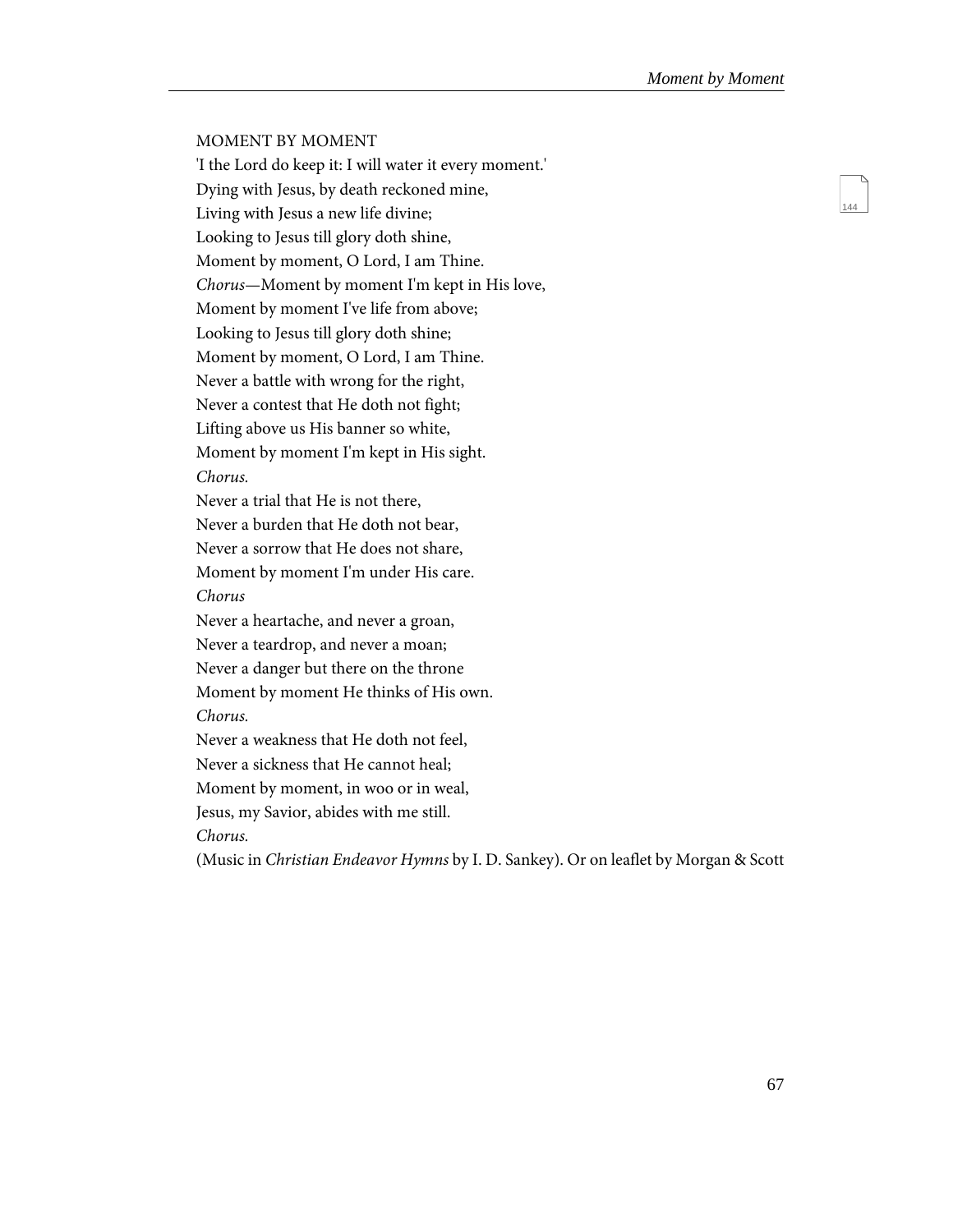<span id="page-72-1"></span>145

<span id="page-72-2"></span>146

<span id="page-72-3"></span>147

Thirtieth-First Day. WAITING ON GOD: Only. 'My soul, wait thou only upon God; For my expectation is from Him. He only is my rock and my salvation.'—[Isa. 62:5,6](http://www.ccel.org/study/Bible:Isa.62.5-Isa.62.6).

<span id="page-72-0"></span>It is possible to be waiting continually on God, but not only upon Him; there may be other secret confidences intervening and preventing the blessing that was expected. And so the word only must come to throw its light on the path to the fulness and certainty of blessing. 'My soul, wait thou only upon God. He only is my Rock.'

Yes, 'My soul, wait thou only upon God.' There is but one God, but one source of life andhappiness for the heart; He *only* is my Rock; my soul, wait thou *only* upon Him. Thou desirest to be good. 'There is none good but God,' and there is no possible goodness but what is received directly from Him. Thou hast sought to be holy: 'There is none holy but the Lord,' and there is no holiness but what He by His Spirit of holiness every moment breathes in thee. Thou wouldest live and work for God and His kingdom, for men and their salvation. Hear how He says, 'The Everlasting God, the Creator of the ends of the earth. He "alone" fainteth not, neither is weary. He giveth power to the faint, and to them that have no might He increaseth strength. They that wait upon the Lord shall renew their strength.' He only is God; He only is thy Rock: 'My soul, wait thou only upon God.'

'My soul, wait thou only upon God.' Thou will not find many who can help you in this. Enough there will be of thy brethren to draw thee to put trust in churches and doctrines, in schemes and plans and human appliances, in means of grace and divine appointments. But, 'My soul, wait thou only upon God Himself.' His most sacred appointments become a snare when trusted in. The brazen serpent becomes Nehushtan; the ark and the temple a vain confidence. Let the Living God alone, none and nothing but He, be thy hope.

'My soul, wait thou only upon God.' Eyes and hands and feet, mind and thought, may have to be intently engaged in the duties of this life; 'My soul, wait thou only upon God.' Thou art an immortal spirit, created not for this world but for eternity and for God. O, my soul! Realize thy destiny. Know thy privilege, and 'wait thou only upon God.' Let not the interest of religious thoughts and exercises deceive you; they very often take the place of waiting upon God. My soul, wait thou, thy very self, your inmost being, with all its power, 'wait thou only upon God.' God is for thee, thou art for God; wait only upon Him.

Yes, 'my soul, wait thou only upon God.' Beware of your two great enemies — the World and Self. Beware lest any earthly satisfaction or enjoyment, however innocent it appears, keep you back from saying, 'I will go to God, my exceeding joy.' Remember and study what Jesus says about denying self, 'Let a man deny himself.' Tersteegen says: 'The saints deny themselves in everything.' Pleasing self in little things may be strengthening it to assert itself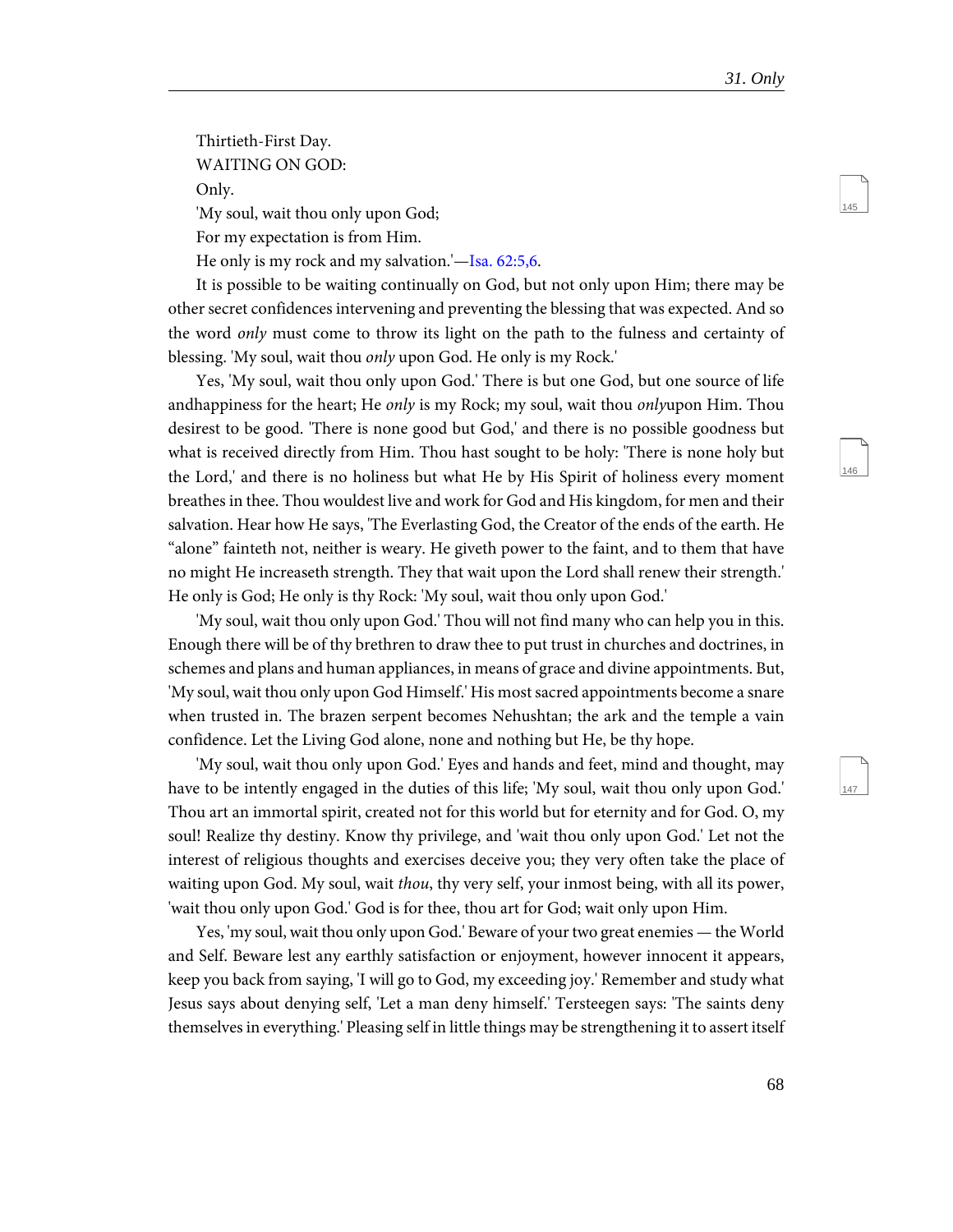<span id="page-73-0"></span>148

<span id="page-73-1"></span>149

in greater things. 'My soul, wait thou only upon God;' let Him be all your salvation and all your desire. Say continually and with an undivided heart, 'From Him comes my expectation; He only is my Rock; I shall not be moved.' Whatever be thy spiritual or temporal need, whatever the desire or prayer of thy heart, whatever thy interest in connection with God's work in the Church or the world—in solitude or in the rush of the world, in public worship or other gatherings of the saints, 'My soul, wait thou *only* upon God.' Let your expectations be from Him alone. He only is your Rock.

'My soul, wait thou only upon God.' Never forget the two foundation-truths on which this blessed waiting rests. If ever you are inclined to think this 'waiting only' is too hard or too high, they will recall thee at once. They are: your absolute helplessness; and, the absolute sufficiency of thy God. Oh! enter deep into the entire sinfulness of all that is of self, and think not of letting self have anything to say one single moment. Enter deep into thy utter and unceasing impotence ever to change what is evil in thee, or to bring forth anything that is spiritually good. Enter deep into thy relation of dependence as creature on God, to receive from Him every moment what He gives. Enter deeper still into His covenant of redemption, with His promise to restore more gloriously than ever what thou hadst lost, and by His Son and Spirit to give within you unceasingly, His actual divine Presence and Power. And thus wait upon your God continually and only.

'My soul, wait thou only upon God.' No words can tell, no heart conceive, the riches of the glory of this mystery of the Father and of Christ. Our God, in the infinite tenderness and omnipotence of His love, waits to be our Life and Joy. Oh, my soul! let it be no longer needed that I repeat the words, 'Wait upon God,' but let all that is in me rise and sing: 'Truly my soul waits upon God. On Thee do I wait all the day.'

'My soul, wait thou only upon God!'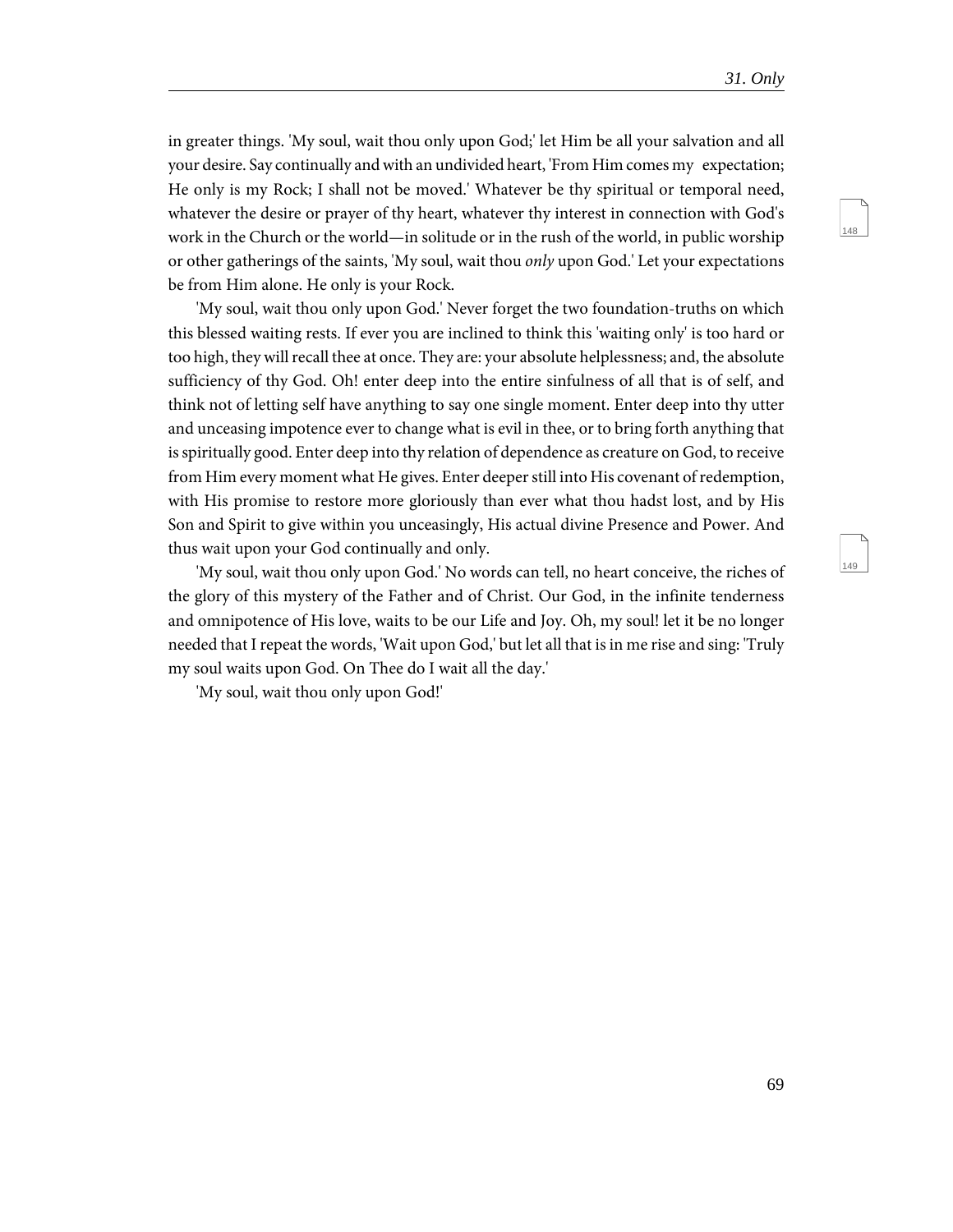<span id="page-74-0"></span>150

## NOTE.

My publishers have just issued a work of William Law on the Holy Spirit. [The Power of the Holy Spirit: An humble earnest, and affectionate Address to the Clergy. With Additonal Extracts and Introduction, by Rev. Andrew Murray. (Fleming H. Revell Company. \$1.00)] In the Introduction I have said how much I owe to the book. I cannot but think that anyone who will take the trouble to read it thoughtfully will find rich spiritual profit in connection with a life of Waiting upon God.

What he puts more clearly than I have anywhere else found are these cardinal truths:—

1. That the very Nature and Being of a God, as the only Possessor and Dispenser of any life there is in the universe, imply that He must every moment communicate to every creature the power by which it exists, and therefore also much more the power by which it can do that which is good.

2. That the very Nature and Being of a creature, as owing its existence to God alone, and equally owing to Him each moment the continuation of that existence, imply that its happiness can only be found in absolute unceasing momentary dependence upon God.

3. That the great value and blessing of the gift of the Spirit at Pentecost, as the fruit of Christ's Redemption, is that it is now possible for God to take possession of His redeemed children and work in them as He did before the fall in Adam. We need to know the Holy Spirit as the Presence and Power of God in us restored to their true place.

4. That in the spiritual life our great need is the knowledge of two great lessons. The one, our entire sinfulness and helplessness, our utter impotence by any effort of our own to do anything towards the maintenance and increase of our inner spiritual life. The other, the infinite willingness of God's love, which is nothing but a desire to communicate Himself and His blessedness to us to meet our every need, and every moment to work us in by His Son and Spirit what we need.

5. That, therefore, the very essence of true religion, whether in heaven or upon earth, consists in an unalterable dependence upon God, because we can give God no other glory, than yielding ourselves to His love, which created us to show forth in us its glory, that it may now perfect its work in us.

I need not point out how deep down these truths go to the very root of the spiritual life, and specially the life of waiting upon God. I am confident that those who are willing to take the trouble of studying this thoughtful writer will thank me for the introduction in his book. The book referred to is The Power of the Spirit, by William Law, An Humble, Earnest and Affectionate Address to the Clergy.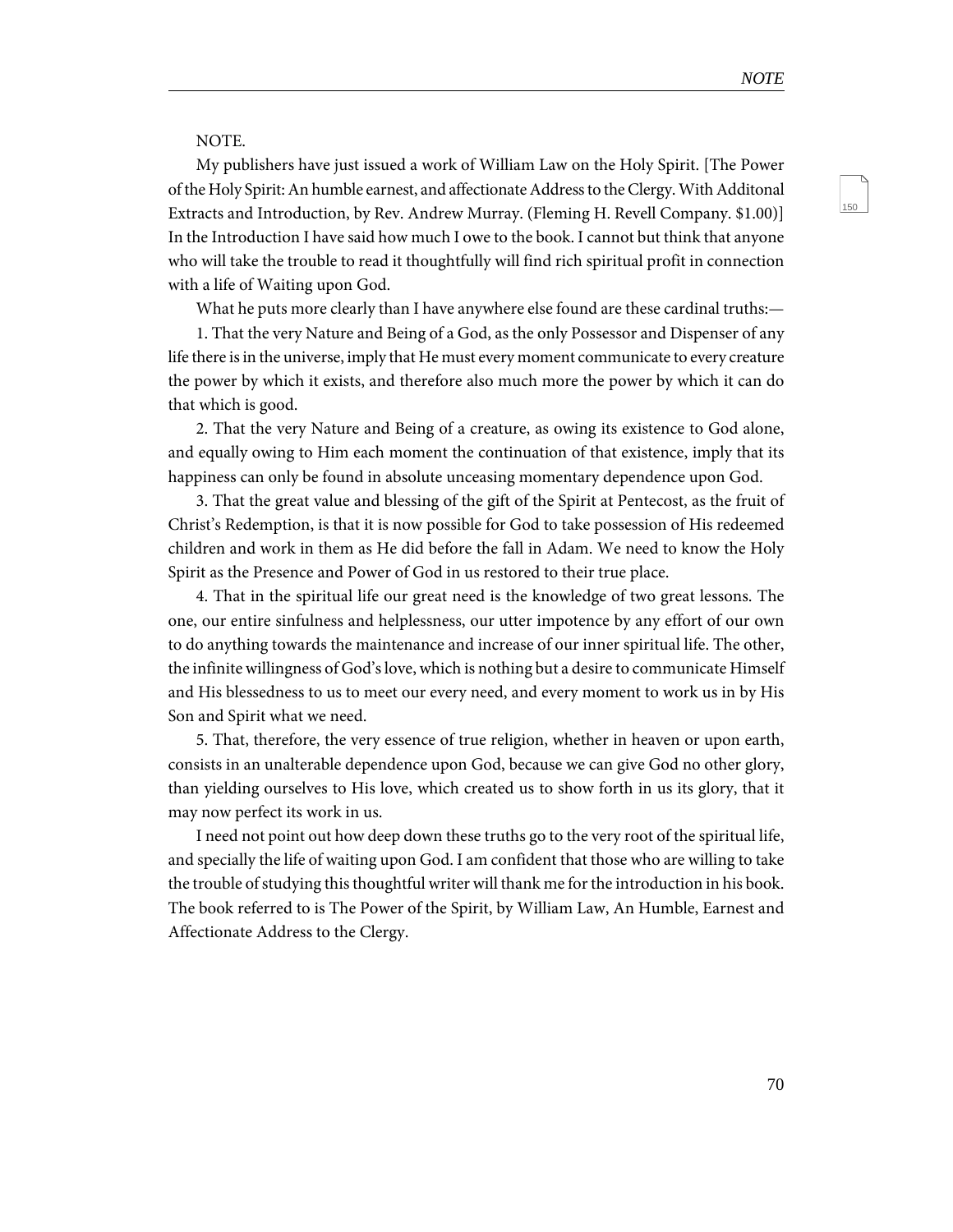## **Indexes**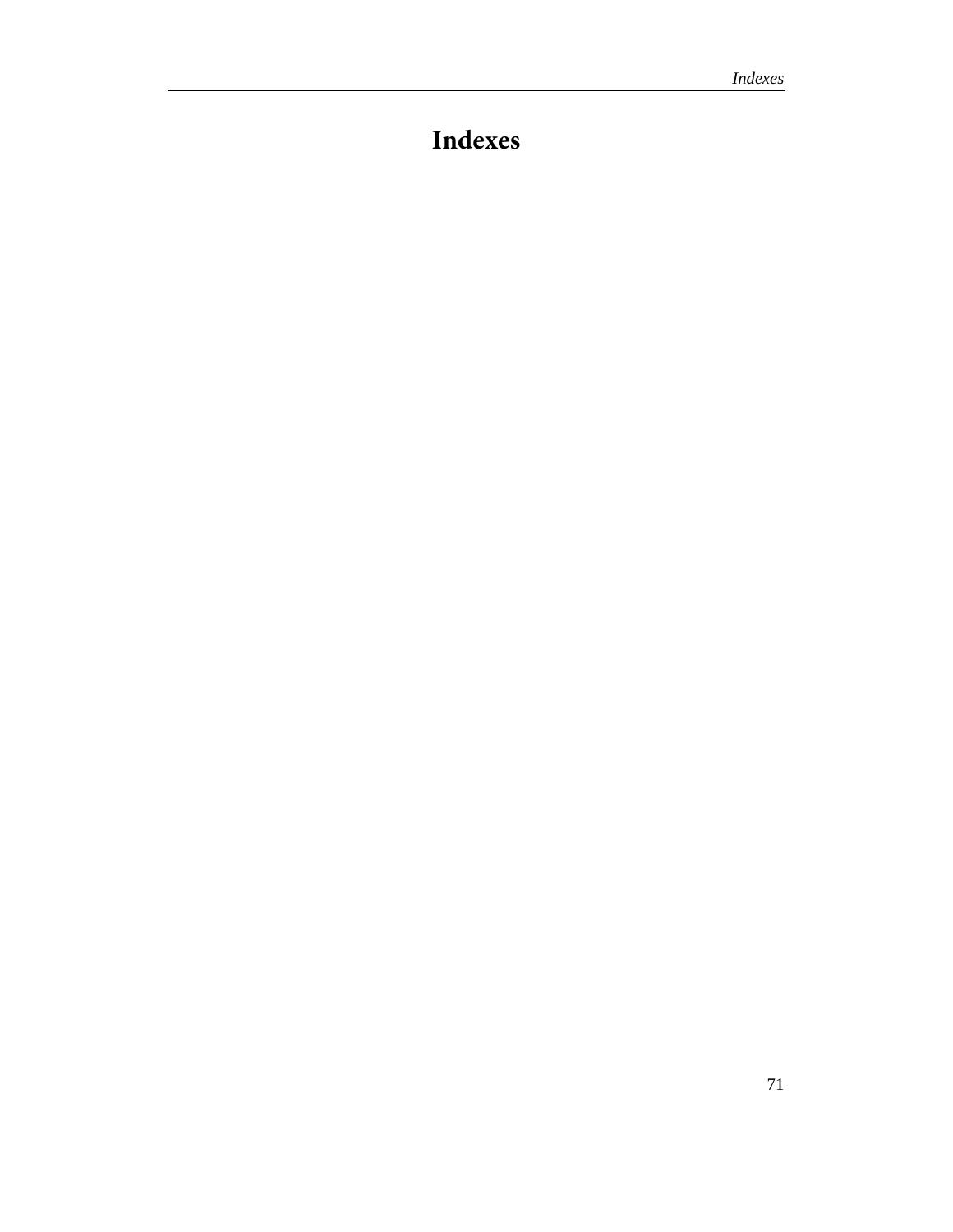## **Index of Scripture References**

```
Genesis
49:18   49:18  
Deuteronomy
32:11  
Psalms
25   25   25:3   25:3   25:4-5   25:4-5   25:5   25:21   25:21   26:1   26:11   27:14   27:14   31:24  
31:24   33:18-22   33:18-22   37:7   37:7   37:9   37:9   37:34   37:34   39:7-8   39:7-8   40:1-3  
40:1-3   56:12   62:1   62:1   62:5   62:5-6   80:5-6   104:27-28   104:27-28   106:13   114:14-15  
130:5-6   145:14-15  
Proverbs
3:5  
Isaiah
8:17   8:17   25:9   25:9   26:8-9   26:8-9   30:18   30:18   30:18   30:18   40:31   40:31   49:23  
49:23   62:5-6   63:15   63:15   63:19   64:1   64:4   64:4   64:4  
Lamentations
3:25   3:25   3:26   3:26  
Hosea
12:6   12:6  
Micah
7:7   7:7  
Habakkuk
2:20  
Zephaniah
1:7  
Zechariah
2:13  
Luke
2:25   2:25   2:38   2:38   3:36   3:36   12:36  
Acts
1:4   1:4   13  
1 Corinthians
2:9  
2 Thessalonians
3:5  
1 Timothy
6:14-15
```